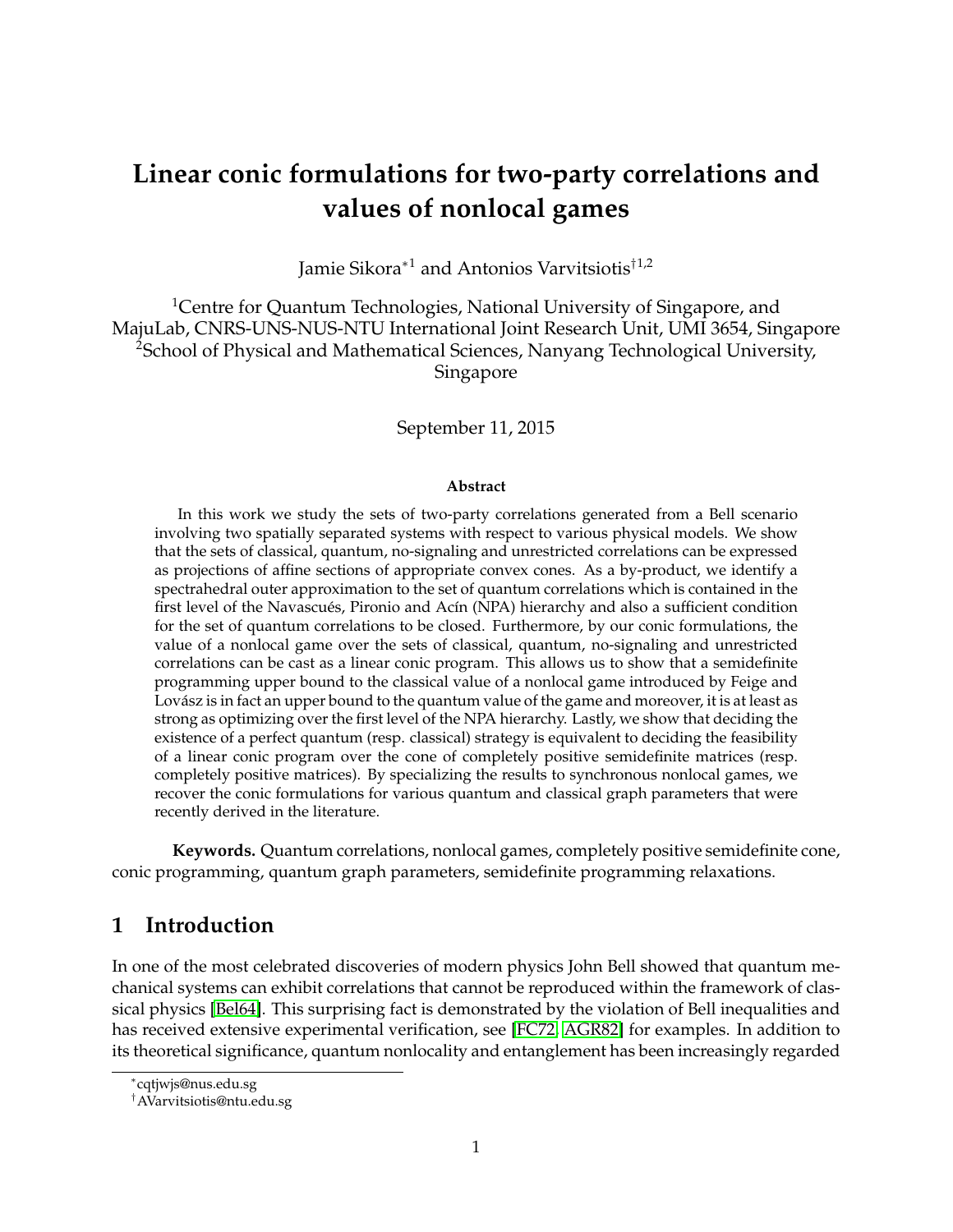as a valuable resource for distributed tasks such as unconditionally secure cryptography [\[Eke91\]](#page-32-1) and randomness certification [\[Col06\]](#page-32-2) among others.

This suggests that a problem of fundamental importance is to characterize the structure of the sets of correlations that can arise between two spatially separated systems under various physical models. Such characterizations are also useful to calculate/approximate the maximum violation of a Bell inequality when restricted to correlations that correspond to specific physical models.

There exists a significant body of work addressing these questions from a mathematical opti-mization perspective. In the celebrated work [\[NPA08\]](#page-33-0) Navascués, Pironio and Acín constructed a hierarchy of spectrahedral outer approximations to the set of quantum correlations. Another fundamental result is that the quantum value of a Bell inequality that corresponds to an XOR nonlocal game is given by a semidefinite program [\[Tsi87,](#page-33-1) [CHTW04\]](#page-32-3). Furthermore, the quantum value of a Bell inequality that corresponds to unique nonlocal game can be tightly approximated using semidefinite programming [\[KRT10\]](#page-33-2). Lastly, mathematical optimization has also proven to be extremely useful for (classical and quantum) parallel repetition results [\[FL92,](#page-32-4) [CSUU08,](#page-32-5) [KRT10,](#page-33-2) [DS14,](#page-32-6) [DSV14\]](#page-32-7).

Our goal in this work is to address these questions taking the viewpoint of linear conic optimization. Specifically, we introduce the notion of conic correlations and show that the sets of classical, quantum, no-signaling and unconstrained correlations can be expressed as conic correlations over appropriate convex cones. Consequently, conic correlations provide us with a unified framework where we can study the properties of many interesting families of correlations. Furthermore, using our conic characterizations, we can express the classical, quantum, no-signaling and unconstrained value of a nonlocal game as a linear conic program. This allows one to use the arsenal of linear conic programming theory in order to study how the various values of a nonlocal game relate to each other and to better understand their properties.

### **1.1 Two-party correlations**

Consider the following thought experiment: Two spatially separated parties, Alice and Bob, perform measurements on some shared physical system. Alice has a set of possible measurements at her disposal, where each measurement is labelled by some element of a finite set S. The set of possible outcomes of each of Alice's measurements is labelled by the elements of some finite set A. Similarly, Bob has a set  $T$  of possible measurements at his disposal each with possible outcomes labeled by the elements of some finite set  $B$ . Note that we use the term "measurement" very loosely at this point as the details depend on the underlying physical theory. We refer to a thought experiment as described above as a *Bell scenario*.

At each run of the experiment Alice and Bob without communicating choose measurements  $s \in S$  and  $t \in T$  respectively which they use to measure their individual systems. Following the measurement they get  $a \in A$  and  $b \in B$  as outcomes. Since the measurement process is probabilistic, each time the experiment is conducted Alice and Bob might generate different outcomes. The Bell scenario is completely described by the joint conditional probability distribution  $p = (p(a, b|s, t))_{a,b,s,t}$ , where  $p(a, b|s, t)$  denotes the conditional probability that upon performing measurements  $s \in S$  and  $t \in T$ , Alice and Bob get outcomes  $a \in A$  and  $b \in B$ , respectively.

For any Bell scenario, the measurement statistics  $p = (p(a, b|s, t))$  satisfy the obvious nonnegativity and normalization constraints summarized below.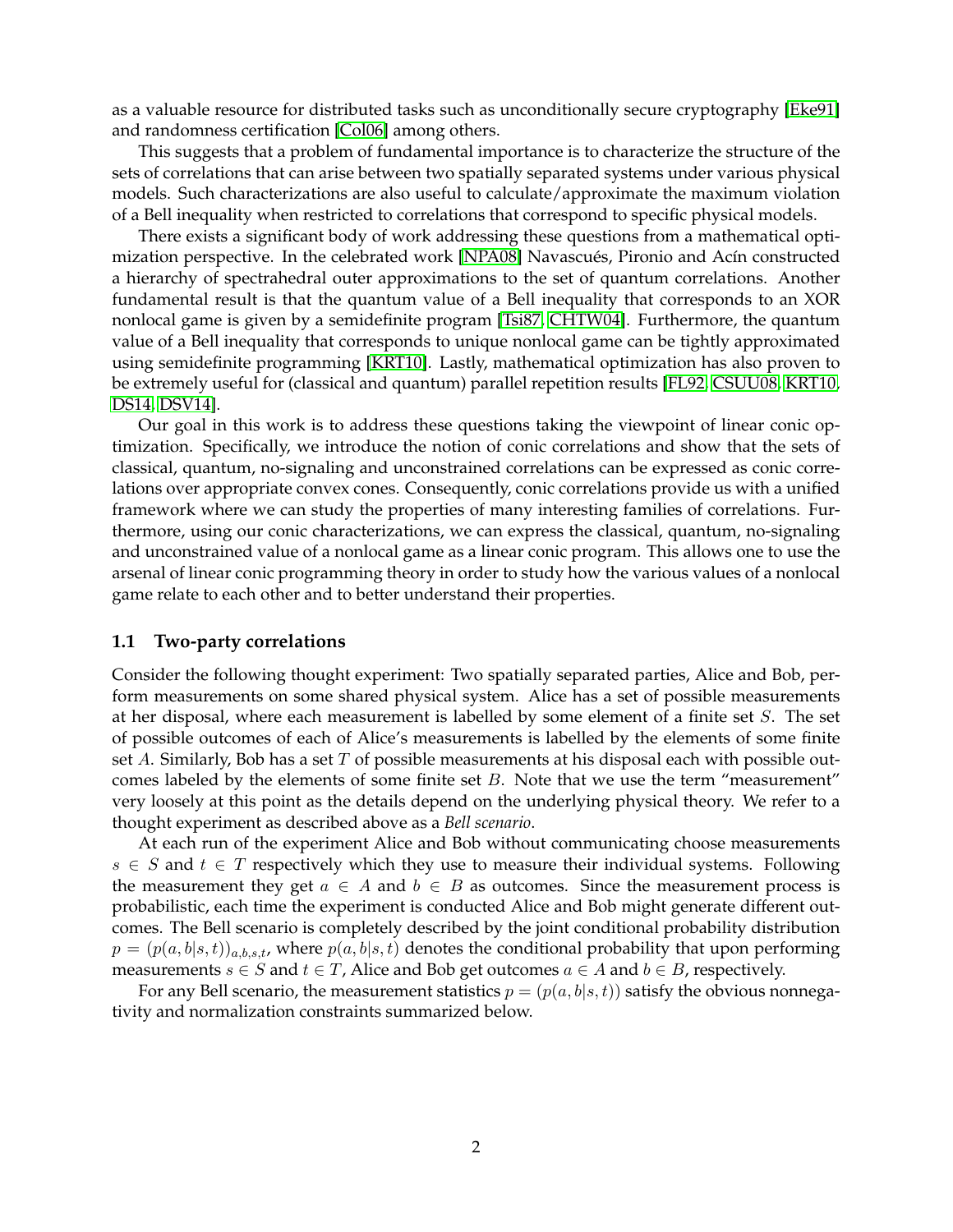**Definition 1.1.** *The set of all valid joint probability distributions, denoted by* P*, consists of all vectors*  $p = (p(a,b|s,t)) \in \mathbb{R}^{|A \times B \times S \times T|}$  that satisfy

> $p(a, b|s, t) \geq 0$ , for all  $a \in A, b \in B$ ,  $s \in S$ ,  $t \in T$ , and  $\sum$  $a \in A, b \in B$  $p(a, b|s, t) = 1$ , for all  $s \in S, t \in T$ .

*The elements of* P *are called* correlation vectors *or simply* correlations*.*

A question of fundamental theoretical interest is to describe the correlations that can arise within a Bell scenario as described above with respect to various physical models. We now briefly introduce the models and the corresponding sets of correlations that are relevant to this work. For additional details the reader is referred to the extensive survey  $[BCP^+14]$  $[BCP^+14]$  and references therein.

**Classical correlations.** A *classical strategy* allows Alice and Bob to determine their outputs by employing both private and shared randomness. Formally, a classical strategy is given by:

- (i) A shared random variable with domain [n], each sample occurring with probability  $k_i$ .
- (*ii*) For each  $i \in [n]$  and  $s \in S$  a probability distribution  $\{x_a^{s,i} : a \in A\}$ .
- (*iii*) For each  $i \in [n]$  and  $t \in T$  a probability distribution  $\{y_h^{t,i}\}$  $b_i^{t, i}: b \in B$ .

If the value of the shared randomness is  $i \in [n]$  and Alice chooses measurement  $s \in S$  she determines her output  $a \in A$  by sampling from the distribution  $\{x_a^{s,i} : a \in A\}$ . Analogously, given that the value of the shared randomness is  $i \in [n]$ , if Bob chooses measurement  $t \in T$  he samples from the distribution  $\{y^{t,i}_b : b \in B\}$  to determine his output  $b \in B.$ 

Notice that if the players select the measurement pair  $(s,t) \in S \times T$ , the probability of getting outcome  $(a, b) \in A \times B$  is given by  $\sum_{i=1}^{n} k_i x_a^{s,i} y_b^{t,i}$  $b^{i,i}$ . This leads to the following definition.

<span id="page-2-0"></span>**Definition 1.2.** A correlation  $p \in \mathcal{P}$  is called classical if there exist scalars  $k_i \geq 0$ ,  $x_a^{s,i} \geq 0$ ,  $y_b^{t,i} \geq 0$ satisfying  $\sum_{i\in[n]}k_i=1,$  and  $\sum_{a\in A}x_a^{s,i}=\sum_{b\in B}y_b^{t,i}=1$  for all  $s\in S,$   $t\in T,$   $i\in[n]$  such that

(1) 
$$
p(a,b|s,t) = \sum_{i=1}^{n} k_i x_a^{s,i} y_b^{t,i}, \text{ for all } a \in A, b \in B, s \in S, t \in T.
$$

*We denote the set of classical correlations by* C*.*

The set of classical correlations forms a convex polytope in  $\mathbb{R}^{|A \times B \times S \times T|}$ . Its vertices correspond to deterministic strategies, i.e., correlations of the form  $p(a,b|s,t) = \delta_{a,\alpha(s)}\delta_{b,\beta(t)}$  for some pair of functions  $\alpha : S \to A$  and  $\beta : T \to B$ , where  $\delta_{i,j}$  denotes the Kronecker delta function.

**Quantum correlations.** A *quantum strategy* for a Bell scenario allows Alice and Bob to determine their outputs by performing measurements on a shared quantum state. We now describe the structure of a general quantum strategy for a Bell scenario. For additional details on the mathematical formalism of quantum mechanics the reader is referred to Section [2.2.](#page-12-0)

Alice and Bob possess physical systems X and Y whose state spaces are given by the set of unit vectors in some finite dimensional complex Euclidean spaces  $\mathcal X$  and  $\mathcal Y$ , respectively. A quantum strategy is given by:

(*i*) A complex unit vector  $\psi$  in  $\mathcal{X} \otimes \mathcal{Y}$ .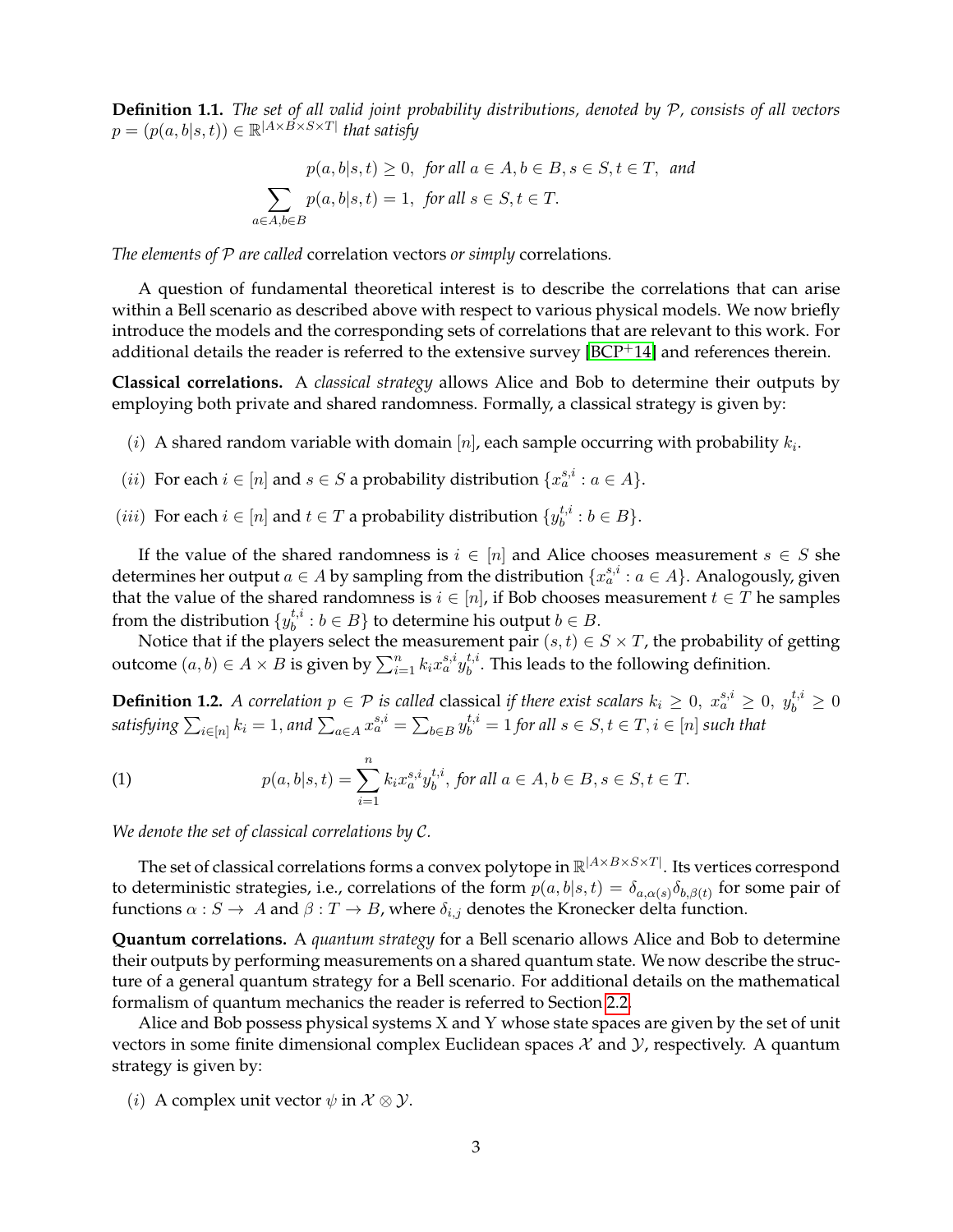(*ii*) For each  $s \in S$ , Alice has positive semidefinite matrices  $\{X_a^s : a \in A\}$  acting on X satisfying

$$
\sum_{a\in A}X_{a}^{s}=\mathbb{I}_{\mathcal{X}},\ \ \text{for all}\ s\in S.
$$

(*iii*) For each  $t \in T$ , Bob has positive semidefinite matrices  $\{Y_b^t : b \in B\}$  acting on  $\mathcal Y$  satisfying

$$
\sum_{b \in B} Y_b^t = \mathbb{I}_{\mathcal{Y}}, \text{ for all } t \in T.
$$

According to the postulates of quantum mechanics, if the players select the measurement pair  $(s,t)\in S\times T$ , the probability of getting the outcome  $(a,b)\in A\times B$  is given by  $\psi^*(X^s_a\otimes Y^t_b)\psi$ . This leads to the following definition.

<span id="page-3-2"></span>**Definition 1.3.** *A correlation* p ∈ P *is called* quantum *if there exists finite dimensional complex Euclidean*  $s$  *paces*  $\mathcal X$  *and*  $\mathcal Y$ *, a unit vector*  $\psi\in\mathcal X\otimes\mathcal Y$ , psd operators  $\{X^s_a:a\in A\}$  *satisfying*  $\sum_{a\in A}X^s_a=\mathbb I_{\mathcal X}$  for each  $s \in S$  and psd operators  $\{Y_b^t : b \in B\}$  satisfying  $\sum_{b \in B} Y_b^t = \mathbb{I}_\mathcal{Y}$ , for each  $t \in T$ , such that:

(2) 
$$
p(a,b|s,t) = \psi^*(X_a^s \otimes Y_b^t)\psi, \text{ for all } a \in A, s \in S, b \in B, t \in T.
$$

*We denote the set of quantum correlations by* Q*.*

The set of quantum correlations is a non-polyhedral set with an infinite number of extreme points. Its structure has been extensively studied but is nevertheless not well understood (e.g. see [\[BCP](#page-31-2)<sup>+</sup>14]). In particular, it is not even known whether Q forms a closed set. On the positive side, Navascués, Pironio, and Acín in the groundbreaking work [\[NPA08\]](#page-33-0) identified a hierarchy of spectrahedral outer approximations to the set of quantum correlations. It is still an open problem to determine whether this hierarchy converges to the set of quantum correlations.

**No-signaling correlations.** A correlation  $p \in \mathcal{P}$  is called *no-signaling* if Alice's local marginal probabilities are independent of Bob's choice of measurement and, symmetrically, Bob's local marginal probabilities are independent of Alice's choice of measurement. The formal definition follows.

**Definition 1.4.** *A correlation*  $p \in \mathcal{P}$  *is called* no-signaling *if it satisfies:* 

<span id="page-3-0"></span>(3) 
$$
\sum_{b \in B} p(a, b|s, t) = \sum_{b \in B} p(a, b|s, t'), \text{ for all } s \in S, t \neq t' \in T,
$$

*and*

<span id="page-3-1"></span>(4) 
$$
\sum_{a\in A} p(a,b|s,t) = \sum_{a\in A} p(a,b|s',t), \text{ for all } t \in T, s \neq s' \in S.
$$

*We denote the set of no-signaling correlations by* N S*.*

The no-signaling conditions [\(3\)](#page-3-0) and [\(4\)](#page-3-1) are a natural physical requirement since if they are violated at least one party can receive information about the other party's input *instantaneously*, contradicting the fact that information cannot travel faster than the speed of light. Lastly, notice that unlike classical and quantum correlations, no-signaling correlations do not admit a natural operational interpretation.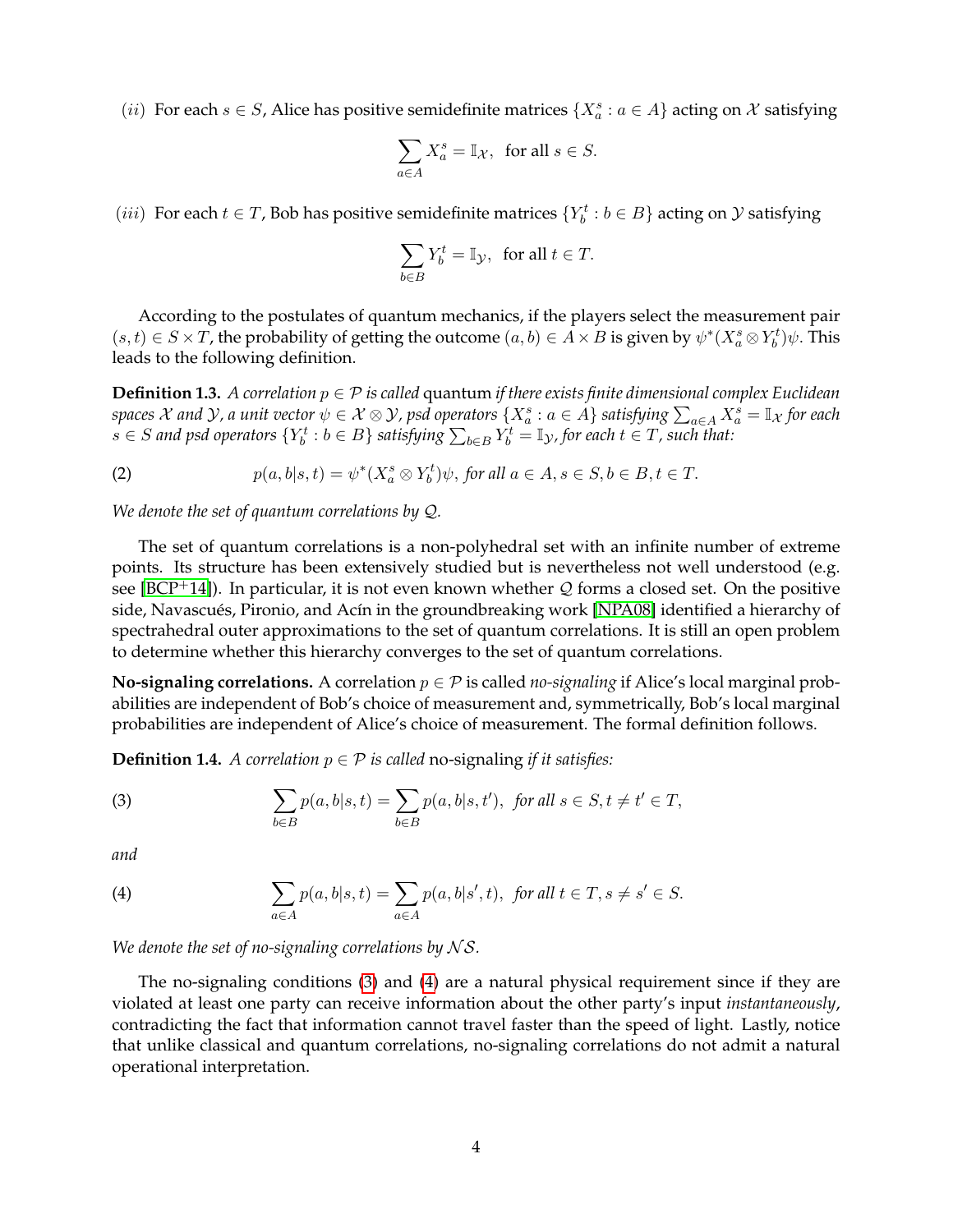For a correlation  $p = (p(a, b|s, t)) \in NS$  we denote by  $p_A(a|s)$  Alice's local marginal probabilities for all  $a \in A$ ,  $s \in S$  and by  $p_B(b|t)$  Bob's local marginal probabilities for all  $b \in B$ ,  $t \in T$ . It is useful to arrange the marginal probabilities in a vector as follows:

$$
(5) \quad p_A(s) := \sum_{a \in A} p_A(a|s)e_a \in \mathbb{R}_+^{|A|}, \text{ for all } s \in S \text{ and } p_B(t) := \sum_{b \in B} p_B(b|t)e_b \in \mathbb{R}_+^{|B|}, \text{ for all } t \in T,
$$

and

<span id="page-4-1"></span>(6) 
$$
p_A := \sum_{s \in S, a \in A} e_s \otimes p_A(s) \in \mathbb{R}_+^{|S \times A|} \text{ and } p_B := \sum_{t \in T, b \in B} e_t \otimes p_B(t) \in \mathbb{R}_+^{|T \times B|},
$$

where  $e_i$  denotes the *i*-th standard basis vector.

It is immediate from physical context that every classical correlation is also quantum (cf. Theorem [3.5\)](#page-16-0). Furthermore, it is easy to verify that every quantum correlation is no-signaling (cf. Theorem [3.8\)](#page-18-0). On the other hand, it is well-known that there exist quantum correlations that are not classical and no-signaling correlations that are not quantum. In other words, we have that

<span id="page-4-0"></span>
$$
C \subsetneq Q \subsetneq \mathcal{N} \mathcal{S} \subsetneq \mathcal{P},
$$

and in this paper we give (alternative) algebraic proofs of these containments.

#### **1.2 Two-player one-round nonlocal games**

We have already mentioned that the set of quantum correlations is a strict superset of the set of classical correlations. But how does one go about identifying quantum correlations that are not classical? One approach is within the framework of nonlocal games which we now introduce.

A nonlocal game is a thought experiment between two spatially separated parties, Alice and Bob, who can only communicate with a third party, a referee, who ultimately decides whether they win or lose. Formally, a (two-player one-round) *nonlocal game* is specified by four finite sets  $A, B, S, T$ , a probability distribution  $\pi$  on  $S \times T$  and a Boolean predicate  $V : A \times B \times S \times T \rightarrow \{0, 1\}$ . We denote such a game by  $\mathcal{G}(\pi, V)$  or simply  $\mathcal G$  when it is not necessary to specify  $\pi$  and  $V$ .

The game  $\mathcal{G}(\pi, V)$  proceeds as follows: The referee using a probability distribution  $\pi$  samples a pair of questions  $(s, t) \in S \times T$  and sends s to Alice and t to Bob. After receiving their questions, Alice and Bob use some strategy to determine their respective answers  $a \in A$  and  $b \in B$  which they send back to the referee. The players *win* the game if  $V(a, b|s, t) = 1$  and they lose otherwise.

The objective of the players is to maximize their probability of winning the game. To do this the players are not allowed to communicate after they receive their questions but they can agree on some common strategy before the start of the game using their knowledge of V and  $\pi$ .

Fix a particular strategy for the game that gives rise to the correlation  $p = (p(a, b|s, t)) \in \mathcal{P}$ . The probability that Alice and Bob win the game using this strategy is given by

$$
\sum_{s\in S}\sum_{t\in T}\pi(s,t)\sum_{a\in A}\sum_{b\in B}V(a,b|s,t)p(a,b|s,t).
$$

For a fixed set of correlations  $S \subseteq \mathcal{P}$  we denote by  $\omega_{S}(\mathcal{G})$  the maximum probability Alice and Bob can win the game  $G$  when they use strategies that generate correlations that lie in  $S$ . Formally:

(8) 
$$
\omega_{\mathcal{S}}(\mathcal{G}) := \sup \left\{ \sum_{s \in S} \sum_{t \in T} \pi(s, t) \sum_{a \in A} \sum_{b \in B} V(a, b | s, t) p(a, b | s, t) : p \in \mathcal{S} \right\}
$$

.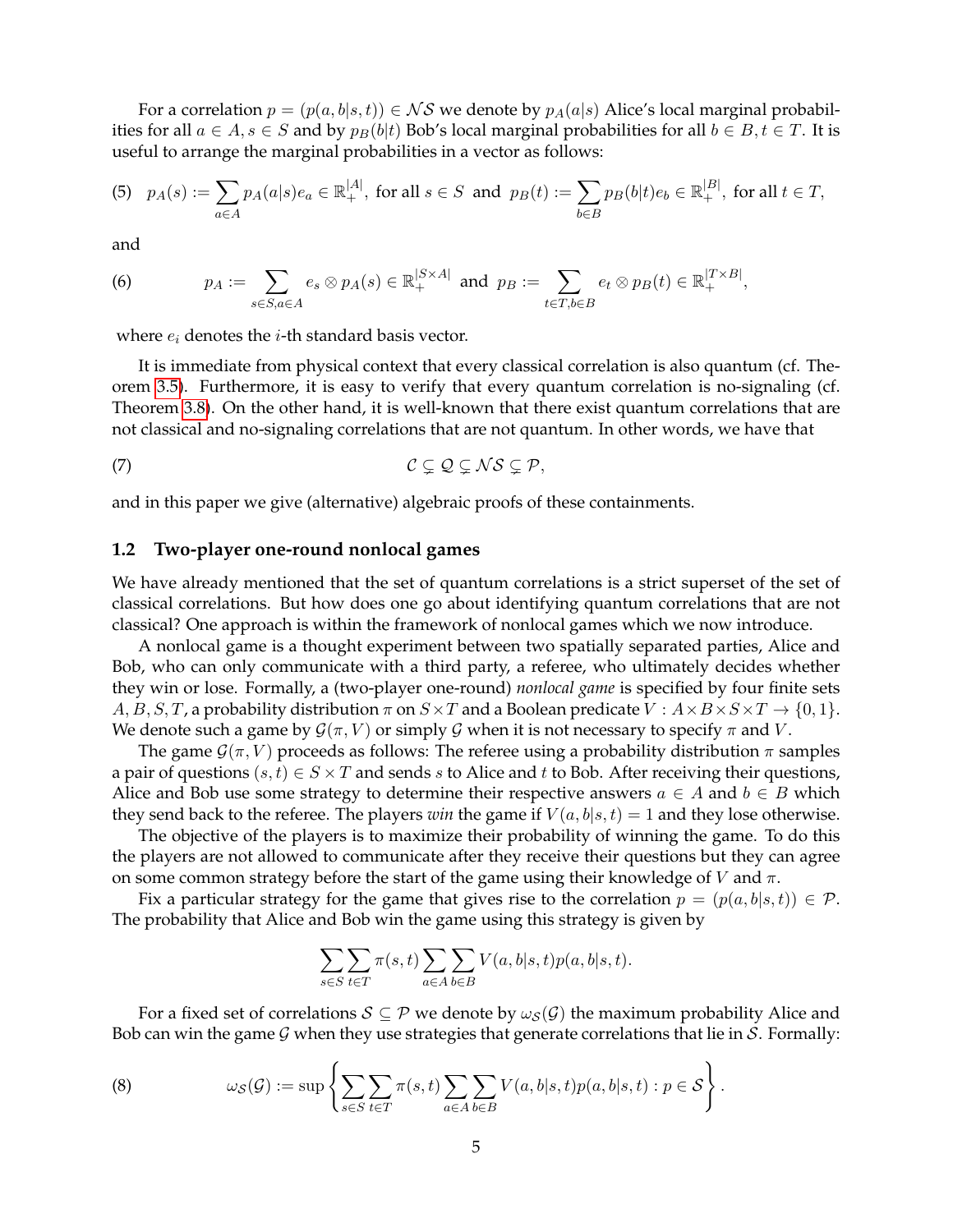In this paper we restrict our attention to *(i)* the *classical value* denoted  $\omega_c(\mathcal{G})$ *, (ii)* the *quantum value* denoted  $\omega_{\mathcal{Q}}(\mathcal{G})$ , *(iii)* the *no-signaling value* denoted  $\omega_{\mathcal{NS}}(\mathcal{G})$  and *(iv)* the *unrestricted value* denoted  $\omega_{\mathcal{P}}(\mathcal{G})$ . As an immediate consequence of the set inclusions given in Equation [\(7\)](#page-4-0) we have

$$
\omega_{\mathcal{C}}(\mathcal{G}) \leq \omega_{\mathcal{Q}}(\mathcal{G}) \leq \omega_{\mathcal{NS}}(\mathcal{G}) \leq \omega_{\mathcal{P}}(\mathcal{G}),
$$

for any nonlocal game  $\mathcal{G}$ .

**The CHSH game.** As a concrete example of the above definitions we now describe the CHSH game that was introduced by Clauser, Horne, Shimony, and Holt [\[CHSH69\]](#page-32-8). In the CHSH game we have  $A = B = S = T = \{0, 1\}$ ,  $\pi(s, t) = \frac{1}{4}$  for all  $s, t \in \{0, 1\}$  and  $V(a, b|s, t) = 1$  if and only if  $a \oplus b = s \cdot t$ , where  $\oplus$  denotes addition modulo 2. Informally, in the CHSH game the referee selects a pair of questions  $(s, t) \in \{(0, 0), (0, 1), (1, 0), (1, 1)\}$  each with probability 1/4 and sends s to Alice and t to Bob. Each player responds to the referee with a single bit  $a \in \{0, 1\}$  and  $b \in \{0, 1\}$ , respectively. The players win if  $a \oplus b$  is equal to the logical AND of their questions.

Consider the following strategy: On input  $(1, 1)$  the players output  $(0, 1)$  with probability  $1/2$ and  $(1,0)$  with probability  $1/2$ , and on any other input they respond with  $(0,0)$  with probability  $1/2$  and  $(1, 1)$  with probability  $1/2$ . This strategy wins CHSH with probability 1 and is nosignaling. This shows that  $\omega_{NS}(CHSH) = 1$  and therefore  $\omega_{\mathcal{P}}(CHSH) = 1$  as well. Using quantum strategies the best the players can do is  $\omega_{\mathcal{Q}}(CHSH) = \cos^2(\pi/8) \approx 0.85$ . On the other hand, by examining all possible deterministic strategies we see that  $\omega_c$  (CHSH) = 3/4.

#### **1.3 Convex cones of interest**

Consider a vector space V endowed with inner product  $\langle \cdot, \cdot \rangle$ . The *Gram matrix* of a family of vectors  $x_1, \ldots, x_n \in \mathcal{V}$ , denoted by  $\text{Gram}(x_1, \ldots, x_n)$ , is defined as the  $n \times n$  matrix whose  $(i, j)$  entry is given by  $\langle x_i, x_j \rangle$ . For a matrix  $X = \text{Gram}(x_1, \ldots, x_n)$  we say that the vectors  $x_1, \ldots, x_n$  form a Gram representation for  $X$ .

We denote by  $S<sup>n</sup>$  the set of  $n \times n$  real symmetric matrices which we equip with the Hilbert-Schmidt inner product  $\langle X, Y \rangle := \text{Tr}(XY)$ . A matrix  $X \in \mathcal{S}^n$  is called *positive semidefinite* (psd) if  $X = \text{Gram}(x_1, \ldots, x_n)$  for some family of real vectors  $x_1, \ldots, x_n \in \mathbb{R}^d$  (for some  $d \geq 1$ ). A matrix  $X \in S^n_+$  that has full rank is called *positive definite*. We denote by  $S^n_+$  (resp.  $S^n_{++}$ ) the set of  $n \times n$  positive semidefinite matrices (resp. positive definite matrices). The set of positive semidefinite matrices forms a closed, convex, self-dual cone whose structure is well understood (e.g. see [\[Bar02\]](#page-31-3) and references therein). Linear optimization over  $S_{+}^{n}$  is called *semidefinite programming* (SDP) and its optimal value can be approximated within arbitrary precision in polynomial time using the ellipsoid method, under reasonable assumptions (e.g. see [\[BTN01\]](#page-31-4)).

The *nonnegative cone,* denoted by  $\mathcal{N}^n$ , consists of the entrywise nonnegative matrices in  $\mathcal{S}^n$  i.e.,

(9) 
$$
\mathcal{N}^n := \{ X \in \mathcal{S}^n : X_{i,j} \geq 0 \text{ for all } i,j \in \{1,\ldots,n\} \}.
$$

A matrix  $X \in \mathcal{S}^n$  is called *doubly nonnegative* if  $X \in \mathcal{N}^n \cap \mathcal{S}^n_+$ . The set of  $n \times n$  doubly nonnegative matrices forms a closed convex cone denoted by  $\mathcal{DNN}^n$ .

A matrix  $X \in \mathcal{S}^n$  is called *completely positive* if  $X = \text{Gram}(x_1, \ldots, x_n)$  for some family of entrywise nonnegative vectors  $x_1, \ldots, x_n \in \mathbb{R}^d_+$  (for some  $d \geq 1$ ). The set of  $n \times n$  completely positive matrices forms a full-dimensional closed convex cone, denoted by  $\mathcal{CP}^n$ , whose structure has been extensively studied, e.g. see [\[BSM03\]](#page-31-5). The dual of  $\mathcal{CP}^n$  is the cone of *copositive matrices*, i.e., the matrices  $X \in \mathcal{S}^n$  that satisfy  $x^\top X x \geq 0$  for all  $x \in \mathbb{R}^n_+$ . Optimization over  $\mathcal{CP}$  is intractable since there exist NP-hard combinatorial optimization problems that can be formulated as linear optimization problems over  $\mathcal{CP}$  [\[dKP02\]](#page-32-9) (see also Section [4.4\)](#page-23-0). On the positive side, there exist semidefinite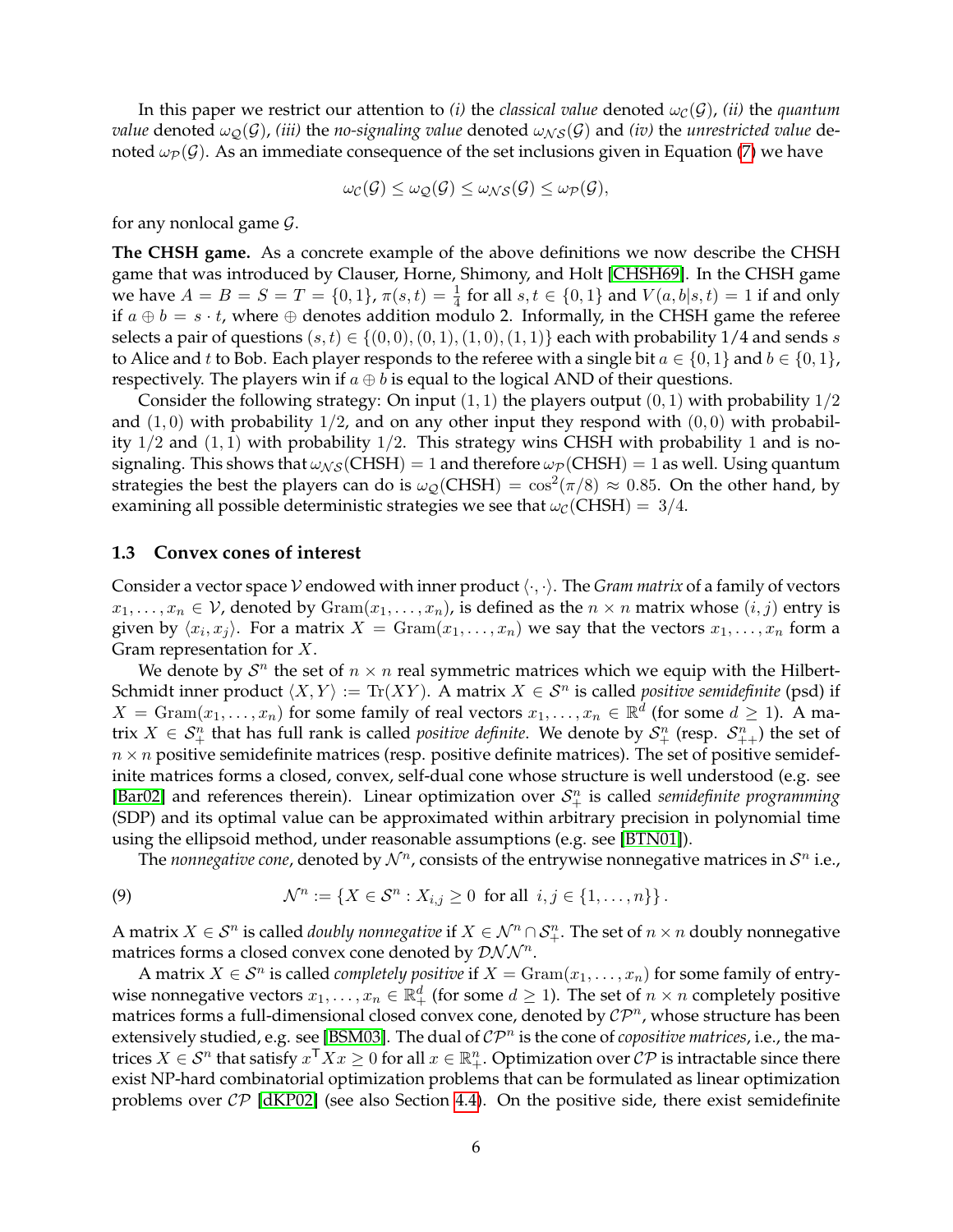programming hierarchies that can be used to approximate  $\mathcal{CP}$  from the interior [\[Las13\]](#page-33-3) and from the exterior [\[Par00\]](#page-33-4).

Thinking of nonnegative vectors as diagonal psd matrices suggests a natural generalization of the  $\mathcal{CP}$  cone. A matrix  $X \in \mathcal{S}^n$  is called *completely positive semidefinite* (completely psd for short) if  $X = \text{Gram}(X_1, \ldots, X_n)$  for some family of psd matrices  $X_1, \ldots, X_n \in \mathcal{S}_+^d$  (for some  $d \geq 1$ ). The set of  $n \times n$  completely positive semidefinite matrices forms a full-dimensional convex cone denoted by  $\mathcal{CS}_{+}^n$ . The  $\mathcal{CS}_{+}$  cone was introduced recently as a tool to provide conic programming formulations for the quantum chromatic number of a graph [\[LP14\]](#page-33-5) and quantum graph homomor-phisms [\[Rob14\]](#page-33-6) (cf. Section [5.3\)](#page-27-0). Nevertheless, the structure of the  $\mathcal{CS}_+$  cone appears to be very complicated. In particular it is not known whether  $\mathcal{CS}_+$  forms a closed set [\[BLP15\]](#page-31-6). Furthermore, given a matrix  $X\in\mathcal{CS}^n_+$ , no upper bound is presently known on the size of the psd matrices in a Gram representation for  $X$ . Lastly, combining results from [\[LP14\]](#page-33-5) and [\[Ji13\]](#page-32-10) it follows that linear optimization over  $CS_+$  is NP-hard.

<span id="page-6-0"></span>It follows immediately from the definitions given above that for every  $n \geq 1$  we have

$$
C\mathcal{P}^n \subseteq \mathcal{CS}_+^n \subseteq \mathcal{DNN}^n.
$$

For  $n \leq 4$  it is known that  $\mathcal{CP}^n = \mathcal{DNN}^n$  [\[MM62\]](#page-33-7). On the other hand, for  $n \geq 5$  all the inclusions in [\(10\)](#page-6-0) are known to be strict [\[LP14\]](#page-33-5).

Since the mathematical formulation of quantum mechanics is stated in terms of psd matrices with complex entries, in some parts of this work we consider matrices with complex entries. We denote by  $\mathcal{H}^n$  the set of  $n \times n$  Hermitian matrices, by  $\mathcal{H}^n_+$  the set of  $n \times n$  Hermitian positive semidefinite matrices and by  $\mathcal{H}_{++}^n$  the set of  $n \times n$  Hermitian positive definite matrices. Occasionally, we also use the notation  $\mathcal{H}_+(\mathcal{X})$  to denote the positive operators acting on a finite dimensional complex Euclidean space X. For a matrix  $X \in \mathcal{H}^n$  we can write  $X = \mathcal{R}(X) + i\mathcal{I}(X)$ where  $R(X)$  is the real part and  $\mathcal{I}(X)$  is the imaginary part of X. If X is Hermitian we get that  $\mathcal{R}(X)$  is real symmetric and  $\mathcal{I}(X)$  is real skew-symmetric. Moreover, for  $X, Y \in \mathcal{H}^n$  we have that  $\langle X, Y \rangle = \text{Tr}(\mathcal{R}(X)\mathcal{R}(Y) - \mathcal{I}(X)\mathcal{I}(Y)).$  For a complex  $d \times d$  matrix X, set

(11) 
$$
T(X) := \frac{1}{\sqrt{2}} \begin{pmatrix} \mathcal{R}(X) & -\mathcal{I}(X) \\ \mathcal{I}(X) & \mathcal{R}(X) \end{pmatrix},
$$

and notice that T is a bijection between complex  $d \times d$  matrices and real  $2d \times 2d$  matrices. More importantly, we have that  $X\in\mathcal{H}^n_+$  if and only if  $T(X)\in\mathcal{S}^{2n}_+$  and moreover  $\langle X,Y\rangle=\langle T(X),T(Y)\rangle$ for all  $X, Y \in \mathcal{H}_+^n$ . This shows that the set of completely psd matrices does not change if we allow the psd matrices in the Gram decompositions to be Hermitian psd instead of just real psd.

Lastly, a symmetric matrix  $X \in \mathcal{N}^N$ , where  $N := |(S \times A) \cup (T \times B)|$  for finite sets A, B, S and T, is called *no-signaling* if it satisfies

$$
\sum_{a \in A} X[(s, a), (t, b)] = \sum_{a \in A} X[(s', a), (t, b)], \text{ for all } b \in B, t \in T, s \neq s' \in S,
$$

and

$$
\sum_{b \in B} X[(s, a), (t, b)] = \sum_{b \in B} X[(s, a), (t', b)], \text{ for all } a \in A, s \in S, t \neq t' \in T.
$$

The set of no-signaling matrices forms a convex cone we denote by  $\mathcal{NSO}$ .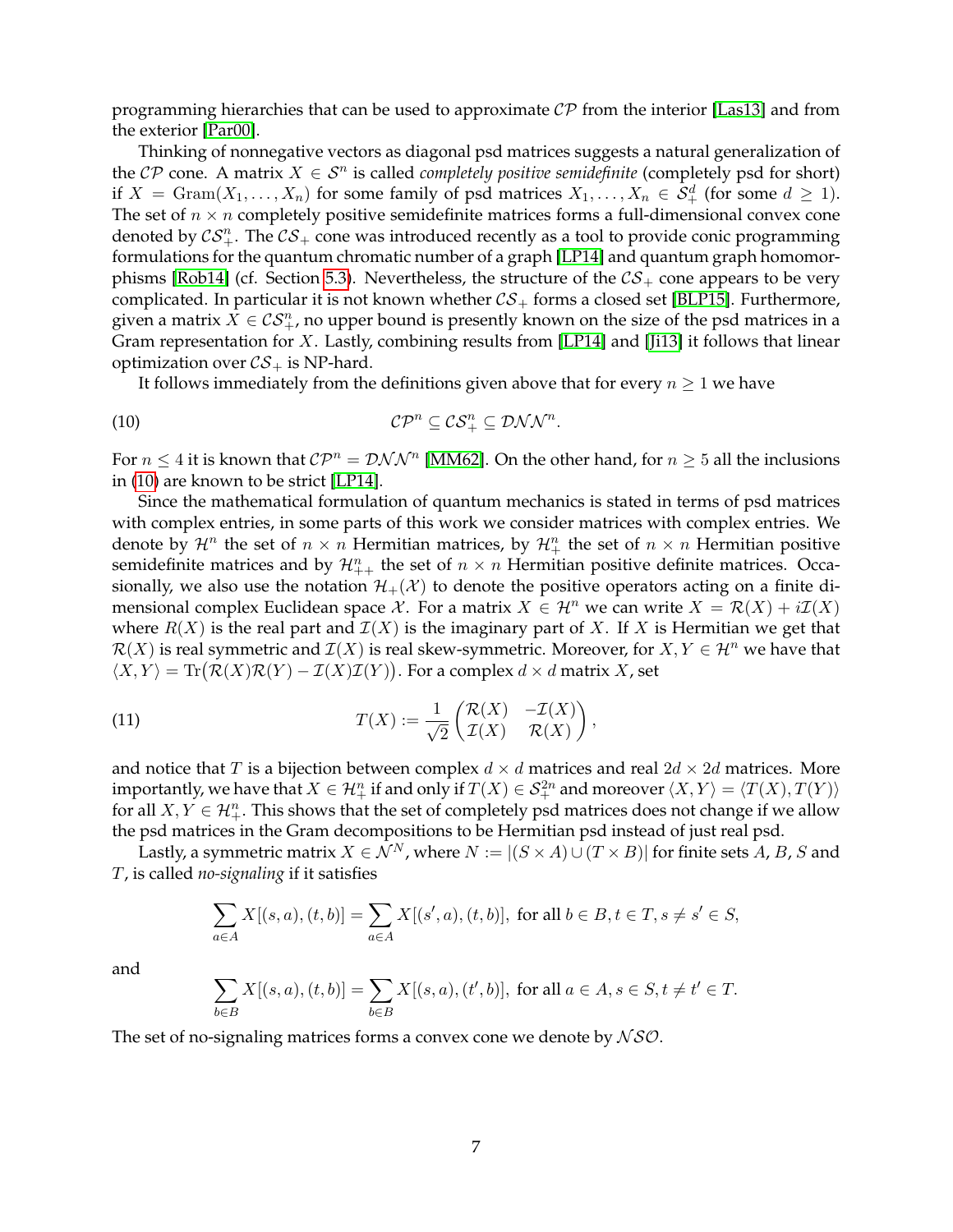#### **1.4 Summary of results**

Consider a Bell scenario with questions sets  $S, T$  and answer sets  $A, B$ . Without loss of generality we may assume that the sets A, B and S, T are disjoint. For brevity define  $N := |(S \times A) \cup (T \times B)|$ . In this work we mostly consider symmetric matrices of size  $N \times N$ . The rows and columns of a matrix  $X \in S^N$  are indexed by  $(S \times A) \cup (T \times B)$  and it is useful to think of X as being partitioned into blocks  $X_{i,j}$ , where each block is indexed by a pair of questions  $i, j \in S \cup T$ . The size of each block is equal to: (i)  $|A| \times |A|$  if  $i, j \in S$ , (ii)  $|A| \times |B|$  if  $i \in S$ ,  $j \in T$ , (iii)  $|B| \times |A|$  if  $i \in T$ ,  $j \in S$ and  $(iv)$   $|B|\times |B|$  if  $i,j\in T.$  For  $i,j\in S\cup T$ , we define  $J'_{i,j}\in \mathcal{S}^N$  to be the matrix with entries:

(12) 
$$
J'_{i,j}[(i',k),(j',l)] = \begin{cases} 1, & \text{if } i = i' \text{ and } j = j', \\ 0, & \text{otherwise.} \end{cases}
$$

Furthermore, for  $i, j \in S \cup T$  we define  $J_{i,j}$  to be the symmetric version of  $J'_{i,j}$ , i.e.,

<span id="page-7-2"></span>
$$
J_{i,j} := \frac{1}{2} J'_{i,j} + \frac{1}{2} (J'_{i,j})^{\mathsf{T}}.
$$

Notice that  $J_{i,j}$  acts on a matrix  $X \in S^N$  by summing all the entries in block  $X_{i,j}$ . Moreover, we denote by  ${\mathcal{A}}$  the affine subspace of  ${\mathcal{S}}^N$  consisting of all matrices  $X$  for which the sum of the entries in each block  $X_{i,j}$  is equal to one, i.e.,

(13) 
$$
\mathcal{A} = \{X \in \mathcal{S}^N : \langle J_{i,j}, X \rangle = 1, \text{ for all } i, j \in S \cup T\}.
$$

Lastly, we denote  $\Pi:\mathcal{S}^N\to\mathbb{R}^{|A\times B\times S\times T|}$  the projection operator on the subspace of  $\mathcal{S}^N$  consisting of the blocks that are indexed by  $S \times T$ , where we arrange the entries of any element in the image of  $\Pi$  as a vector in  $\mathbb{R}^{|A \times B \times S \times T|}$ .

**Correlations sets.** In the first part of this work we study the sets of classical, quantum, nosignaling and unrestricted correlations and express them as projections of affine slices of appropriate convex cones. For this we use the notion of conic correlations which we now introduce.

<span id="page-7-1"></span>**Definition 1.5.** *For a convex cone*  $K \subseteq \mathcal{N}^N$  *the set of K*-correlations *is defined as*  $\Pi(\mathcal{A} \cap \mathcal{K})$ *, i.e., the set of vectors*  $p = (p(a,b|s,t)) \in \mathbb{R}^{|A \times B \times S \times T|}$  *for which there exists a matrix*  $X \in \mathcal{K}$  *satisfying:* 

(14) 
$$
\langle J_{i,j}, X \rangle = 1, \text{ for all } i, j \in S \cup T, \text{ and}
$$

$$
X[(s, a), (t, b)] = p(a, b|s, t), \text{ for all } a \in A, b \in B, s \in S, t \in T.
$$

*We denote the set of K-correlations by*  $Corr(K)$ *.* 

In Theorem [3.7](#page-17-0) we show there exist appropriate choices of convex cones  $K$  for which the sets of  $K$ -correlations capture the sets of classical, quantum, no-signaling and unrestricted correlations.

<span id="page-7-0"></span>**Result 1.** *Consider an arbitrary vector*  $p = (p(a, b|s, t)) \in \mathbb{R}^{|A \times B \times S \times T|}$ *. Then,* 

- *(i)* p *is a classical correlation (i.e.,*  $p \in C$ *) if and only if*  $p \in \text{Corr}(\mathcal{CP})$ *.*
- *(ii)* p *is quantum correlation (i.e.,*  $p \in \mathcal{Q}$ *) if and only if*  $p \in \text{Corr}(\mathcal{CS}_+)$ *.*
- *(iii)* p *is a no-signaling correlation (i.e.,*  $p \in NS$ ) *if and only if*  $p \in \text{Corr}(\mathcal{NSO})$ *.*
- *(iv)* p *is a correlation (i.e.,*  $p \in \mathcal{P}$ *) if and only if*  $p \in \text{Corr}(\mathcal{N})$ *.*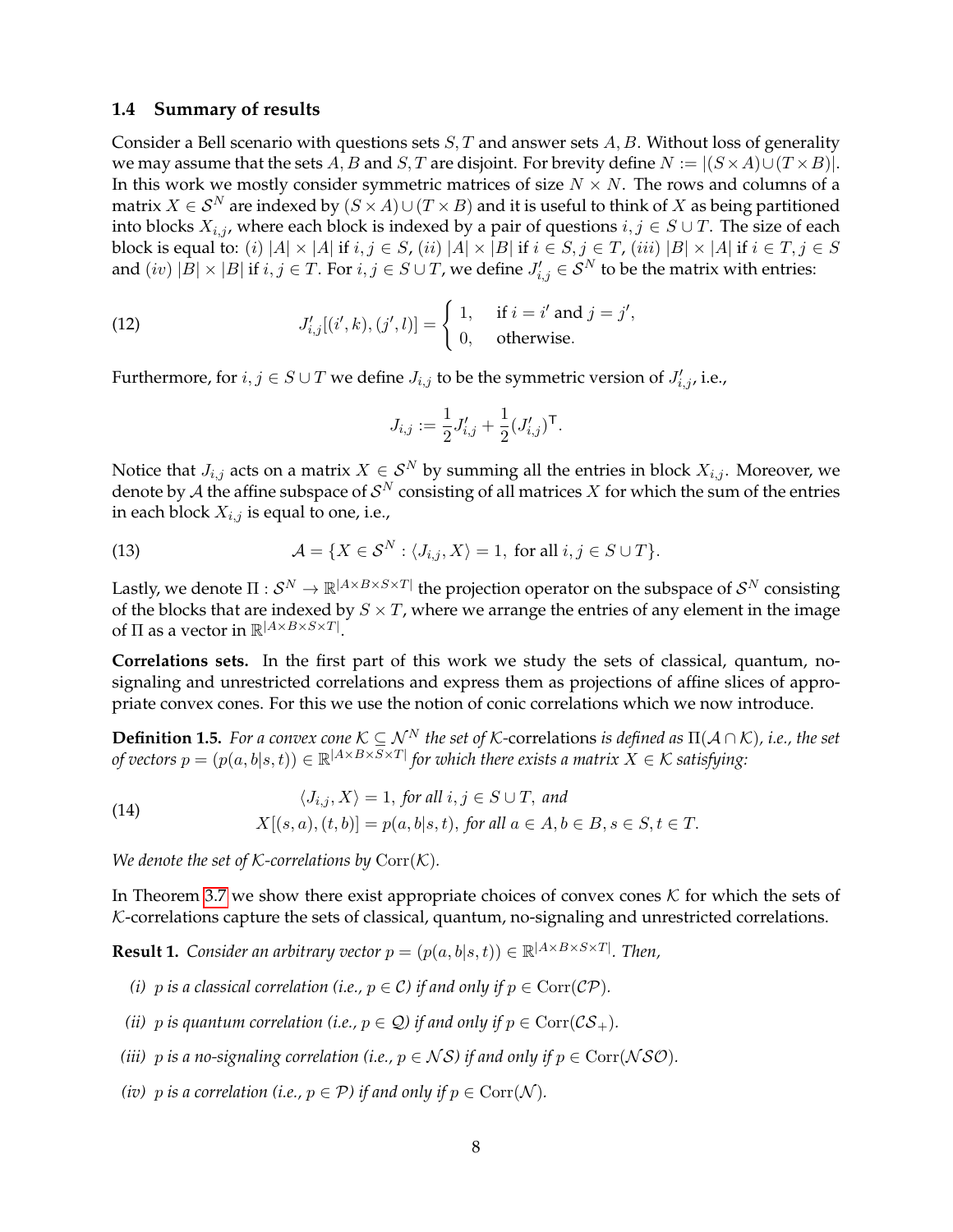We note that upon completion of this work we discovered that a result similar to Result [1](#page-7-0) *(ii)* has been derived independently in the unpublished note [\[MR14\]](#page-33-8) $^1$  $^1$ .

As suggested by Result [1](#page-7-0) the notion of conic correlations provides a general framework allowing us to phrase and study the properties of many interesting sets of correlations. Notice that whenever  $K_1 \subseteq K_2$  we have that  $Corr(K_1) \subseteq Corr(K_2)$ . Consequently, the conic inclusions given in [\(10\)](#page-6-0) combined with Result [1](#page-7-0) immediately give that  $\mathcal{C} \subseteq \mathcal{Q} \subseteq \mathcal{P}$ . As already mentioned in the introduction these inclusions are obvious by physical context but the notion of conic correlations allows us to recover these within a purely mathematical framework.

Furthermore, notice that whenever  $K$  is a *closed* convex cone the set of  $K$ -correlations is also closed. Thus Result [1](#page-7-0) implies the well-known facts that the sets  $C$ ,  $\mathcal{NS}$ , and  $\mathcal{P}$  are all closed. On the other hand, the set of quantum correlations is not known to be closed and in fact proving so would have many important consequences. As an immediate consequence of Result [1](#page-7-0) *(ii)* we arrive at a sufficient condition for determining the closedness of the set of quantum correlations. We note that the same observation was also made independently in the unpublished note [\[MR14\]](#page-33-8).

#### **Result 2.** If the cone  $CS_+$  is closed then the set of quantum correlations is closed.

To the best of our knowledge, the first work where the structure of the closure of the set of quantum correlations was studied is [\[Fri12b\]](#page-32-11).

Lastly, in Theorem [3.8](#page-18-0) we show that for any cone  $K \subseteq \mathcal{DNN}$  we have that  $Corr(K) \subseteq NS$ . This fact combined with Result [1](#page-7-0) and the inclusion  $CS_+ \subseteq \mathcal{DNN}$  implies that

$$
Q \subseteq \text{Corr}(\mathcal{DNN}) \subseteq \mathcal{NS},
$$

i.e.,  $Corr(DNN)$  forms a spectrahedral outer approximation for the set of quantum correlations which is contained in the set of no-signaling correlations. In Theorem [3.16](#page-19-0) we compare Corr( $\mathcal{DNN}$ ) with the first level of the NPA hierarchy, denoted by  $\mathrm{NPA}^{(1)}.$ 

<span id="page-8-2"></span>**Result 3.** *For any Bell scenario we have that*  $\text{Corr}(\mathcal{DNN}) \subseteq \text{NPA}^{(1)}$ *.* 

The use of convex cones to characterize the sets of quantum, classical, and no-signaling correlations was also an essential ingredient in [\[Fri12a\]](#page-32-12). It was shown there that in certain special cases, classical correlations are the polyhedral dual to the set of no-signaling correlations.

**Game values.** In the second part of this work we study the value of a nonlocal game when the players use strategies that generate classical, quantum, no-signaling or unrestricted correlations. To state our results in a succinct manner we introduce some notation that is used throughout the paper. The *cost matrix* of a game  $\mathcal{G}(\pi, V)$  is the  $|S \cup A| \times |T \cup B|$  matrix C whose entries are given by

(16) 
$$
C[(s, a), (t, b)] := \pi(s, t)V(a, b|s, t), \text{ for all } a \in A, b \in B, s \in S, t \in T.
$$

The *symmetric cost matrix* of the game  $G$  is the  $N \times N$  matrix

$$
\hat{C} := \frac{1}{2} \begin{pmatrix} 0 & C \\ C^{\mathsf{T}} & 0 \end{pmatrix}
$$

Lastly, for a convex cone  $K \subseteq \mathcal{N}^N$  we denote by  $\omega(K, \mathcal{G})$  the maximum success probability of winning the game  $G$  when the players only use strategies that generate  $K$ -correlations, i.e.,

.

<span id="page-8-1"></span>
$$
\omega(K, \mathcal{G}) := \text{supremum} \quad \langle \hat{C}, X \rangle
$$
  
subject to  $\langle J_{i,j}, X \rangle = 1$ , for all  $i, j \in S \cup T$ ,  
 $X \in \mathcal{K}$ .

<span id="page-8-0"></span><sup>&</sup>lt;sup>1</sup>We note that this manuscript has been made publicly available only on the personal webpage of one of the authors.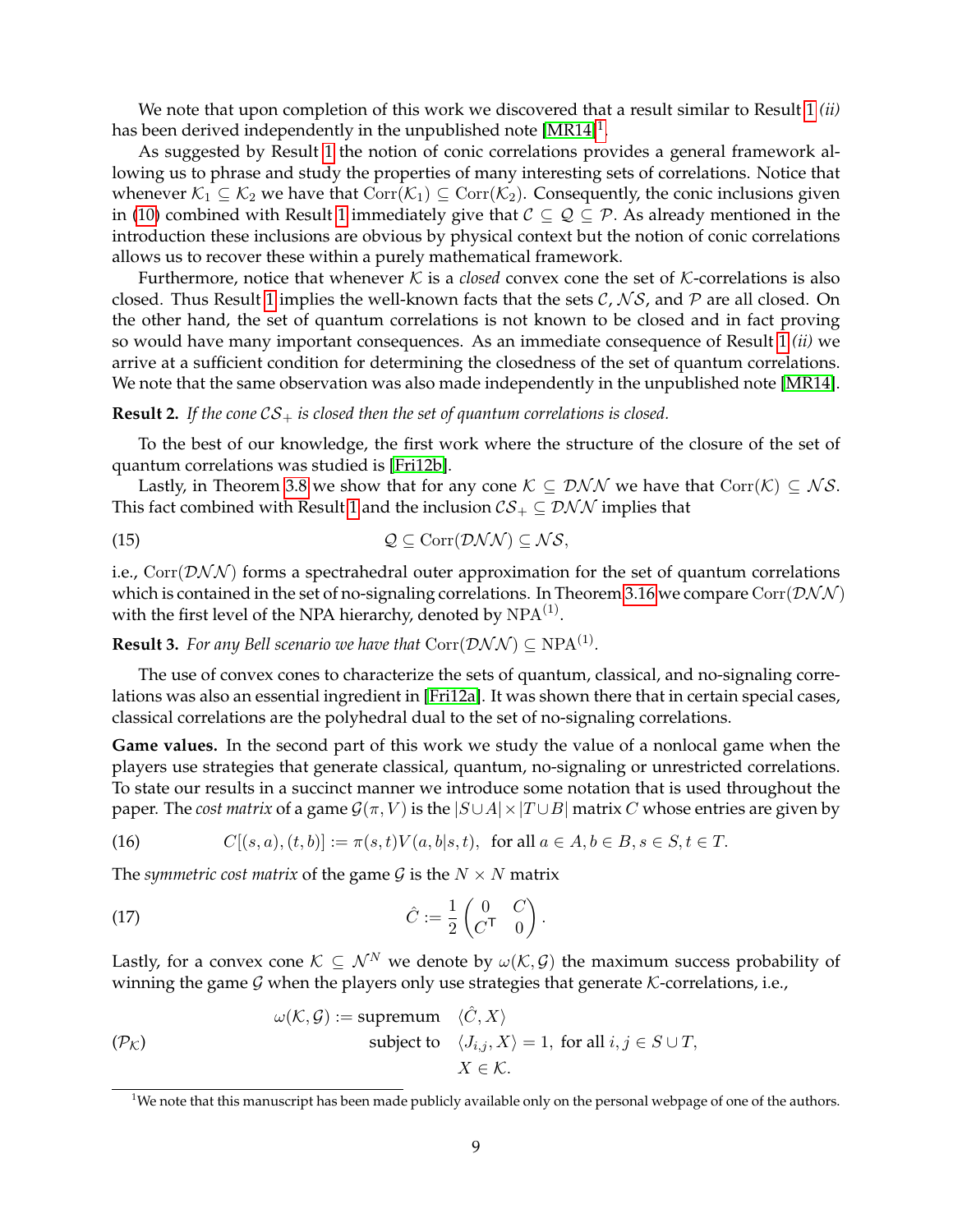Notice that  $(\mathcal{P}_K)$  $(\mathcal{P}_K)$  $(\mathcal{P}_K)$  is an instance of a linear conic program over the convex cone K. As an immediate consequence of Result [1,](#page-7-0) the classical, quantum, no-signaling and unrestricted value of a nonlocal game can all be expressed as linear conic programs over appropriate convex cones.

**Result 4.** *For any nonlocal game* G *we have that:*

- *(i) The* classical value  $\omega_{\mathcal{C}}(\mathcal{G})$  *is equal to*  $\omega(\mathcal{CP}, \mathcal{G})$ *.*
- *(ii) The* quantum value  $\omega_{\mathcal{O}}(\mathcal{G})$  *is equal to*  $\omega(\mathcal{CS}_+,\mathcal{G})$ *.*
- *(iii) The* no-signaling value  $\omega_{NS}(\mathcal{G})$  *is equal to*  $\omega(NSO,\mathcal{G})$ *.*
- *(iv) The* unrestricted value  $\omega_{\mathcal{P}}(\mathcal{G})$  *is equal to*  $\omega(\mathcal{N}, \mathcal{G})$ *.*

Having established conic formulations for the classical and quantum value of a nonlocal game, in Section [4.2](#page-21-1) we study the corresponding dual conic programs and their properties. For a brief overview of the duality theory of linear conic programming the reader is referred to Section [2.3.](#page-13-0)

**Definition 1.6.** *Consider a nonlocal game*  $\mathcal{G}(\pi, V)$  *with questions sets S, T and answer sets A, B. For any convex cone*  $K \subseteq \mathcal{N}^N$  *define the following linear conic program:* 

$$
\xi(\mathcal{K}, \mathcal{G}) = \text{infimum} \sum_{i,j \in S \cup T} v_{i,j}
$$
  
subject to 
$$
\sum_{i,j \in S \cup T} v_{i,j} J_{i,j} - \hat{C} \in \mathcal{K}^*,
$$

*where*  $K^*$  *denotes the dual cone of*  $K$ *.* 

Conic programming duality implies that for any game G and convex cone  $K \subseteq \mathcal{N}^N$ , we have  $\omega(\mathcal{K}, \mathcal{G}) \leq \xi(\mathcal{K}, \mathcal{G})$ . In Proposition [4.2](#page-21-2) we show that if K is a closed convex cone such that  $(\mathcal{P}_\mathcal{K})$  is feasible, then  $\omega(\mathcal{K}, \mathcal{G}) = \xi(\mathcal{K}, \mathcal{G})$  and moreover  $(\mathcal{P}_{\mathcal{K}})$  $(\mathcal{P}_{\mathcal{K}})$  $(\mathcal{P}_{\mathcal{K}})$  attains its optimum.

Since  $CS_+$  is not known to be closed there has been recent interest in the study of  $\omega(\text{cl}(CS_+), \mathcal{G})$ , where  $\text{cl}(\mathcal{CS}_+)$  denotes the closure of the cone  $\mathcal{CS}_+$  [\[LP14,](#page-33-5) [BLP15\]](#page-31-6). In Corollary [4.3](#page-22-0) we show that  $\omega\left(\mathrm{cl}(\mathcal{CS}^N_+),\mathcal{G}\right)=\xi\left(\mathcal{CS}^N_+,\mathcal{G}\right).$  This leads to a sufficient condition for showing that the  $\mathcal{CS}_+$  cone is not closed: identify a nonlocal game  $\mathcal G$  for which  $\omega\left(\mathcal{CS}^N_+,\mathcal G\right)<\xi\left(\mathcal{CS}^N_+,\mathcal G\right).$ 

In Section [4.3](#page-22-1) we use our conic formulations to compare the various values of a nonlocal game. Notice that whenever  $K_1 \subseteq K_2$  we have that  $\omega(K_1, \mathcal{G}) \leq \omega(K_2, \mathcal{G})$ . Combining this fact with the cone inclusions given in [\(10\)](#page-6-0) we get that  $\omega(\mathcal{DNN}, \mathcal{G})$  is a semidefinite programming upper bound to the quantum value of an arbitrary game  $G$ . Furthermore, by Result [3](#page-8-2) we have that  $\omega(\mathcal{DNN}, \mathcal{G})$ is upper bounded by  ${\rm SDP^{(1)}(\mathcal G)}$ , i.e., the value of the SDP obtained by optimizing over  ${\rm NPA^{(1)}}$ .

**Result 5.** *For any game G we have*  $\omega_{\mathcal{Q}}(G) \leq \omega(\mathcal{DNN}, G) \leq SDP^{(1)}(G)$ .

Interestingly,  $\omega$ (DNN, G) was already introduced by Feige and Lovász as a semidefinite programming upper bound to the classical value of a nonlocal game [\[FL92\]](#page-32-4) (cf. Section [4.3\)](#page-22-1).

In a very recent and independent work, a similar observation was also made by creating a new SDP hierarchy approximating (among other quantities) the quantum value of a nonlocal game [\[BFS15\]](#page-31-7). The first level of their hierarchy corresponds to  $\omega(\mathcal{DNN}, \mathcal{G})$ .

Lastly, in Section [4.4](#page-23-0) we use our conic formulations for the various game values to study the problem of deciding the existence of a strategy that wins a nonlocal game with certainty.

**Definition 1.7.** Consider a nonlocal game  $\mathcal{G}(\pi, V)$  and a convex cone  $\mathcal{K} \subseteq \mathcal{N}$ . We say that G admits a perfect K-strategy *if there exists a correlation*  $p \in \text{Corr}(\mathcal{K})$  *that satisfies*  $\omega(\mathcal{K}, \mathcal{G}) = 1$ *.*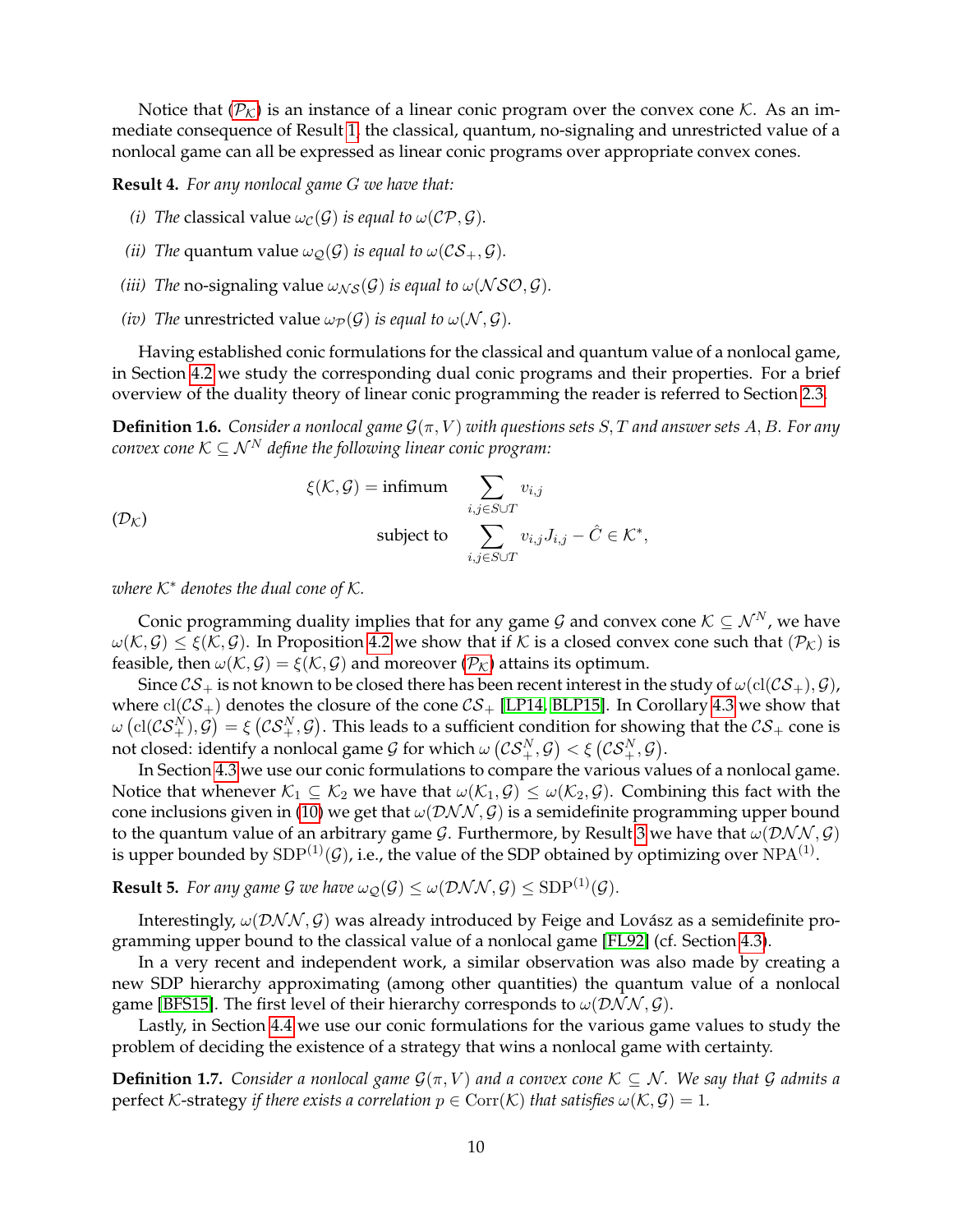In Lemma [4.6](#page-23-1) we show that deciding the existence of a perfect  $K$ -strategy is equivalent to the feasibility of a linear conic program over  $K$ . Then, using Result [1](#page-7-0) we show in Theorem [4.7](#page-24-0) that deciding the existence of a perfect classical, quantum, no-signaling and unrestricted strategy is equivalent to the feasibility of a conic program over the cones  $\mathcal{CP}, \mathcal{CS}_+, \mathcal{NSO}$  and N, respectively.

A nonlocal game  $G$  admits a perfect unrestricted strategy as long as there does not exist a question pair  $(s, t) \in S \times T$  such that  $\pi(s, t) > 0$  and  $V(a, b|s, t) = 0$  for all  $a \in A, b \in B$ . In the classical case, there are many NP-hard combinatorial problems that can be reformulated as deciding whether a certain nonlocal game admits a perfect classical strategy (cf. Section [5.3\)](#page-27-0). This implies that deciding the existence of a perfect classical strategy is NP-hard. Furthermore, it was recently shown by Ji that deciding whether a game admits a perfect quantum strategy is also NP-hard (already when the input is restricted to be a binary constraint system game) [\[Ji13\]](#page-32-10). Nevertheless, despite significant efforts this problem is currently not known to be decidable. Unfortunately, our reformulation to a conic feasibility program does not render the problem decidable since no algorithms are currently known for determining the feasibility of a  $CS_{+}$ - program.

**Synchronous correlations and game values.** In the third part of this work we restrict to Bell scenarios where  $S = T$  and  $A = B$ . We first specialize our conic characterizations to the special class of synchronous correlations (cf. Definition [1.8\)](#page-10-0). Using these simplified formulations we study the value of a game when the players use strategies that generate synchronous correlations. Lastly, we identify necessary and sufficient conditions for determining the existence of perfect strategies to synchronous nonlocal games (cf. Definition [1.9\)](#page-11-0) that generalize recent results on the existence of perfect strategies to graph homomorphism games.

<span id="page-10-0"></span>**Definition 1.8.** *A correlation*  $p \in \mathcal{P}$  *is called* synchronous *if the players always respond with the same answer upon receiving the same question, i.e.,*

(18) 
$$
p(a,a'|s,s) = 0, \text{ for all } s \in S \text{ and } a \neq a' \in A.
$$

It is useful to arrange the entries of a synchronous correlation  $p = (p(a, a'|s, s'))$  in a square matrix of size  $|S \times A|$  as follows:

<span id="page-10-1"></span>(19) 
$$
P := \sum_{a,a' \in A, s,s' \in S} p(a,a'|s,s') e_s e_{s'}^{\mathsf{T}} \otimes e_a e_{a'}^{\mathsf{T}}.
$$

Recently there has been significant interest in the study of synchronous correlations since they are related to perfect strategies for graph homomorphism games and more generally, synchronous nonlocal games (e.g. [\[PSS](#page-33-9)+14, [MRV14,](#page-33-10) [DP15\]](#page-32-13)). In Section [5.1](#page-25-0) (cf. Theorem [5.3\)](#page-26-0) we show that the characterizations of quantum and classical correlations from Result [1](#page-7-0) can be further simplified in the special case of synchronous correlations.

<span id="page-10-2"></span>**Result 6.** *Let*  $p \in \mathcal{P}$  *be a synchronous correlation and P as in* [\(19\)](#page-10-1)*. For*  $\mathcal{K} \in \{C\mathcal{P}, C\mathcal{S}_+\}$  *we have that* 

(20) 
$$
p \in \text{Corr}(\mathcal{K}) \text{ if and only if } P \in \mathcal{K}^{|S \times A|}.
$$

Another characterization of the set of synchronous quantum correlations in terms of the existence of a  $C^*$ -algebra with certain properties was identified in [\[PSS](#page-33-9)<sup>+</sup>14]. Furthermore, it was recently shown in [\[DP15\]](#page-32-13) that Connes' embedding conjecture is equivalent to showing that two families of sets of quantum synchronous correlations coincide.

In Section [5.2](#page-26-1) we study the K*-synchronous value* of a game G, defined as the maximum winning probability when the players use strategies that generate synchronous  $K$ -correlations (cf. Definition [5.5\)](#page-26-2). Using Result [6](#page-10-2) it follows that the synchronous quantum and classical values can be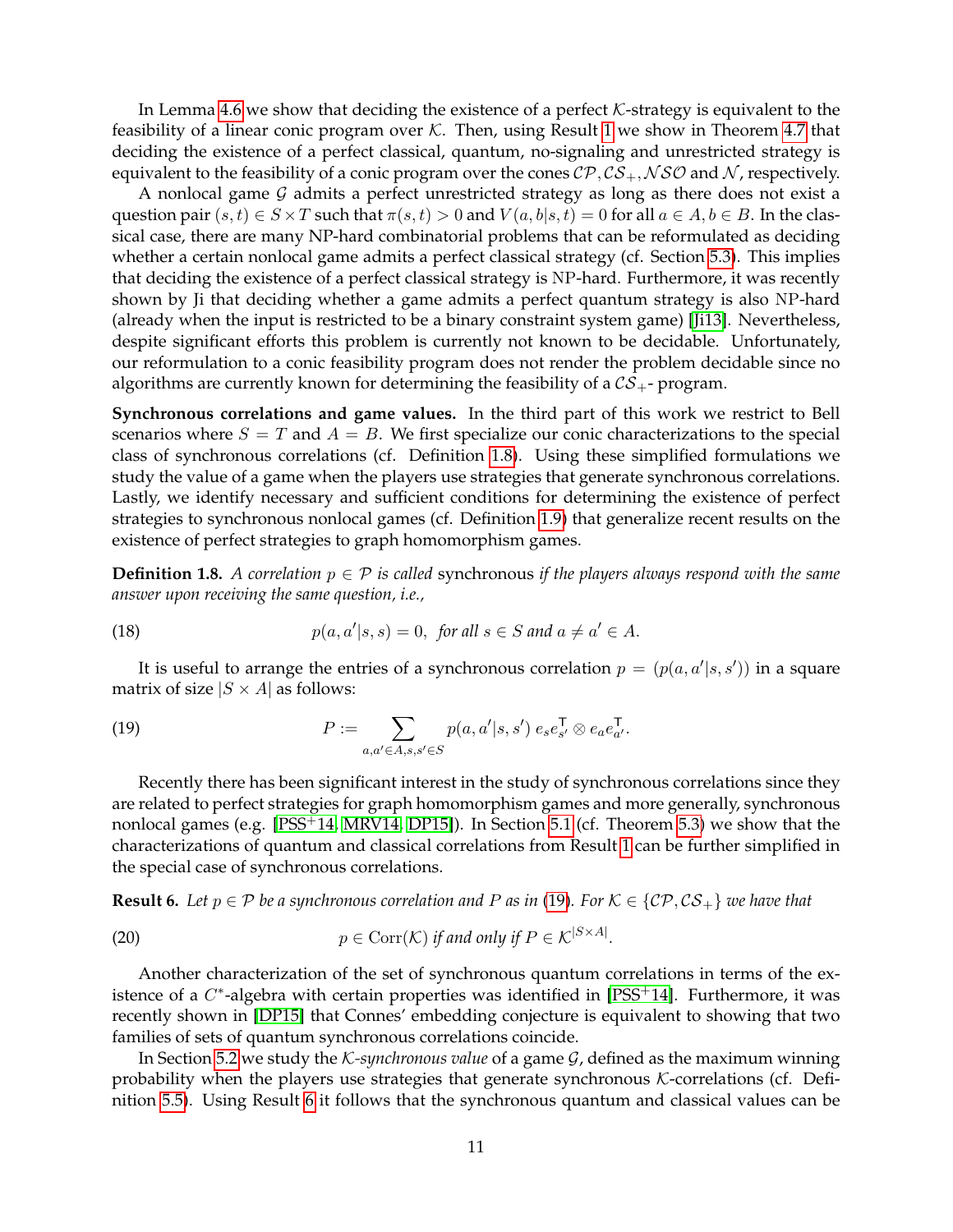formulated as conic programs with matrix variables of size  $|S \times A|$ . As  $\mathcal{CP}^n = \mathcal{CS}^n_+$  for all  $n \leq 4$ , we get that for any binary game (i.e., a game with  $|A| = |S| = 2$ ) the classical and quantum synchronous values coincide and, moreover, they can be computed by a semidefinite program. We note that another formulation for the quantum synchronous value of a nonlocal game (where the optimization ranges over all projective measurements) was identified in [\[DP15\]](#page-32-13).

Many natural classes of nonlocal games considered in the literature have the property that both players share the same question and answer sets and in order to win, whenever the players receive the same question they have to respond with the same answer (e.g.  $\Gamma$ CMN<sup>+</sup>07, [LP14,](#page-33-5) [Rob14,](#page-33-6) [MR15\]](#page-33-11)). This motivates the following definition.

<span id="page-11-0"></span>**Definition 1.9.** *A nonlocal game*  $G = (\pi, V)$  *is called* synchronous *if both players share the same question set* S *and the same answer set* A*, and moreover:*

- *(i)*  $V(a, a'|s, s) = 0$ , *for all*  $s \in S, a \neq a' \in A$ , and
- *(ii)*  $\pi(s, s) > 0$ *, for all*  $s \in S$ *.*

The notion of synchronous games was implicit in [\[PSS](#page-33-9)<sup>+</sup>14] and was formally defined in [\[MRV14\]](#page-33-10) and [\[DP15\]](#page-32-13). Synchronous games enjoy special properties with respect to perfect strategies (e.g. see [\[MRV14\]](#page-33-10)). In particular, every perfect strategy for a synchronous game generates a synchronous correlation. In Section [5.3](#page-27-0) we focus on the problem of deciding whether a synchronous game admits a perfect classical or quantum strategy. Using Result [6](#page-10-2) we show in Theorem [5.8](#page-27-1) that this problem is equivalent to deciding the feasibility of a conic program with matrix variables of size  $|S \times A|$ .

<span id="page-11-1"></span>**Result 7.** Let  $\mathcal{G}(\pi, V)$  be a synchronous game and  $\mathcal{K} \in \{C\mathcal{P}, C\mathcal{S}_+\}$ . The following are equivalent:

- *(i)* G *admits a perfect* K*-strategy.*
- *(ii) There exists a matrix*  $X \in \mathcal{K}^{|S \times A|}$  *satisfying:* 
	- $\langle J_{s,s'}, X \rangle = 1$ , *for all*  $s, s' \in S$ ,
	- $X[(s, a), (s, a')] = 0$ , for all  $s \in S$ ,  $a \neq a' \in A$ ,
	- $X[(s, a), (s', a')] = 0$ , for all  $a, a' \in A$ ,  $s, s' \in S$ , such that  $\pi(s, s') > 0$  and  $V(a, a'|s, s') = 0$ .

In Sections [5.3.1](#page-28-0) and [5.3.2](#page-29-0) we specialize Result [7](#page-11-1) to graph homomorphism and graph coloring games. This enables us to recover in a uniform manner the conic formulations for quantum graph homomorphisms, the quantum chromatic number and the quantum independence number that were recently derived in the literature [\[LP14,](#page-33-5) [Rob14\]](#page-33-6). Lastly, in Section [5.3.3](#page-30-0) we introduce the notion of quantum satisfiability for binary constraint satisfaction problems and show that all these combinatorial parameters can be realized as special instances of this general framework.

### **1.5 Organization of the paper**

In Section [2](#page-12-1) we introduce the notation and background on linear algebra, quantum mechanics, and linear conic programming needed for this work. In Section [3](#page-14-0) we discuss how correlations corresponding to various physical models can be represented as projections of affine slices of appropriate convex cones and identify a spectrahedral outer approximation for the set of quantum correlations. In Section [4](#page-20-0) we show that values of nonlocal games can be formulated as conic programming problems and we further discuss the Feige-Lovász SDP relaxation for the value of a nonlocal game. Additionally, we show that deciding the existence of a perfect strategy is equivalent to a conic feasibility problem. Finally, in Section [5](#page-24-1) we specialize our characterizations to synchronous correlations and synchronous game values. This allows us to recover the conic formulations for various quantum graph parameters that were recently obtained in the literature.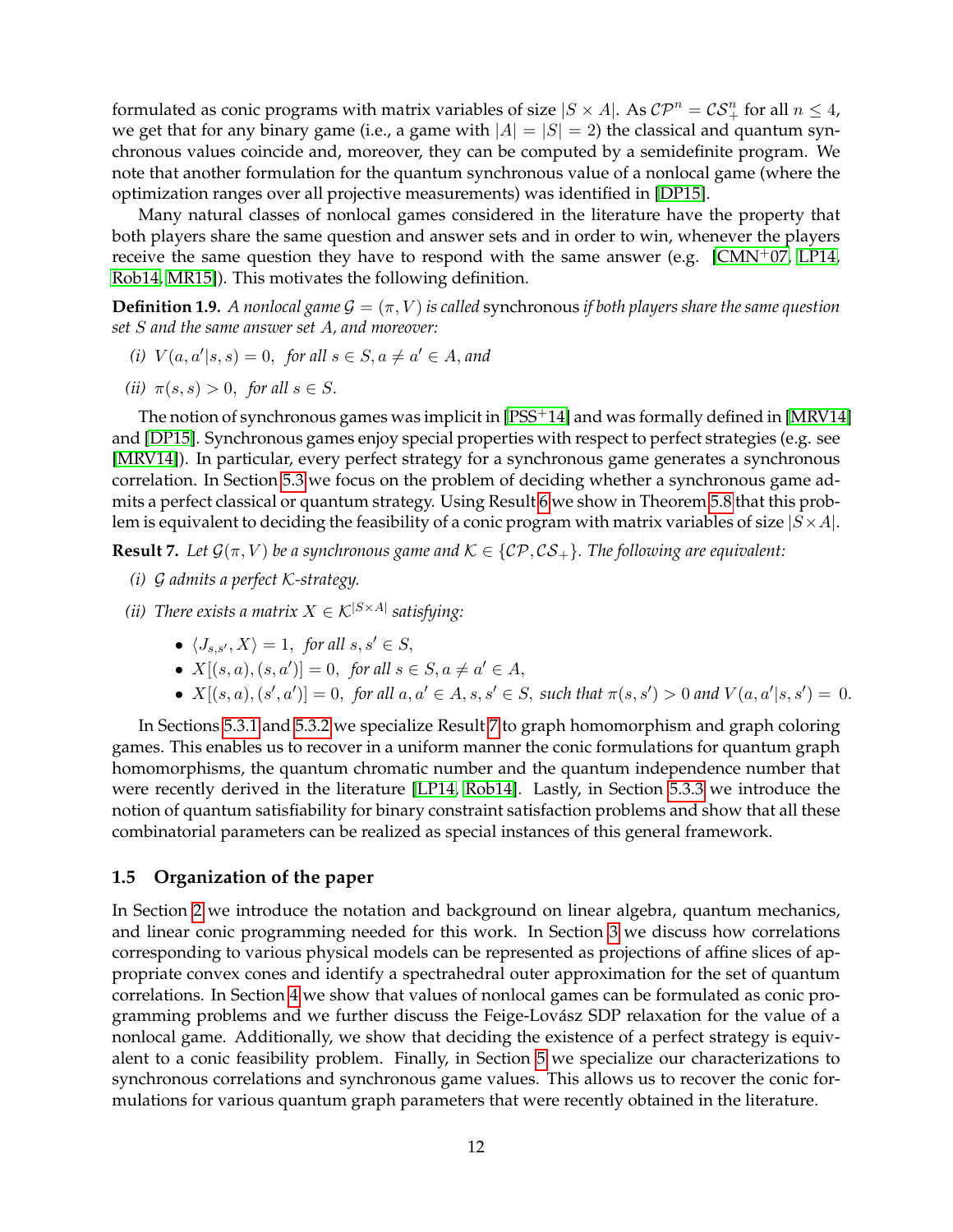# <span id="page-12-1"></span>**2 Notation and background**

### **2.1 Linear algebra**

Throughout this work, a *finite dimensional complex Euclidean space* refers to the vector space  $\mathbb{C}^n$  (for some  $n \geq 1$ ) equipped with the canonical inner product on  $\mathbb{C}^n$ . We denote by  $\{e_i\}_{i=1}^n$  the standard orthonormal basis of  $\mathbb{C}^n$ . Given two complex Euclidean spaces  $\mathcal{X}, \mathcal{Y}$  we denote by  $L(\mathcal{X}, \mathcal{Y})$  the space of linear operators from  $\mathcal X$  to  $\mathcal Y$  which we endow with the Hilbert-Schmidt inner product  $\langle X, Y \rangle := \text{Tr}(X^*Y)$  for  $X, Y \in L(\mathcal{X}, \mathcal{Y})$ . For an operator  $X \in L(\mathcal{X}, \mathcal{Y})$  we denote its *adjoint* operator by  $X^* \in \mathcal{L}(\mathcal{Y}, \mathcal{X})$  and its *transpose* by  $X^{\mathsf{T}} \in \mathcal{L}(\mathcal{Y}, \mathcal{X})$ . We make extensive use of the correspondence between  $L(\mathcal{X}, \mathcal{Y})$  and  $\mathcal{Y} \otimes \mathcal{X}$  given by the map vec :  $L(\mathcal{X}, \mathcal{Y}) \to \mathcal{Y} \otimes \mathcal{X}$ , which is given by

<span id="page-12-2"></span>
$$
\text{vec}(e_i e_j^*) = e_i \otimes e_j,
$$

on basis vectors and is extended linearly. The vec( $\cdot$ ) map is a linear bijection between  $L(\mathcal{X}, \mathcal{Y})$  and  $\mathcal{Y} \otimes \mathcal{X}$  and furthermore it is an isometry, i.e.,  $\langle X, Y \rangle = \langle \text{vec}(Y) , \text{vec}(X) \rangle$  for all  $X, Y \in L(\mathcal{X}, \mathcal{Y})$ . Notice that

(21) 
$$
(X \otimes Y) \text{vec}(Z) = \text{vec}(X Z Y^{\mathsf{T}}),
$$

for operators  $X, Y, Z$  of the appropriate size. Using [\(21\)](#page-12-2) it follows that

<span id="page-12-3"></span>(22) 
$$
\operatorname{vec}(W)^*(X \otimes Y)\operatorname{vec}(Z) = \operatorname{vec}(W)^*\operatorname{vec}(XZY^{\mathsf{T}}) = \langle W, XZY^{\mathsf{T}} \rangle,
$$

an identity that we use repeatedly in this paper.

Any vector  $\psi\in\mathcal{Y}\otimes\mathcal{X}$  can be expressed as  $\psi=\sum_{i=1}^d\lambda_i\,y_i\otimes x_i$  for some integer  $d\geq 1$ , positive scalars  $\{\lambda_i\,:\,i\,\in\,[d]\}$ , and orthonormal sets  $\{y_i\,:\,i\,\in\,[d]\}\,\subseteq\,$   ${\cal Y}$  and  $\{x_i\,:\,i\,\in\,[d]\}\,\subseteq\,$   ${\cal X}.$  An expression of this form is known as a *Schmidt decomposition* for  $\psi$  and is derived by the singular value decomposition of vec<sup>-1</sup>( $\psi$ ). The scalars  $\{\lambda_i\}_{i=1}^d$  and the integer  $d$  are uniquely defined and are called the *Schmidt coefficients* and the *Schmidt rank* of  $\psi$ , respectively. If  $\psi = \sum_{i=1}^d \lambda_i\,y_i\otimes x_i$  is a Schmidt decomposition for  $\psi$  notice that  $\|\psi\|_2^2 = |\sum_{i=1}^d \lambda_i^2.$  Lastly, given a vector  $x\in\mathbb C^n$  we define  $\text{Diag}(x) := \sum_{i=1}^{n} x_i e_i e_i^*.$ 

### <span id="page-12-0"></span>**2.2 Quantum mechanics**

In this section, we give a brief overview of the mathematical formulation of quantum mechanics. The reader is referred to [\[NC00\]](#page-33-12) and [\[Wat11\]](#page-33-13) for a more thorough introduction.

According to the axioms of quantum mechanics, associated to any physical system X is a finite dimensional complex Euclidean space  $\mathcal X$ . The *state space* of X is identified with the set of unit vectors in X . A *measurement* on a system X is specified by a family of positive semidefinite operators  $\{X_i : i \in \mathcal{I}\} \subseteq \mathcal{H}_+(\mathcal{X})$  with the property that  $\sum_{i \in \mathcal{I}} X_i = \mathbb{I}_{\mathcal{X}}$ . The set  $\mathcal{I}$  labels the set of possible outcomes of the measurement. According to the axioms of quantum mechanics, when the measurement  $\{X_i : i \in \mathcal{I}\}$  is performed on a system  $\mathrm X$  which is in state  $\psi \in \mathcal{X}$  the outcome  $i \in \mathcal{I}$  occurs with probability  $p(i) = \psi^* X_i \psi$ . Notice that  $\{p(i) : i \in \mathcal{I}\}$  forms a valid probability distribution since by the definition of a measurement we have that  $p(i) \geq 0$  for all  $i \in \mathcal{I}$  and  $\sum_{i \in \mathcal{I}} p(i) = 1$ .

Consider two quantum systems X and Y with corresponding state spaces  $\mathcal X$  and  $\mathcal Y$  respectively. According to the axioms of quantum mechanics the Euclidean space that corresponds to the *joint* system  $(X, Y)$  is given by the tensor product  $\mathcal{X} \otimes \mathcal{Y}$  of the individual spaces. Furthermore, if the systems X and Y are independently prepared in states  $\psi_1 \in \mathcal{X}$  and  $\psi_2 \in \mathcal{Y}$  then the state of the joint system is given by the vector  $\psi_1 \otimes \psi_2 \in \mathcal{X} \otimes \mathcal{Y}$ . A state in  $\mathcal{X} \otimes \mathcal{Y}$  of the form  $\psi_1 \otimes \psi_2$  for some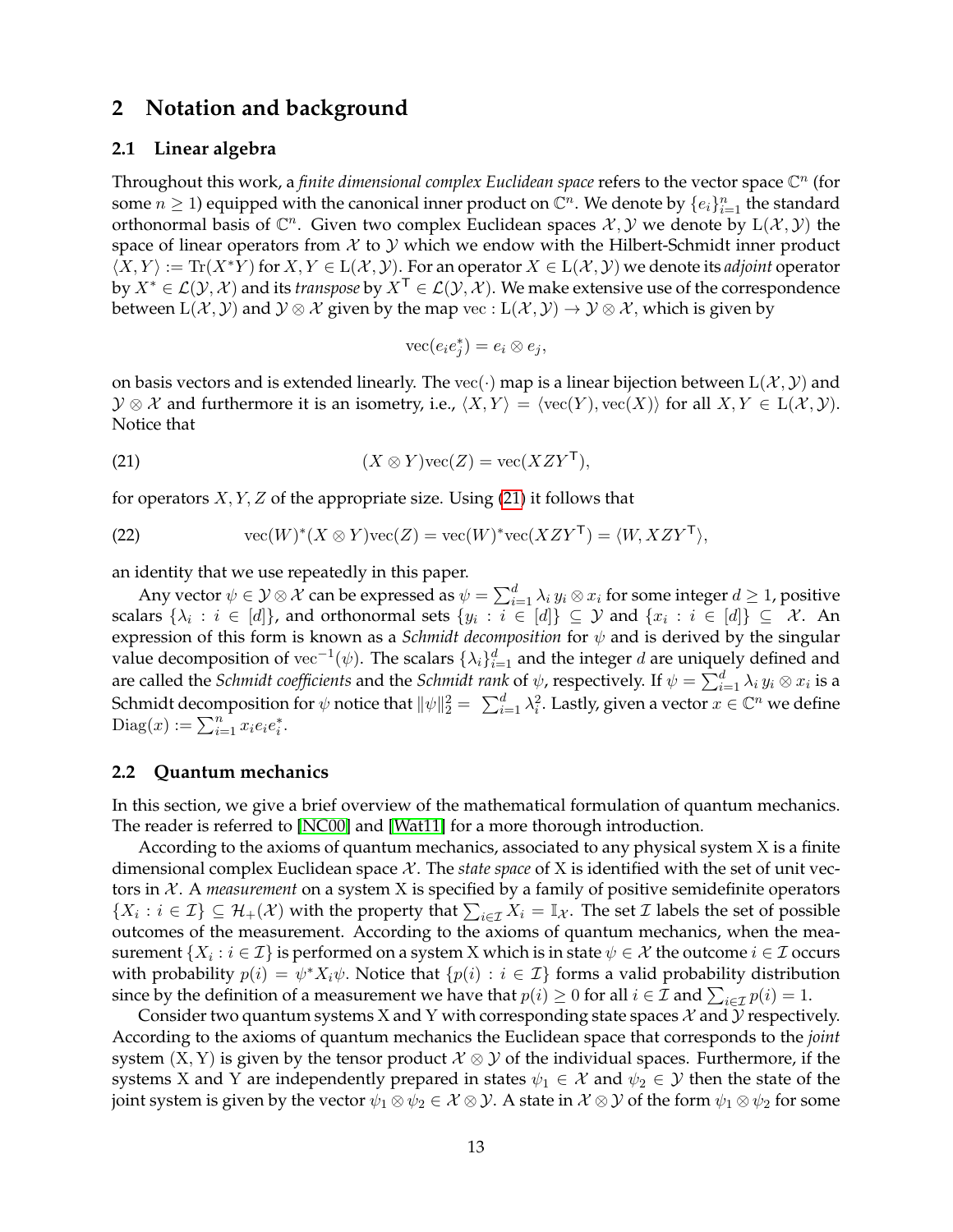$\psi_1 \in \mathcal{X}, \psi_2 \in \mathcal{Y}$  is called a *product state*. Quantum states that are not in product form are called *entangled*. Lastly, any two measurements  $\{X_i : i \in \mathcal{I}\} \subseteq \mathcal{H}_+(\mathcal{X})$  and  $\{Y_j : j \in \mathcal{J}\} \subseteq \mathcal{H}_+(\mathcal{Y})$  on the individual systems X and Y define a *product measurement* on the joint system with outcomes  $\{(i,j): i \in \mathcal{I}, j \in \mathcal{J}\}\.$  The corresponding measurement operators are given by  $\{X_i \otimes Y_j : i \in \mathcal{I}, j \in \mathcal{J}\}\.$  $\mathcal{J} \} \subseteq \mathcal{H}_+(\mathcal{X} \otimes \mathcal{Y})$  and the probability of getting outcome  $(i, j) \in \mathcal{I} \times \mathcal{J}$  is equal to  $\psi^*(X_i \otimes Y_j)\psi$ .

#### <span id="page-13-0"></span>**2.3 Convex analysis and linear conic programming**

In this section, we briefly introduce conic programming and state the duality results that are relevant to this work. For additional details, the reader is referred to Ben-Tal and Nemirovski [\[BTN01\]](#page-31-4).

Let V be a finite dimensional vector space equipped with inner product  $\langle \cdot, \cdot \rangle$ . Given a subset  $A ⊆ V$  we denote by  $cl(A)$  the *closure* of A and by  $int(A)$  the *interior* of A with respect to the topology induced by the inner product. A subset  $K \subseteq V$  is called a *cone* if  $X \in K$  implies that  $\lambda X \in \mathcal{K}$  for all  $\lambda \geq 0$ . A cone K is *convex* if  $X, Y \in \mathcal{K}$  implies that  $X + Y \in \mathcal{K}$ . For any cone K we can define its *dual cone*, denoted by K<sup>∗</sup> , given by

$$
\mathcal{K}^* := \{ S \in \mathcal{V} : \langle X, S \rangle \ge 0 \text{ for all } X \in \mathcal{K} \}.
$$

The dual cone  $K^*$  is always closed. A cone  $K$  is called *self-dual* if  $K = K^*$ . For every convex cone  $K$ we have that  $(K^*)^* = \text{cl}(\mathcal{K})$ . As a consequence a cone  $\mathcal K$  is closed if and only if  $\mathcal K = (K^*)^*$ .

Consider two finite dimensional inner-product spaces  $V$  and  $W$  and a convex cone  $K \subseteq V$ . A *linear conic program* (over the cone K) is specified by a triple  $(C, \mathcal{L}, B)$  where  $C \in \mathcal{V}, B \in \mathcal{W}$  and  $\mathcal{L}: \mathcal{V} \to \mathcal{W}$  is a linear transformation. To such a triple we associate two optimization problems:

| Primal problem (P)                     |                                   |                                            | Dual problem (D)                                      |  |
|----------------------------------------|-----------------------------------|--------------------------------------------|-------------------------------------------------------|--|
| $p :=$ supremum $\langle C, X \rangle$ |                                   | $d := \text{infimum} \langle B, Y \rangle$ |                                                       |  |
|                                        | subject to $\mathcal{L}(X) = B$ , |                                            | subject to $\mathcal{L}^*(Y) - C \in \mathcal{K}^*$ , |  |
|                                        | $X \in \mathcal{K}$ ,             |                                            | $Y \in \mathcal{W}$ ,                                 |  |

referred to as the *primal* and the *dual*, respectively. For brevity, sometimes we drop the "linear" and just refer to them as *conic programs*. We call p the *primal value* and d the *dual value* of  $(C, \mathcal{L}, B)$ .

Linear conic programming constitutes a wide generalization of several well-studied models of mathematical optimization. For example, setting  $V = \mathbb{R}^n$ ,  $W = \mathbb{R}^m$  (equipped with the canonical inner-product) and  $K = \mathbb{R}^n_+$  then (P) and (D) form a pair of primal-dual *linear programs*. Furthermore, setting  $\mathcal{V} = S^n$ ,  $\mathcal{W} = \mathcal{S}^m$  (equipped with the Hilbert-Schmidt inner product) and  $\mathcal{K} = \mathcal{S}^n_+$ then (P) and (D) form a pair of primal-dual *semidefinite programs*.

We say that the conic program  $(C, \mathcal{L}, B)$  is *primal feasible* if  $\{X \in \mathcal{V} : \mathcal{L}(X) = B\} \cap \mathcal{K} \neq \emptyset$ and *primal strictly feasible* if  $\{X \in \mathcal{V} : \mathcal{L}(X) = B\} \cap \text{int}(\mathcal{K}) \neq \emptyset$ . Analogously, the conic program  $(C, \mathcal{L}, B)$  is called *dual feasible* if there exists  $Y \in \mathcal{W}$  such that  $\mathcal{L}^*(Y) - C \in \mathcal{K}^*$  and *dual strictly feasible* if there exists  $Y \in W$  such that  $\mathcal{L}^*(Y) - C \in int(\mathcal{K}^*)$ . The set of feasible solutions of a linear programming problem is called a *polyhedron* and the set of feasible solutions of a semidefinite programming problem is usually called a *spectrahedron*.

Conic programs share some of the duality theory available for linear and semidefinite programs. In particular, the dual value is always an upper bound on the primal value and, moreover, equality and attainment hold assuming appropriate constraint qualifications.

<span id="page-13-1"></span>**Theorem 2.1.** Let  $K$  be a convex cone and  $(C, \mathcal{L}, B)$  be a linear conic program over  $K$ .

*(i) (Weak duality)* If X *is primal feasible and* Y *is dual feasible then*  $\langle C, X \rangle \leq \langle B, Y \rangle$ *.*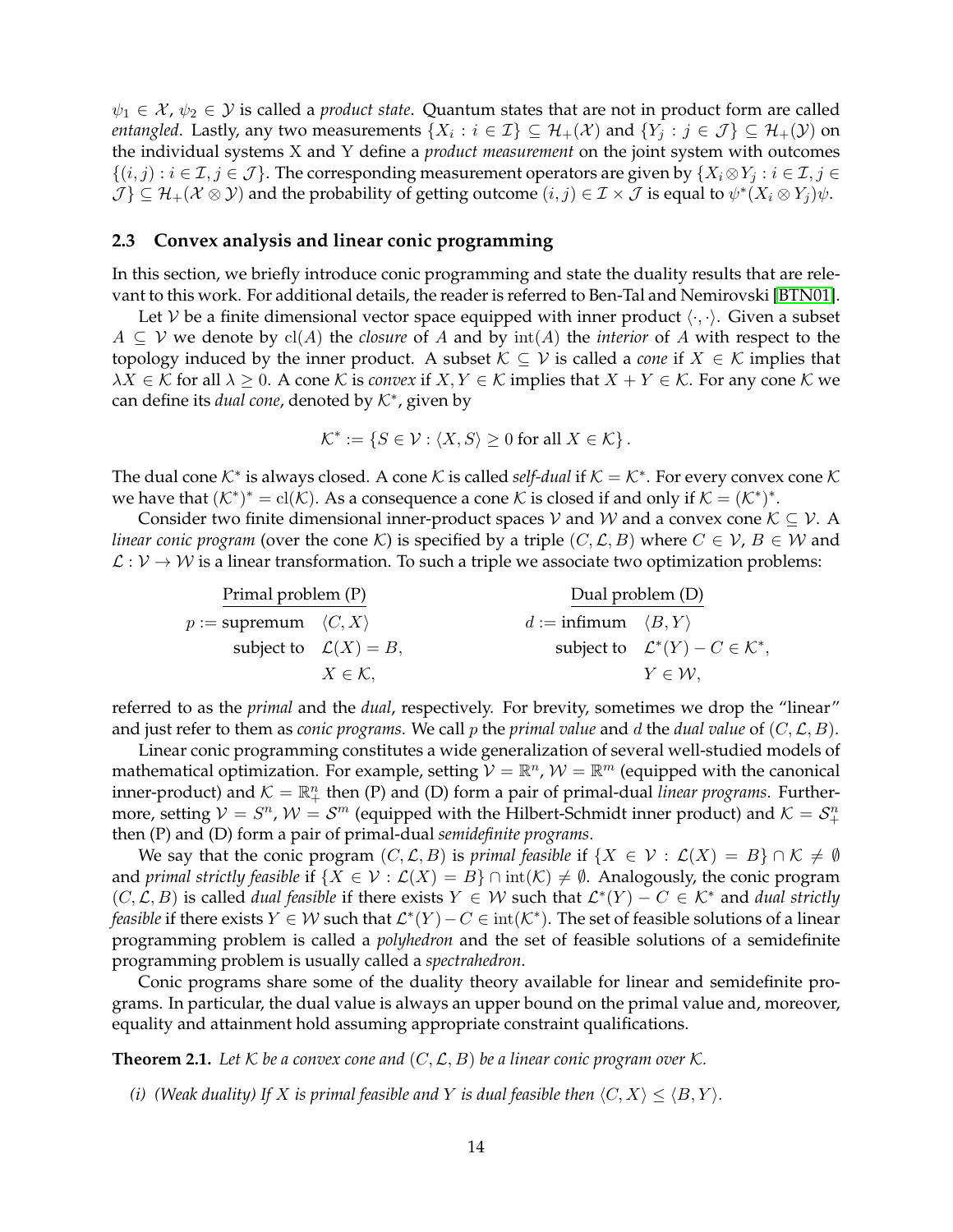*(ii) (Strong duality)* Suppose K is a closed convex cone. If the primal is strictly feasible and  $p < +\infty$ *we have that* p = d *and moreover the dual value is attained. Symmetrically, if the dual program is strictly feasible and*  $d > -\infty$  *then*  $p = d$  *and the primal value is attained.* 

Strong duality results in the conic programming setting are stated for *closed* convex cones. For a closed convex cone K we have  $K = (K^*)^*$  so the duality results are symmetric with respect to the primal and the dual problem. Since the  $CS_+$  cone is not known to be closed we cannot apply Theorem [2.1](#page-13-1) *(ii)* for  $K = \mathcal{CS}_+$ . In Section [4.2](#page-21-1) we apply Theorem 2.1 *(ii)* to  $\text{cl}(\mathcal{CS}_+)$  and  $\mathcal{CS}_+^*$ .

# <span id="page-14-0"></span>**3 Correlations as projections of affine slices of convex cones**

In this section we study the sets of classical, quantum, no-signaling and unrestricted correlations and express them in a uniform manner as projections of affine slices of appropriate convex cones. Using these characterizations we identify a spectrahedral outer approximation to the set of quantum correlations which is contained in the first level of the NPA hierarchy and a sufficient condition for showing that the set of quantum correlations is closed.

### **3.1 An algebraic characterization of quantum correlations**

In our first result in this section we investigate the structure of the quantum states that can be used to generate a quantum correlation and show they can taken to have a specific form.

<span id="page-14-1"></span>**Lemma 3.1.** *Any quantum correlation*  $p = (p(a, b|s, t)) \in \mathcal{Q}$  *can be generated by a quantum state of the* form  $\psi = \sum_{i=1}^d$  $\sqrt{\lambda_i}$   $e_i \otimes e_i \in \mathbb{C}^d \otimes \mathbb{C}^d$ , where  $\sum_{i=1}^d \lambda_i = 1$  and  $\{e_i : i \in [d]\}$  is the standard basis for  $\mathbb{C}^d$ .

*Proof.* Since  $p \in \mathcal{Q}$  there exists a quantum state  $\psi \in \mathcal{X} \otimes \mathcal{Y}$  and quantum measurement operators  $\{X_a^s : a \in A\} \subseteq \mathcal{H}_+(\mathcal{X})$  and  $\{Y_b^t : b \in B\} \subseteq \mathcal{H}_+(\mathcal{Y})$  satisfying  $p(a, b|s, t) = \psi^*(X_a^s \otimes Y_b^t)\psi$ , for all  $a \in A, b \in B, s \in S, t \in T$ . By the Schmidt decomposition, the vector  $\psi \in \mathcal{X} \otimes \mathcal{Y}$  can be expressed as  $\psi=\sum_{i=1}^d\sqrt{\lambda_i}\,x_i\otimes y_i$  where  $\sum_{i=1}^d\lambda_i=1$  and  $\{x_i:i\in[d]\}\subseteq\mathcal{X}$ ,  $\{y_i:i\in[d]\}\subseteq\mathcal{Y}$  are orthonormal sets of vectors. Define the operators  $U:=\sum_{i=1}^d e_ix_i^*$  and  $U':=\sum_{i=1}^d e_iy_i^*.$  Notice that

- $\bullet\,\ \tilde{\psi}:=(U\otimes U')\psi=\sum_{i=1}^d$  $\sqrt{\lambda_i}\ e_i\otimes e_i\in\mathbb{C}^d\otimes\mathbb{C}^d$  is a valid quantum state.
- For all  $s \in S$ , the operators  $\{\tilde{X}^s_a := UX^s_aU^*: a \in A\}$  form a valid measurement on  $\mathbb{C}^d \otimes \mathbb{C}^d$ .
- For all  $t \in T$ , the operators  $\{\tilde{Y}^t_b := U' Y^t_b (U')^* : b \in B\}$  form a valid measurement on  $\mathbb{C}^d \otimes \mathbb{C}^d$ .
- $\tilde{\psi}^*(\tilde{X}^s_a \otimes \tilde{Y}^t_b)\tilde{\psi} = \psi^*(X^s_a \otimes Y^t_b)\psi$ , for all  $a \in A, b \in B, s \in S, t \in T$ .

Thus, the strategy given by the quantum state  $\tilde{\psi}$  and the quantum measurements  $\{\tilde{X}^s_a: a\in A\}$ and  $\{\tilde{Y}_b^t : b \in B\}$  also generates the correlation p and has the desired properties.

Based on Lemma [3.1](#page-14-1) we arrive at a new algebraic characterization of the set of quantum correlations that is of central importance in Section [3.3.](#page-16-1)

<span id="page-14-2"></span>**Theorem 3.2.** Consider a vector  $p = (p(a, b|s, t)) \in \mathbb{R}^{|A \times B \times S \times T|}$ . The following are equivalent:

*(i)* p *is a quantum correlation.*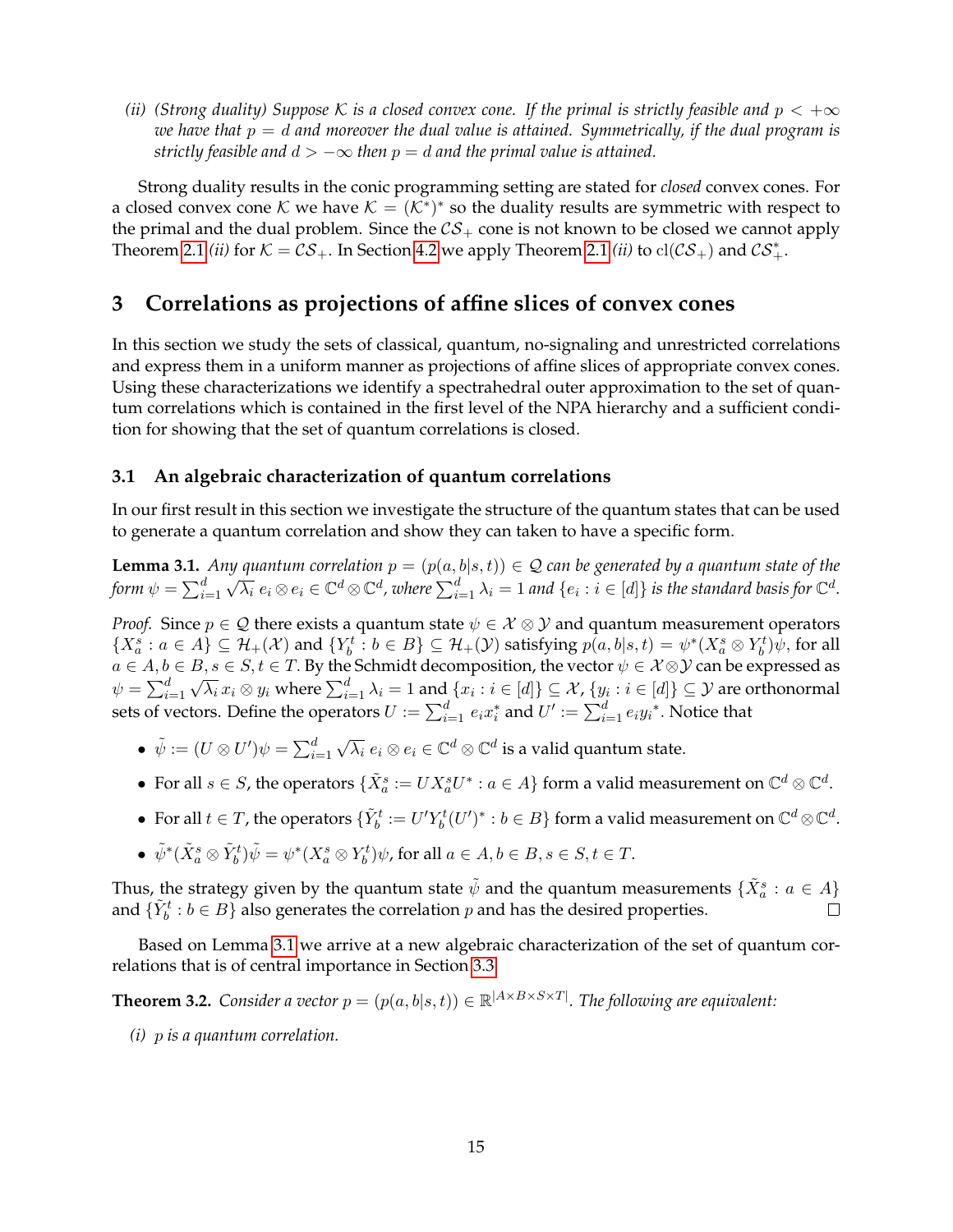*(ii) There exists an integer*  $d \geq 1$  *such that the following system is feasible:* 

<span id="page-15-0"></span>(23)  
\n
$$
\langle K, K \rangle = 1,
$$
\n
$$
\sum_{a \in A} X_a^s = K, \text{ for all } s \in S,
$$
\n(23)  
\n
$$
\sum_{b \in B} Y_b^t = K, \text{ for all } t \in T,
$$
\n
$$
p(a, b|s, t) = \langle X_a^s, Y_b^t \rangle, \text{ for all } a \in A, b \in B, s \in S, t \in T,
$$
\n
$$
K, X_a^s, Y_b^t \in \mathcal{H}_+^d, \text{ for all } a \in A, b \in B, s \in S, t \in T.
$$

*Proof.* Let  $p = (p(a, b|s, t)) \in \mathcal{Q}$  be a quantum correlation. By Definition [1.3](#page-3-2) there exists a quantum state  $\psi\in\mathcal{X}\otimes\mathcal{Y}$  and measurements  $\{\tilde{X}^s_a:a\in A\}\subseteq\mathcal{H}_+(\mathcal{X})$  and  $\{\tilde{Y}^t_b:b\in B\}\subseteq\mathcal{H}_+(\mathcal{Y})$  such that

(24)  $p(a, b|s, t) = \psi^*(\tilde{X}_a^s \otimes \tilde{Y}_b^t)\psi$ , for all  $a, b, s, t$ .

By Lemma [3.1](#page-14-1) we may assume  $\mathcal{X}=\mathcal{Y}=\mathbb{C}^d$ , for some integer  $d\geq 1$  and that  $\psi=\sum_{i=1}^d$ √  $\overline{\lambda_i}\ e_i\mathop{\otimes} e_i,$ where  $\sum_{i=1}^d \lambda_i = 1$ , and  $\{e_i : i \in [d]\}$  is the standard basis in  $\mathbb{C}^d$ . Define

- $\bullet\ \ K:=\sum_{i=1}^d$ √  $\overline{\lambda_i}$   $e_i e_i^* \in \mathcal{S}_+^d$ . Notice that  $\text{vec}(K) = \psi$  and  $\langle K, K \rangle = 1$ .
- $X_a^s := K^{1/2}(\tilde{X}_a^s) K^{1/2} \in \mathcal{S}_{+}^d$ , for all  $a, s$ . These operators satisfy  $\sum_{a \in A} X_a^s = K$ , for all  $s \in S$ .
- $Y_b^t := K^{1/2} (\tilde{Y}_b^t)^{\mathsf{T}} K^{1/2} \in \mathcal{S}_{+}^d$ , for all  $b, t$ . These operators satisfy  $\sum_{b \in B} Y_b^t = K$ , for all  $t \in T$ .

From the definitions above and the properties of the vec operator (cf. [\(22\)](#page-12-3)) it follows that

<span id="page-15-1"></span>(25) 
$$
\langle X_a^s, Y_b^t \rangle = \text{Tr}(K\tilde{X}_a^s K(\tilde{Y}_b^t)^{\mathsf{T}}) = \text{vec}(K)^*(\tilde{X}_a^s \otimes \tilde{Y}_b^t) \text{vec}(K) = \psi^*(\tilde{X}_a^s \otimes \tilde{Y}_b^t) \psi = p(a, b|s, t),
$$

for all  $a \in A$ ,  $b \in B$ ,  $s \in S$ ,  $t \in T$  and thus [\(23\)](#page-15-0) is feasible.

Conversely let  $K, \{X_a^s\}_{s\in S, a\in A}, \{Y_b^t\}_{t\in T, b\in B}$  be feasible for [\(23\)](#page-15-0). Without loss of generality, we may assume  $K$  has full rank. Define:

•  $\psi := \text{vec}(K)$ . Notice that  $\|\psi\|_2 = 1$ .

• 
$$
\tilde{X}_a^s := K^{-1/2} X_a^s K^{-1/2} \in \mathcal{S}_+^d
$$
, for  $a \in A$ ,  $s \in S$ . These operators satisfy  $\sum_{a \in A} \tilde{X}_a^s = \mathbb{I}_d$  for all  $s$ .

• 
$$
\tilde{Y}_b^t := (K^{-1/2} Y_b^t K^{-1/2})^\top \in \mathcal{S}_+^d
$$
 for  $b \in B, t \in T$ . These operators satisfy  $\sum_{b \in B} \tilde{Y}_b^t = \mathbb{I}_d$  for all  $t$ .

Reversing the calculation in [\(25\)](#page-15-1) we get that  $p(a,b|s,t)=\langle X^s_a, Y^t_b\rangle=\psi^*(\tilde{X}^s_a\otimes \tilde{Y}^t_b)\psi,$  for all  $a,b,s,t$ which shows that  $p \in \mathcal{Q}$ . П

**Remark 3.3.** *A close inspection of the proof of Theorem [3.2](#page-14-2) allows us to explicitly work out the dependency of the parameter* d *on the dimension of the underlying quantum system. Specifically, for a correlation*  $p \in \mathcal{Q}$  *that is generated by a state*  $\psi \in \mathcal{X} \otimes \mathcal{Y}$  *there exist Hermitian psd matrices of size*  $d \leq \min\{\dim(\mathcal{X}), \dim(\mathcal{Y})\}\$  *that satisfy* [\(23\)](#page-15-0). Conversely, if (23) has a feasible solution with matrices *(real or complex) of size*  $d\geq 1$  *then the correlation*  $p=(p(a,b|s,t))$  *can be generated by a state in*  $\mathbb{C}^d\otimes\mathbb{C}^d$ *. This observation can be used to derive a lower bound on the dimension of a Hilbert space needed to generate an arbitrary quantum correlation [\[SVW15\]](#page-33-14).*

**Remark 3.4.** *As another by-product of Theorem [3.2](#page-14-2) we obtain an algebraic characterization of the quantum correlations that can be generated using a maximally entangled state. Specifically, it follows easily from the proof of Theorem* [3.2](#page-14-2) *that a quantum correlation*  $p \in \mathcal{Q}$  *can be generated using the d*-dimensional maximally entangled state  $\psi_d := \text{vec}(\frac{1}{\sqrt{2}})$  $\overline{d}_{\overline{d}}I_d)$  if and only if [\(23\)](#page-15-0) is feasible with  $K=\frac{1}{\sqrt{d}}$  $\overline{\overline{d}}^{\overline{\mathbb{I}}d}$ .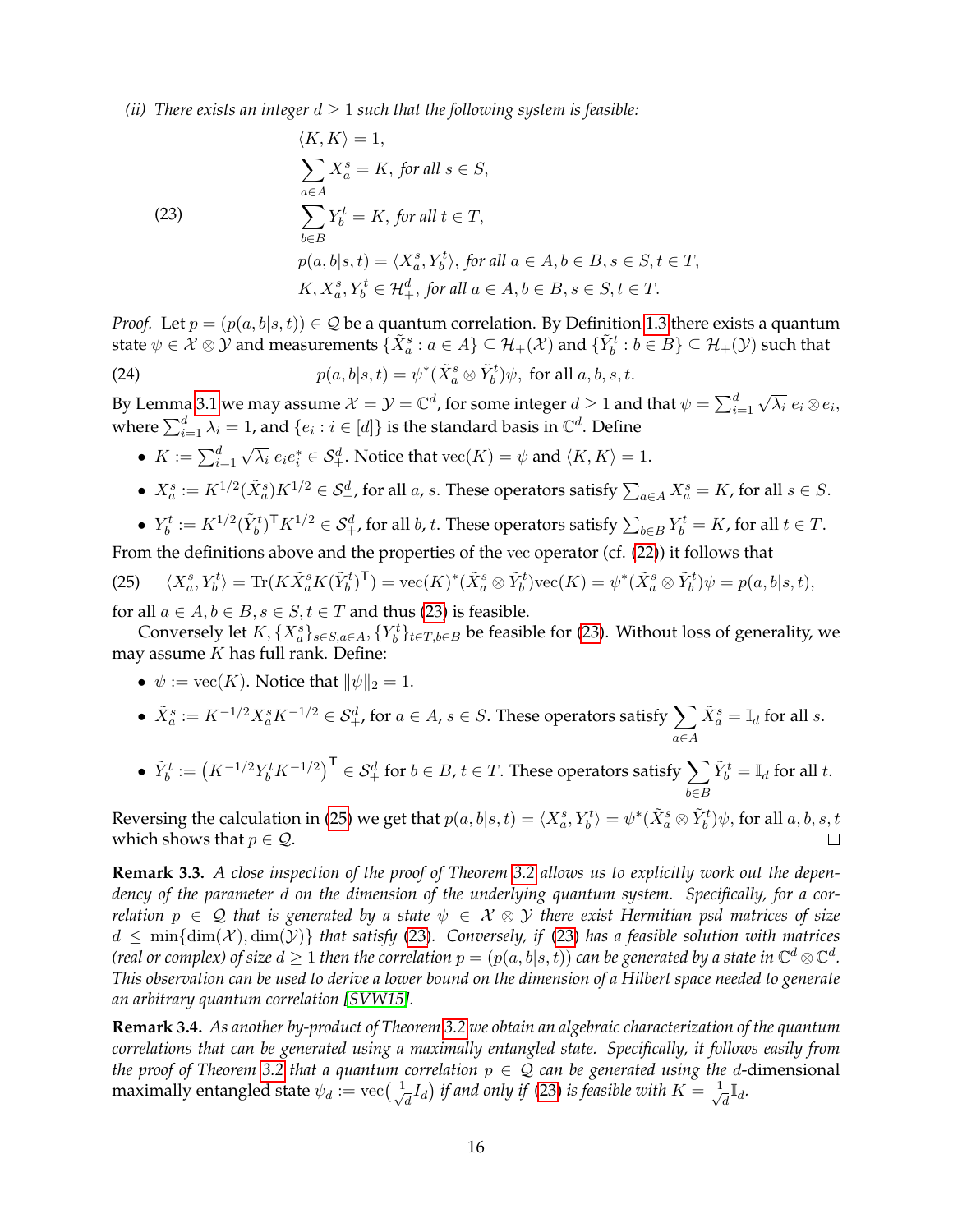# **3.2 An algebraic characterization of classical correlations**

It is clear from physical context that every classical correlation is also quantum. In particular, any classical correlation admits a representation as a quantum correlation for some appropriate choice of quantum state and measurement operators. In the next result we show that a correlation vector is classical if and only if [\(23\)](#page-15-0) admits a solution with diagonal psd matrices.

<span id="page-16-0"></span>**Theorem 3.5.** Consider a vector  $p = (p(a, b|s, t)) \in \mathbb{R}^{|A \times B \times S \times T|}$ . The following are equivalent:

- *(i)* p *is a classical correlation.*
- *(ii)* p *can be generated by a state of the form*

$$
\psi = \sum_{i=1}^{n} \sqrt{\lambda_i} e_i \otimes e_i, \text{ where } \sum_{i=1}^{n} \lambda_i = 1, \lambda_i \ge 0 \text{ for } i \in [n],
$$

*and* diagonal *measurement operators.*

#### *(iii) There exists a solution to* [\(23\)](#page-15-0) *with diagonal matrices.*

*Proof.* (*i*)  $\implies$  (*ii*): Let  $p = (p(a, b|s, t)) \in \mathcal{P}$  be a classical correlation. By Definition [1.2](#page-2-0) there exist nonnegative scalars  $k_i\geq 0,~x_a^{s,i}\geq 0$ , and  $y_b^{t,i}\geq 0$  satisfying  $p(a,b|s,t)=\sum_{i=1}^nk_ix_a^{s,i}y_b^{t,i}$  $b^{t,i}$ , for all  $a \in$  $A, b \in B, s \in S, t \in T$ , where  $\sum_{i=1}^n k_i = 1$ ,  $\sum_{a \in A} x_a^{s,i} = 1$  for all  $i \in [n], s \in S$  and  $\sum_{b \in B} y_b^{t,i} = 1$  for all  $i \in [n], t \in T$ . Define

- $\psi := \sum_{i=1}^n$ √  $\overline{k_i}$   $e_i$   $\otimes$   $e_i$ , which is a quantum state of the form in Lemma [3.1,](#page-14-1)
- $X_a^s := \sum_{i=1}^n x_a^{s,i} e_i e_i^*$ , for  $s \in S$ ,  $a \in A$ , which are diagonal,
- $\bullet\ Y_b^t:=\sum_{i=1}^ny_b^{t,i}$  $e^{t,i}_b e_i e^*_i$ , for  $t \in T$ ,  $b \in B$ , which are diagonal.

A straightforward calculation shows that the state  $\psi$  and the measurements  $\{X_a^s\}_{s\in S, a\in A}$  and { $Y_b^t$ }<sub>*t*∈T,*b*∈B generate *p*.</sub> √

*(ii)*  $\implies$  *(i)*: Assume that *p* can be generated by a quantum state  $\psi = \sum_{i=1}^{n}$  $\overline{\lambda_i}$   $e_i\otimes e_i$  and diagonal measurement operators  $\{X_a^s\}_{s\in S, a\in A}$  and  $\{Y_b^t\}_{t\in T, b\in B}$ . Define

- $k_i := \lambda_i$ , for all  $i \in [n]$ ,
- $x_a^{s,i} := X_a^s[i, i]$ , for all  $i \in [n]$ ,  $s \in S$  and  $a \in A$ ,
- $\bullet$   $y_h^{t,i}$  $b^{t,i}_b := Y^t_b[i,i], \text{ for all } i \in [n], t \in T \text{ and } b \in B,$

and notice that this defines a classical strategy that generates the correlation  $p$ .

*(ii)*  $\iff$  *(iii)*: This is clear from the proof of Theorem [3.2](#page-14-2) noting that K being diagonal and satisfying  $\langle K, K \rangle = 1$ , implies that the quantum state  $\psi := \text{vec}(K)$  is of the required form.  $\Box$ 

# <span id="page-16-1"></span>**3.3 Conic characterization of correlations**

For a convex cone  $K \subseteq \mathcal{N}$  we defined the set of K-correlations as  $Corr(K) = \Pi(\mathcal{A} \cap \mathcal{K})$  (recall Definition [1.5\)](#page-7-1). In this section we show that the sets of classical, quantum, no-signaling and unrestricted correlations can be expressed as the sets of conic correlations for appropriate choices of convex cones  $K$ . The characterization for the quantum and classical case relies on the algebraic characterizations that were derived in Theorem [3.2](#page-14-2) and Theorem [3.5](#page-16-0) respectively.

We start with a geometric lemma of central importance in this section.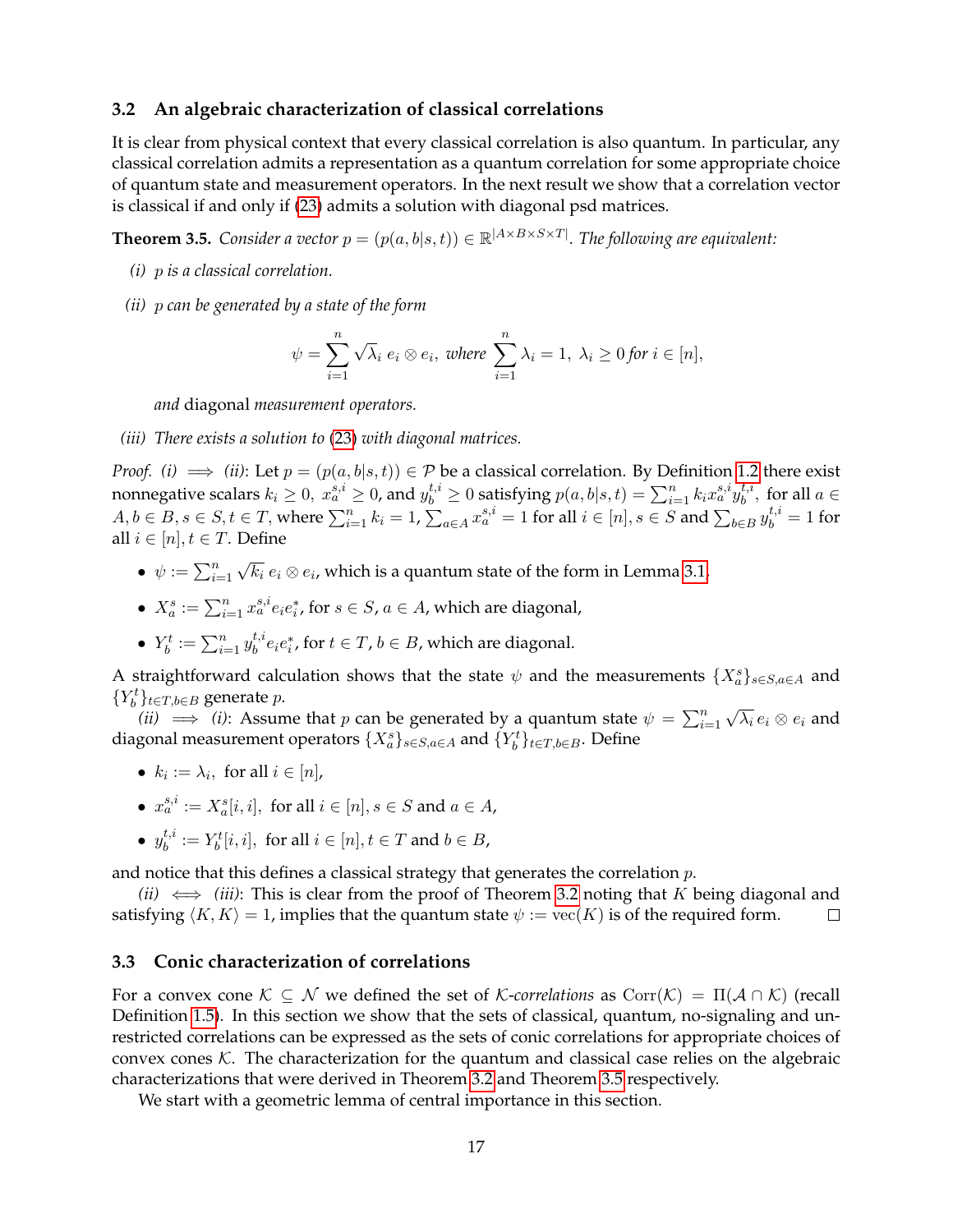<span id="page-17-1"></span>**Lemma 3.6.** Consider two families of vectors  $\{x_a^s\}_{s\in S, a\in A}$  and  $\{y_b^t\}_{t\in T, b\in B}$  in some Euclidean space  $\mathcal X$ .

- (a) For  $X := \text{Gram}(\{x_a^s\}_{s \in S, a \in A}, \{y_b^t\}_{t \in T, b \in B})$  the following are equivalent:
	- (*i*) There exists  $k \in \mathcal{X}$  such that  $\sum_{a \in A} x_a^s = \sum_{b \in B} y_b^t = k$ , for all  $s \in S$ ,  $t \in T$ , and  $\langle k, k \rangle = 1$ .
	- *(ii)*  $\langle J_{i,j}, X \rangle = 1$ , *for all*  $i, j \in S \cup T$ .
- (b) Set  $\tilde{X} := \text{Gram}(k, \{x_a^s\}_{s \in S, a \in A}, \{y_b^t\}_{t \in T, b \in B})$  where  $k \in \mathcal{X}$  with  $\langle k, k \rangle = 1$ . The following are *equivalent:*
	- (*i*)  $\sum_{a \in A} x_a^s = \sum_{b \in B} y_b^t = k$ , for all  $s \in S$ ,  $t \in T$ .
	- *(ii)*  $\langle J_{i,j}, \tilde{X} \rangle = 1$ , *for all*  $i, j \in \{0\} \cup S \cup T$ *.*

*Proof.* We start with part *(a)*. To show *(i)* implies *(ii)*, consider  $i \in S$  and  $j \in T$  and notice that

$$
\langle J_{i,j}, X \rangle = \sum_{a \in A} \sum_{b \in B} X[(i, a), (j, b)] = \sum_{a \in A} \sum_{b \in B} \langle x_a^i, y_b^j \rangle = \langle k, k \rangle = 1.
$$

For the other direction, define  $x_i := \sum_{a \in A} x_a^i$  for all  $i \in S$  and  $y_i := \sum_{b \in B} y_b^i$  for all  $i \in T$ . Notice that for any  $i, j \in S$  the equation  $\langle J_{i,j}, X \rangle = 1$  is equivalent to  $\langle x_i, x_j \rangle = 1$ . This implies that  $\langle x_i - x_j, x_i - x_j \rangle = 0$  for all  $i, j \in S$  and thus  $x_i = x_j$  for all  $i, j \in S$ . Similarly we have that  $y_i = y_j$  for all  $i, j \in T$ . Lastly, fix any  $i \in S$  and  $j \in T$  and notice that  $\langle J_{i,j}, X \rangle = 1$  implies that  $\langle x_i, y_j \rangle = 1$ . As before this implies that  $x_i = y_j$ . The proof is concluded by setting  $k := x_i$ .

We proceed with part *(b)*. It is easy to see that *(i)* implies *(ii)*. For the other direction we have from part *(a)* that there exists  $k' \in \mathcal{X}$  such that  $\sum_{a \in A} x_a^s = \sum_{b \in B} y_b^t = k'$ , for all  $s \in S$ ,  $t \in T$ , and  $\langle k', k' \rangle = 1$ . It suffices to show that  $k = k'$ . For this, notice that

$$
\langle k - k', k - k' \rangle = 2 - 2\langle k, k' \rangle = 2 - 2\sum_{a \in A} \tilde{X}[0, (s, a)] = 0,
$$

 $\Box$ 

and the proof is concluded.

A close inspection of the proof of Lemma [3.6](#page-17-1) *(a)* reveals that in condition *(ii)* it suffices to only include one pair of indices  $(i, j) \in S \times T$ . We now state and prove our main result in this section.

<span id="page-17-0"></span>**Theorem 3.7.** *Consider a Bell scenario with question sets* S, T *and answer sets* A, B*. Then,*

- *(i)*  $C = \Pi(A \cap CP^N)$ .
- (*ii*)  $Q = \Pi (A \cap \mathcal{CS}_{+}^{N}).$
- (*iii*)  $\mathcal{NS} = \Pi(\mathcal{A} \cap \mathcal{NSO}^N)$ .

$$
(iv) \ \mathcal{P} = \Pi(\mathcal{A} \cap \mathcal{N}^N).
$$

*Proof.* Case *(i)* follows from Lemma [3.6](#page-17-1) *(a)* and Theorem [3.5](#page-16-0) and case *(ii)* from Lemma [3.6](#page-17-1) *(a)* and Theorem [3.2.](#page-14-2) Lastly, *(iii)* and *(iv)* follow easily from the definitions of the corresponding cones.

As exemplified by Theorem [3.7](#page-17-0) the notion of  $K$ -correlations has significant expressive power as it captures many correlation sets of physical significance. In our next result we continue the study of conic correlations and identify a sufficient condition in terms of the cone  $K$  so that the corresponding set of correlations  $Corr(K)$  satisfies the no-signaling conditions.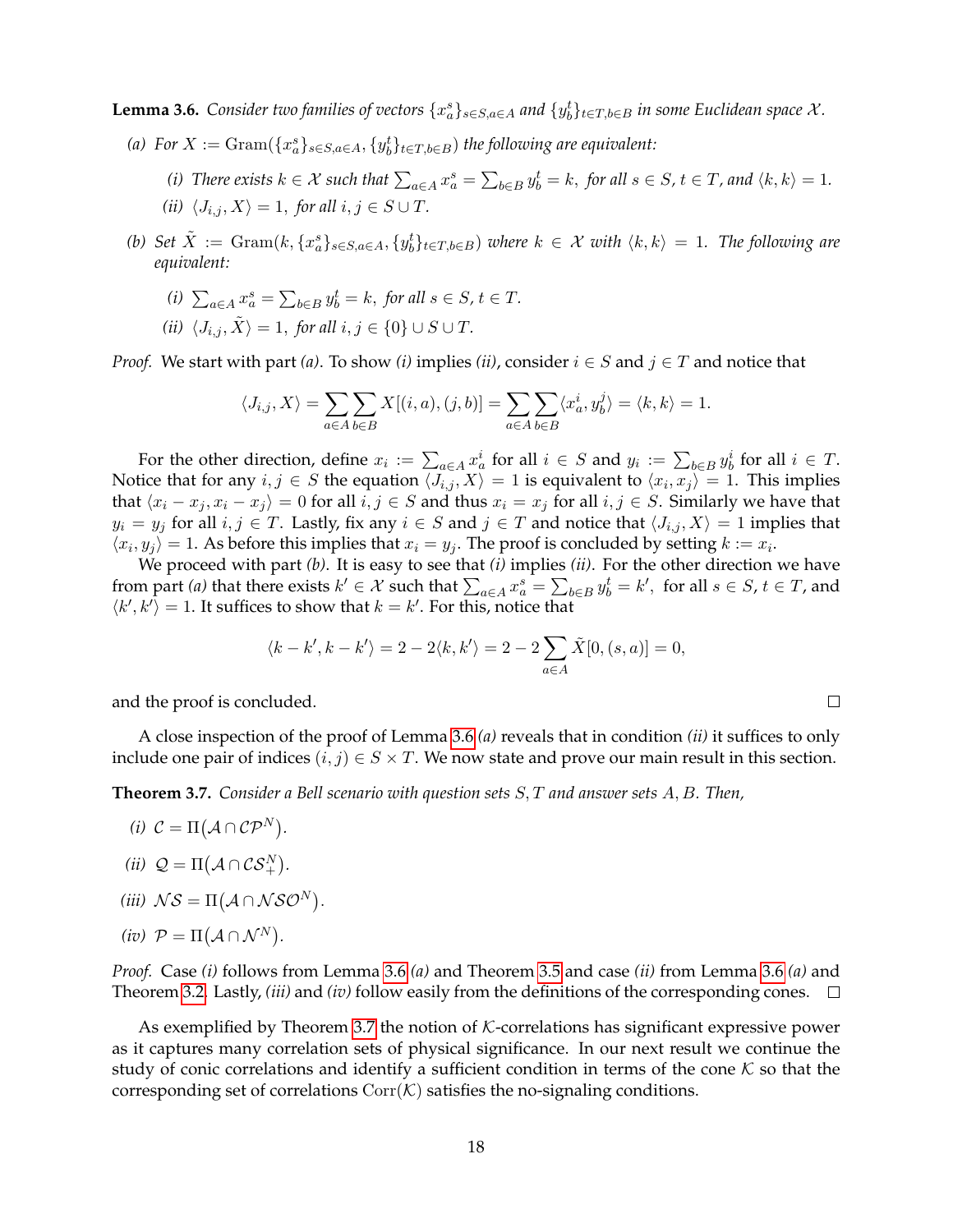<span id="page-18-0"></span>**Theorem 3.8.** *For any convex cone*  $K \subseteq \mathcal{DNN}$  *we have that*  $Corr(K) \subseteq NS$ *.* 

*Proof.* For any  $p = (p(a, b|s, t)) \in \text{Corr}(\mathcal{K})$  there exists  $X \in \mathcal{DNN}^N$  such that  $\langle J_{i,j}, X \rangle = 1$  for all  $i, j \in S \cup T$  and  $p(a, b|s, t) = X[(s, a), (t, b)]$  for all  $a, b, s, t$ . If  $X = \text{Gram}(\{x_a^s\}_{s \in S, a \in A}, \{y_b^t\}_{t \in T, b \in B})$ it follows from Lemma [3.6](#page-17-1) (*a*) that there exists a vector  $k$  such that

<span id="page-18-1"></span>(26) 
$$
\sum_{a \in A} x_a^s = \sum_{b \in B} y_b^t = k, \text{ for all } s \in S, t \in T, \text{ and } \langle k, k \rangle = 1.
$$

For  $s \neq s' \in S$  and  $t \in T$  we get from [\(26\)](#page-18-1) that

(27) 
$$
\sum_{a \in A} X[(s, a), (t, b)] = \sum_{a \in A} \langle x_a^s, y_b^t \rangle = \langle k, y_b^t \rangle = \sum_{a \in A} \langle x_a^{s'}, y_b^t \rangle = \sum_{a \in A} X[(s', a), (t, b)],
$$

and thus  $\sum_{a\in A}p(a,b|s,t)=\sum_{a\in A}p(a,b|s',t)$  for all  $t\in T$  and  $s\neq s'\in S.$  Symmetrically, we have that  $\sum_{b\in B}p(a,b|s,t)=\sum_{b\in B}p(a,b|s,t')$  for all  $s\in S$  and  $t\neq t'\in T$  and thus  $p\in\mathcal{NS}.$  $\Box$ 

We now use Theorem [3.7](#page-17-0) to derive a sufficient condition for showing that the set of quantum correlations is closed. It follows from the definition of the affine space  $A$  (recall [\(13\)](#page-7-2)) that for every cone  $\mathcal{K} \subseteq \mathcal{N}$  the set  $\mathcal{A} \cap \mathcal{K}$  is bounded. Consequently, if the cone  $\mathcal{K}$  is closed it follows that  $\mathcal{A} \cap \mathcal{K}$ is a compact set and thus  $\Pi(\mathcal{A} \cap \mathcal{K})$  is also compact. This gives the following corollary.

#### **Proposition 3.9.** If the cone  $CS_+$  is closed then the set of quantum correlations is also closed.

We conclude this section with a second conic formulation for the sets of  $\mathcal{CP}, \mathcal{CS}_+$  and  $\mathcal{DNN}$ -correlations. We use these formulations in Section [3.4](#page-18-2) where we compare Corr( $\mathcal{DNN}$ ) with the first level of the NPA hierarchy and in Section [4.4](#page-23-0) where we recover the conic programming formulations for certain quantum graph parameters that were recently obtained in the literature [\[LP14\]](#page-33-5).

<span id="page-18-3"></span>**Lemma 3.10.** Let  $p = (p(a,b|s,t)) \in \mathcal{P}$  and set  $P := \sum_{a,b,s,t} p(a,b|s,t)$   $e_s e_t^{\mathsf{T}} \otimes e_a e_b^{\mathsf{T}}$ . For any cone  $\mathcal{K} \in \{ \mathcal{CP}, \mathcal{CS}_+, \mathcal{DNN} \}$  *we have that*  $p = (p(a, b|s, t)) \in \text{Corr}(\mathcal{K})$  *if and only if there exists a matrix* 

<span id="page-18-4"></span>(28) 
$$
\tilde{X} = \begin{pmatrix} 1 & x^{\mathsf{T}} & y^{\mathsf{T}} \\ x & X & P \\ y & P^{\mathsf{T}} & Y \end{pmatrix} \in \mathcal{K}^{1+N},
$$

*such that*  $\langle J_{i,j}, \tilde{X} \rangle = 1$ , *for all*  $i, j \in \{0\} \cup S \cup T$ .

*Proof.* This follows easily from the definition of  $Corr(K)$  combined with Lemma [3.6](#page-17-1) *(b)*.  $\Box$ 

<span id="page-18-5"></span>**Remark 3.11.** *Let*  $K \in \{CP, CS_+, DMN\}$ *. Given a correlation*  $p = (p(a, b|s, t)) \in \text{Corr}(K)$  *it follows from the proof of Lemma* [3.10](#page-18-3) *that every feasible solution to* [\(28\)](#page-18-4) *satisfies*  $\tilde{X}[0,(s,a)] = p_A(a|s)$ , *for all*  $a \in A, s \in S$  and  $\tilde{X}[0,(t,b)] = p_B(b|t)$ , for all  $t \in T, b \in B$ . We make use of this fact in Theorem [3.16.](#page-19-0)

## <span id="page-18-2"></span>**3.4 A spectrahedral outer approximation for quantum correlations**

In this section we use the conic formulations from Theorem [3.7](#page-17-0) to derive a new spectrahedral outer approximation for the set of quantum correlations. Furthermore, we show that our approximation is at least as strong as the first level of the NPA hierarchy.

In Theorem [3.7](#page-17-0) we showed that  $Q = \text{Corr}(\mathcal{CS}_+)$ . As  $\mathcal{CS}_+ \subseteq \mathcal{DNN}$  we immediately get a necessary and efficiently verifiable condition for membership in the set of quantum correlations.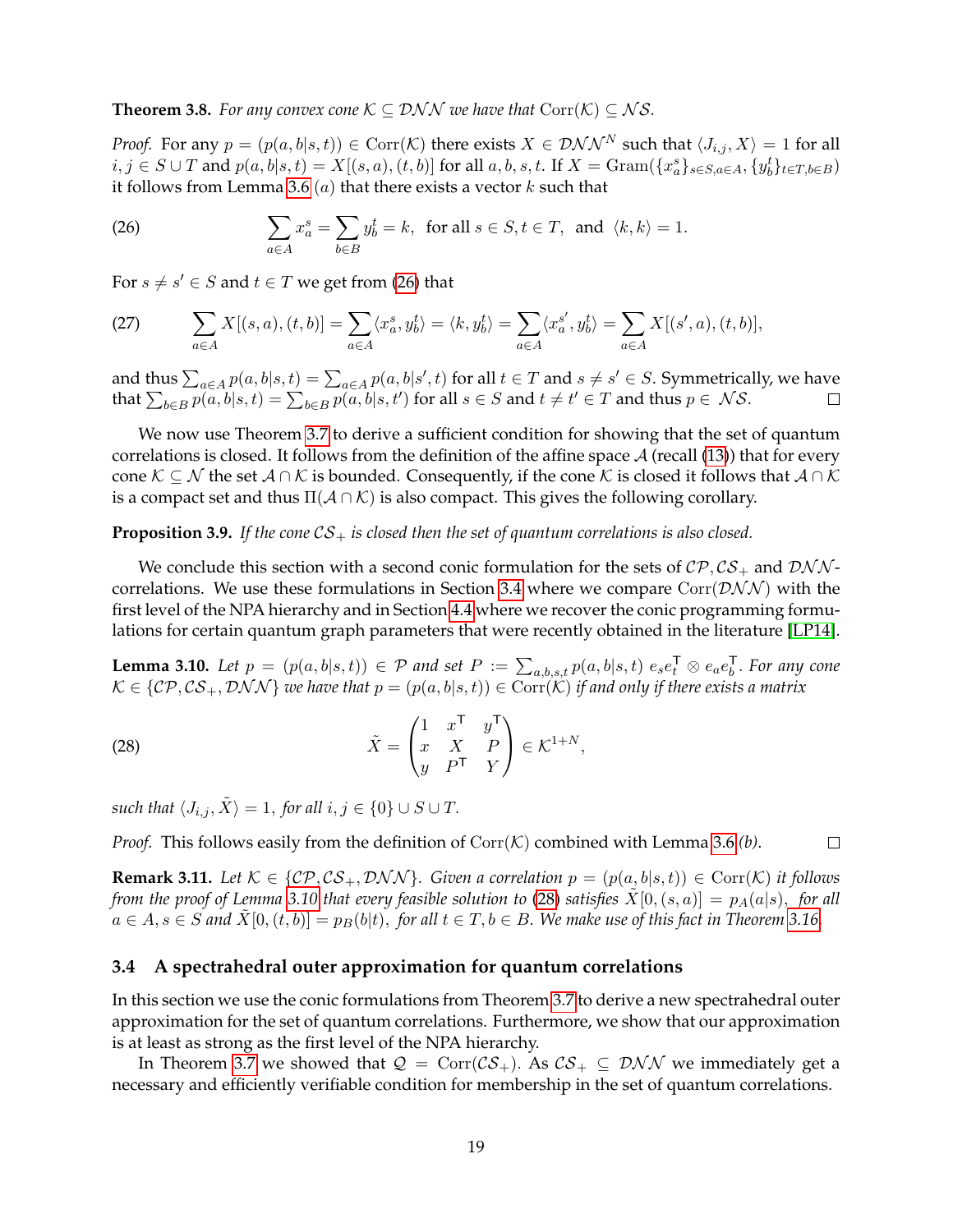<span id="page-19-3"></span>**Proposition 3.12.** *For any Bell scenario we have that*

$$
Q \subseteq \text{Corr}(\mathcal{DNN}) \subseteq \mathcal{NS}.
$$

As already mentioned the set of quantum correlations is a non-polyhedral set whose struc-ture is poorly understood. In [\[NPA08\]](#page-33-0) Navascués, Pironio and Acín constructed a hierarchy of spectrahedral outer approximations to the set of quantum correlations. The precise mathematical derivation of the NPA hierarchy is involved and is beyond the scope of this paper. For the precise definition and its properties the reader is referred to [\[NPA08\]](#page-33-0). In this work we only consider the first level of the NPA hierarchy, denoted by  $NPA^{(1)}$ , that we now introduce.

**Definition 3.13.** Let  $p = (p(a, b|s, t)) \in \mathcal{NS}$  and set  $P := \sum_{a,b,s,t} p(a,b|s,t) e_s e_t^{\mathsf{T}} \otimes e_a e_b^{\mathsf{T}}$ , and  $p_A, p_B$ as defined in [\(6\)](#page-4-1). Then  $p \in \text{NPA}^{(1)}$  if and only if there exists a matrix

<span id="page-19-2"></span>(30) 
$$
\tilde{X} := \begin{pmatrix} 1 & p_A^{\mathsf{T}} & p_B^{\mathsf{T}} \\ p_A & X & P \\ p_B & P^{\mathsf{T}} & Y \end{pmatrix} \in \mathcal{S}_+^{1+N},
$$

*satisfying*

- *(i)*  $X[(s, a), (s, a')] = \delta_{a, a'} p_A(a|s)$ , *for all*  $s \in S, a, a' \in A$ ,
- *(ii)*  $Y[(t, b), (t, b')] = \delta_{b, b'} p_B(b|t)$ , *for all*  $t \in T, b, b' \in B$ .

<span id="page-19-4"></span>**Remark 3.14.** *Using Lemma [3.6](#page-17-1) it is easy to verify that* NPA(1) *can be expressed as the projection (onto* the blocks that are indexed by  $S\times T$ ) of the set of matrices in  $\mathcal{S}^{1+N}_+$  satisfying the following constraints

- *(i)*  $\langle J_{i,j}, \tilde{X} \rangle = 1$ , for all  $i, j \in \{0\} \cup S \cup T$ ,
- *(ii)*  $\tilde{X}[(s, a), (t, b)] \geq 0$ , for all  $s \in S$ ,  $t \in T$ ,  $a \in A$ ,  $b \in B$ ,
- *(iii)*  $\tilde{X}[(s, a), (s, a')] = 0$ , for all  $s \in S$ ,  $a \neq a' \in A$ ,
- *(iv)*  $\tilde{X}[(t, b), (t, b')] = 0$ , for all  $t \in T$ ,  $b \neq b' \in B$ .

*We use this fact in Section [4.3.](#page-22-1)*

Our last result in this section is that the set of  $\mathcal{DNN}$ -correlations is contained in NPA<sup>(1)</sup>. We start with a simple lemma that we use in the proof.

<span id="page-19-1"></span>**Lemma 3.15.** *Consider two vectors*  $x, y \in \mathbb{R}^n_+$  *with*  $\langle e, x \rangle = \langle e, y \rangle = 1$ . *If*  $\begin{pmatrix} 1 & x^{\mathsf{T}} \\ x & \text{Dirichlet} \end{pmatrix}$ x  $\text{Diag}(y)$  $\Big) \in S^{n+1}_+$  then *we have that*  $x = y$ .

*Proof.* By Schur complements we have  $\begin{pmatrix} 1 & x^{\mathsf{T}} \\ x & \text{Disc} \end{pmatrix}$ x  $\text{Diag}(y)$  $\Big) \in \mathcal{S}_{+}^{n+1}$  if and only if  $\text{Diag}(y) - xx^{\mathsf{T}} \in \mathcal{S}_{+}^{n}$ . Notice that  $\langle ee^{\mathsf{T}}, \text{Diag}(y) - xx^{\mathsf{T}} \rangle = 0$  and as both matrices are positive semidefinite we get that  $(\text{Diag}(y) - xx^{\mathsf{T}})e = 0$ . Lastly, since  $\langle e, x \rangle = 1$ , it follows from the preceding equality that  $x = y$ .  $\Box$ 

We are now ready to prove the last result in this section.

<span id="page-19-0"></span>**Theorem 3.16.** *For any Bell scenario we have that*

$$
Corr(DNN) \subseteq NPA^{(1)}.
$$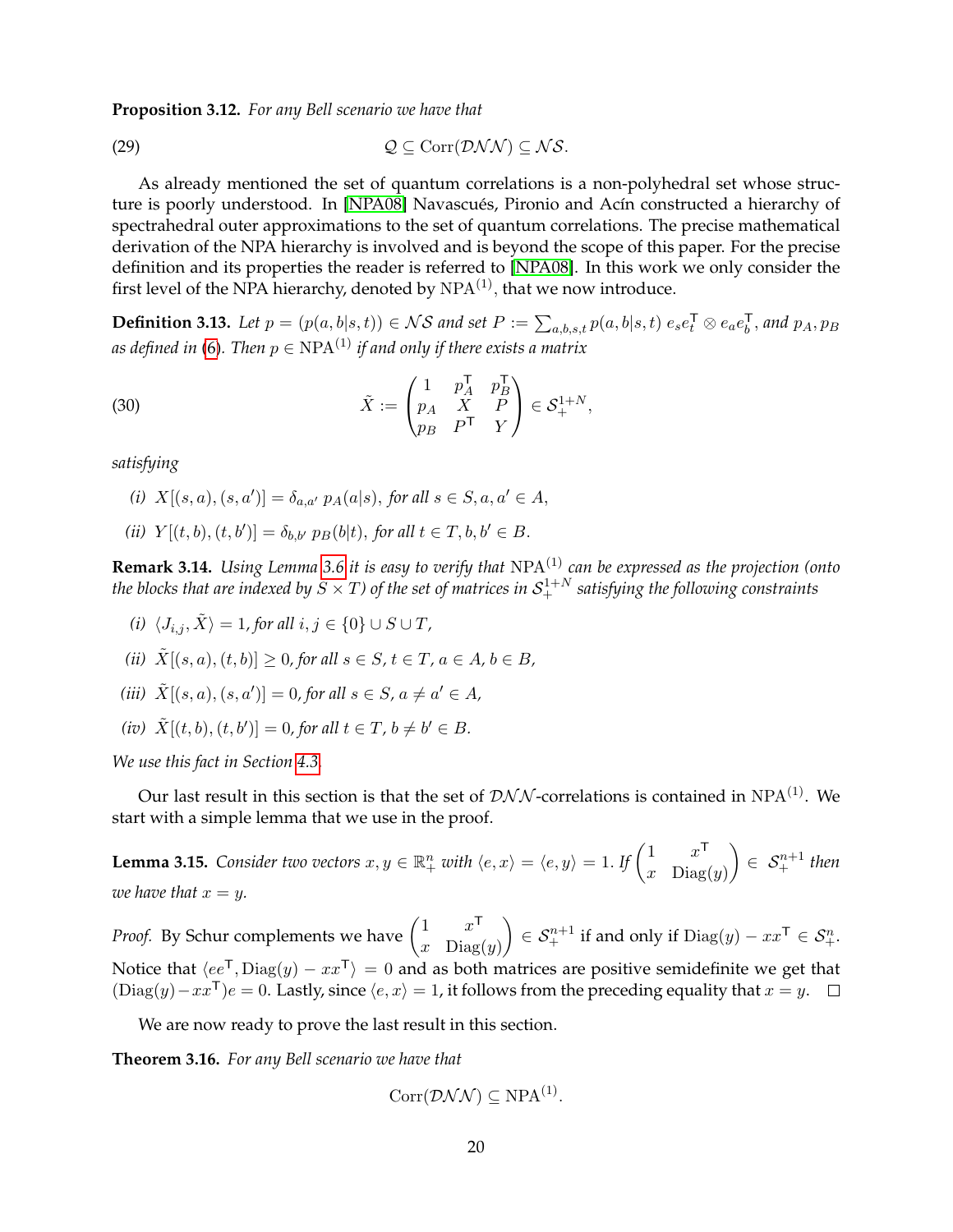*Proof.* Consider a correlation  $p \in \text{Corr}(\mathcal{DNN})$ . By Theorem [3.8](#page-18-0) we have that  $p \in \mathcal{NS}$  and thus the marginal probability distributions  $p_A$  and  $p_B$  are well-defined. By Remark [3.11](#page-18-5) there exists

(31) 
$$
\tilde{X} := \begin{pmatrix} 1 & p_A^{\mathsf{T}} & p_B^{\mathsf{T}} \\ p_A & X & P \\ p_B & P^{\mathsf{T}} & Y \end{pmatrix} \in \mathcal{D} \mathcal{N} \mathcal{N}^{1+N},
$$

satisfying  $\langle J_{i,j}, \tilde X\rangle=1,$  for all  $i,j\in\{0\}\cup S\cup T.$  Fix  $s\in S$  and  $a\neq a'\in A$  and set  $E^s_{a,a'}\in\mathcal S^{1+N}_+$  to be the matrix with entries  $E_{a,a'}^s[(s,a),(s,a)] = 1$ ,  $E_{a,a'}^s[(s,a'),(s,a')] = 1$ ,  $E_{a,a'}^s[(s,a),(s,a')] = -1$ ,  $E_{a,a'}^s[(s,a'),(s,a)]=-1$  and 0 otherwise. Furthermore, define

<span id="page-20-1"></span>(32) 
$$
X' := \tilde{X} + \tilde{X}[(s, a), (s, a')]E_{a, a'}^{s},
$$

and notice that  $X'[(s, a), (s, a')] = 0.$  Moreover, since  $\tilde{X} \in \mathcal{DNN}^{1+N}$  we have that  $X' \in \mathcal{S}_{+}^{1+N}$  and since  $\langle J_{i,j}, E_{a,a'}^s \rangle = 0$  it follows from [\(32\)](#page-20-1) that  $\langle J_{i,j}, X' \rangle = 1$  for all  $i, j \in \{0\} \cup S \cup T$ . Clearly, this argument can be repeated for all  $s \in S$ ,  $a \neq a' \in A$  and symmetrically for all  $t \in T$  and  $b \neq b' \in B$ . In this way we construct a matrix

(33) 
$$
Z := \begin{pmatrix} 1 & p_A^{\mathsf{T}} & p_B^{\mathsf{T}} \\ p_A & Z_1 & P \\ p_B & P^{\mathsf{T}} & Z_2 \end{pmatrix} \in \mathcal{S}_+^{1+N},
$$

satisfying  $\langle J_{i,j}, Z \rangle = 1$  for all  $i, j \in \{0\} \cup S \cup T$  and

$$
Z_1[(s, a)(s, a')] = 0 \text{ for } s \in S, a \neq a' \in A \text{ and } Z_2[(t, b), (t, b')] = 0 \text{ for } t \in T, b \neq b' \in B.
$$

It remains to show that  $Z[(s, a), (s, a)] = p_A(a|s)$  for all  $a \in A$ ,  $s \in S$  and  $Z[(t, b), (t, b)] = p_B(b|t)$ for all  $t \in T$  and  $b \in B$ . To see this, fix  $a \in A$ ,  $s \in S$  and notice that the principal submatrix of Z indexed by  $\{[0,0]\}\cup\{[0,(s,a)] : a \in A\}$  is given by  $\begin{pmatrix} 1 & p_A(s)^\mathsf{T} \\ p_A(s) & \text{Disc}(s) \end{pmatrix}$  $\Big) \in \mathcal{S}_{+}^{1+|A|}$ . Since  $\langle y, e \rangle = 1$  $p_A(s)$  Diag $(y)$ it follows by Lemma [3.15](#page-19-1) that  $y = p_A(s)$ . Since the same argument can be repeated for all other diagonal blocks of Z, the proof is concluded.  $\Box$ 

We note that at present we do not know if the containment given in Theorem [3.16](#page-19-0) is strict. One obvious difficulty in proving the converse inclusion is that for any matrix feasible for [\(30\)](#page-19-2) we do not have control of the signs of the entries corresponding to off-diagonal blocks.

# <span id="page-20-0"></span>**4 Conic programming formulations for game values**

In this section we study the value of a nonlocal game when the players use strategies that generate classical, quantum, no-signaling or unrestricted correlations. By Theorem [3.7,](#page-17-0) the classical, quantum, no-signaling and unrestricted values can be formulated as linear conic programs over appropriate convex cones. Any conic program has an associated dual which we derive in our setting and investigate its properties. This allows us to identify a sufficient condition for showing that the  $CS_+$  cone is *not* closed. Furthermore, we identify a new SDP upper bound to the quantum value of an arbitrary nonlocal game which we show is at most the value of the SDP obtained when we optimize over the first level of the NPA hierarchy. Lastly, we show that the problem of deciding whether a nonlocal game admits a perfect  $K$ -strategy is equivalent to deciding the feasibility of a linear conic program over  $K$ . In particular, deciding whether a nonlocal game admits a perfect quantum strategy is equivalent to the feasibility of a linear conic program over the  $CS_+$  cone.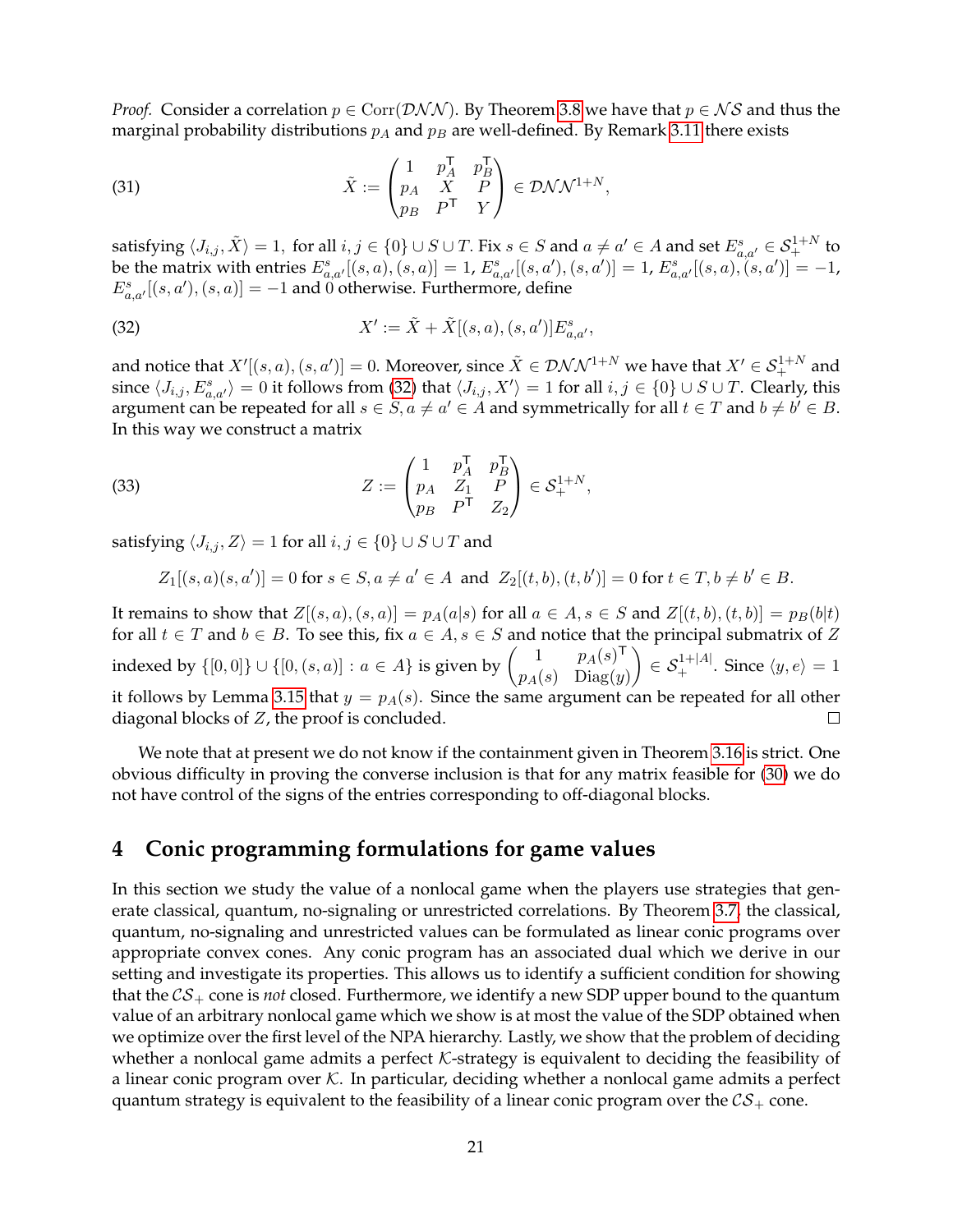#### **4.1 Primal formulations**

Recall that the maximum probability of winning a game  $G$  using K-correlations is given by

<span id="page-21-4"></span><span id="page-21-0"></span>
$$
\omega(\mathcal{K}, \mathcal{G}) := \text{supremum} \quad \sum_{s \in S} \sum_{t \in T} \pi(s, t) \sum_{a \in A} \sum_{b \in B} V(a, b|s, t) p(a, b|s, t)
$$
\n
$$
\text{subject to} \quad p = (p(a, b|s, t)) \in \text{Corr}(\mathcal{K}).
$$

By Theorem [3.7](#page-17-0) the sets of classical, quantum, no-signaling and unrestricted correlations can be expressed as the set of K-correlations over some appropriate convex cone  $K \subseteq \mathcal{N}^N$ .

**Theorem 4.1.** *For any nonlocal game*  $\mathcal{G}(\pi, V)$  *we have:* 

- *(i) The classical value*  $\omega_{\mathcal{C}}(\mathcal{G})$  *equal to*  $\omega(\mathcal{CP}, \mathcal{G})$ *.*
- *(ii) The quantum value*  $\omega_{\mathcal{O}}(\mathcal{G})$  *equal to*  $\omega(\mathcal{CS}_+,\mathcal{G})$ *.*
- *(iii) The no-signaling value*  $\omega_{NS}(\mathcal{G})$  *equal to*  $\omega$  (NSO, G).
- *(iv) The unrestricted value*  $\omega_{\mathcal{P}}(\mathcal{G})$  *equal to*  $\omega(\mathcal{N}, \mathcal{G})$ *.*

Notice that  $(\mathcal{P}_K)$  $(\mathcal{P}_K)$  $(\mathcal{P}_K)$  is a linear conic program over the convex cone K. Our goal in this section is to apply the theory of linear conic optimization to  $(\mathcal{P}_k)$  $(\mathcal{P}_k)$  $(\mathcal{P}_k)$  with the aim to better understand how the various values of a nonlocal game relate to each other and to study their properties.

#### <span id="page-21-1"></span>**4.2 Dual formulations**

Any conic program has an associated dual, which in the case of  $(\mathcal{P}_K)$  $(\mathcal{P}_K)$  $(\mathcal{P}_K)$  is given by:

<span id="page-21-3"></span>
$$
\xi(\mathcal{K}, \mathcal{G}) := \text{infimum} \sum_{i,j \in S \cup T} v_{i,j}
$$
\n
$$
\text{subject to} \sum_{i,j \in S \cup T} v_{i,j} J_{i,j} - \hat{C} \in \mathcal{K}^*.
$$

In this section, we analyze the primal-dual pair of conic programs ( $\mathcal{P}_\mathcal{K}$ ) and  $(\mathcal{D}_\mathcal{K})$  and explore to what extent duality theory can be used to gain information on the various game values.

By weak duality (cf. Theorem [2.1](#page-13-1) *(i)*) the optimal value of the dual program upper bounds the optimal value of the primal, i.e., for any game G we have  $\omega(K, \mathcal{G}) \leq \xi(\mathcal{K}, \mathcal{G})$ . For this to hold with equality, it suffices to determine whether strong duality holds for the primal or the dual (cf. Theorem [2.1](#page-13-1) *(ii)*). Notice that for any cone  $K \subseteq S_+^N$  the primal program  $(\mathcal{P}_K)$  fails to be strictly feasible. To see this, fix indices  $i \in S$ ,  $j \in T$ , and define the (nonzero) positive semidefinite matrix

$$
M := J_{i,i} - J_{i,j} - J_{j,i} + J_{j,j} \in \mathcal{S}_+^N.
$$

Any matrix  $X$  feasible for  $(\mathcal{P}_{\mathcal{K}})$  satisfies  $\langle M, X\rangle = 0$  and thus  $X \not\in \text{int}(\mathcal{K})\subseteq \mathcal{S}^N_{++}.$ 

Also, notice that if the cone K is not closed then we cannot apply strong duality directly to the primal-dual pair. However, as we now show, under the additional assumption that  $K$  is a closed convex cone, strong duality holds for the primal-dual pair of conic programs ( $\mathcal{P}_\mathcal{K}$ ) and ( $\mathcal{D}_\mathcal{K}$ ).

<span id="page-21-2"></span>**Proposition 4.2.** *Consider a game G and let*  $K \subseteq N$  *be a closed convex cone such that*  $(\mathcal{P}_K)$  *is primal feasible. Then we have that*  $\omega(\mathcal{K}, \mathcal{G}) = \xi(\mathcal{K}, \mathcal{G})$  *and moreover there exists an optimal solution for*  $(\mathcal{P}_\mathcal{K})$ *.*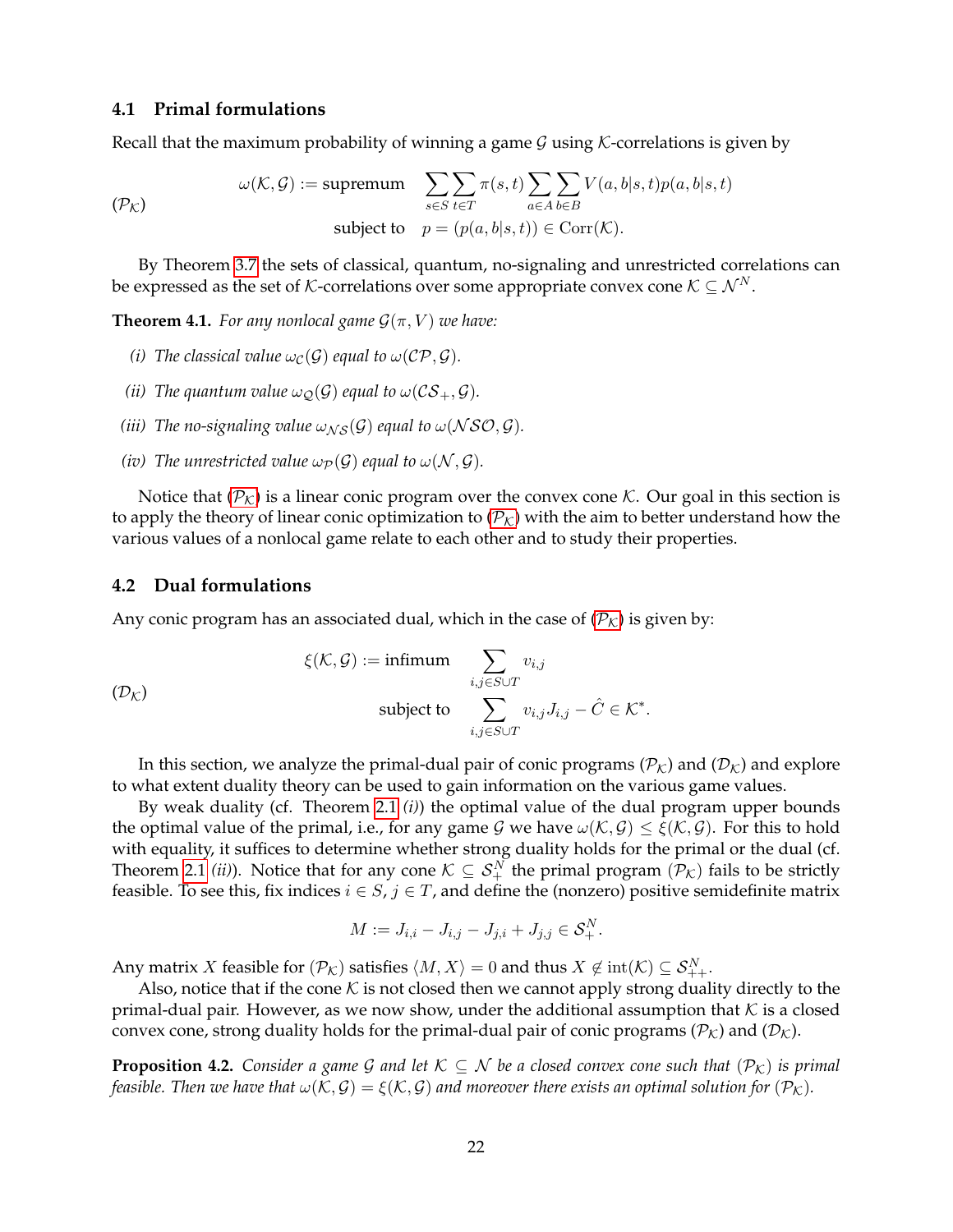*Proof.* Since  $(\mathcal{P}_\mathcal{K})$  is feasible, the dual value  $\xi(\mathcal{K}, \mathcal{G})$  is bounded from below by 0. It remains to show that the dual program is strictly feasible for the range of cones we consider. Notice that the program  $(\mathcal{D}_\mathcal{K})$  $(\mathcal{D}_\mathcal{K})$  $(\mathcal{D}_\mathcal{K})$  is strictly feasible for  $\mathcal{K}=\mathcal{N}$  since  $\mathrm{int}(\mathcal{N})=\set{X:X[i,j]>0}$  for all  $i,j}$  and  $\sum_{i,j\in S\cup T}v_{i,j}J_{i,j}-\hat{C}\in\operatorname{int}(\mathcal{N})$  by setting each  $v_{i,j}$  to be a very large positive constant. Furthermore, for  $K\subseteq\mathcal{N}$  we have that  $\mathcal{N}=\mathcal{N}^*\subseteq\mathcal{K}^*$  implying  $\mathrm{int}(\mathcal{N})\subseteq\mathrm{int}(\mathcal{K}^*)$ . Thus  $(\mathcal{D}_\mathcal{K})$  $(\mathcal{D}_\mathcal{K})$  $(\mathcal{D}_\mathcal{K})$  is strictly feasible for all cones  $K \subseteq \mathcal{N}$ . The proof is concluded by Theorem [2.1](#page-13-1) *(ii)*.  $\Box$ 

As an immediate consequence we get:

<span id="page-22-0"></span>**Corollary 4.3.** *For any nonlocal game G, we have that*  $\omega(\text{cl}(\mathcal{CS}_+), \mathcal{G}) = \xi(\mathcal{CS}_+, \mathcal{G})$ *.* 

*Proof.* By Proposition [4.2](#page-21-2) for  $K = \text{cl}(\mathcal{CS}_+)$  we get that  $\omega(\text{cl}(\mathcal{CS}_+), \mathcal{G}) = \xi(\text{cl}(\mathcal{CS}_+), \mathcal{G})$ ). Lastly, as  $\mathcal{CS}^*_+ = (\mathrm{cl}(\mathcal{CS}_+))^*$  it follows from the definition of  $\xi(\mathcal{K}, \mathcal{G})$  that  $\xi(\mathrm{cl}(\mathcal{CS}_+), \mathcal{G}) = \xi(\mathcal{CS}_+,\mathcal{G})$ .  $\Box$ 

Recall that the  $CS_+$  cone is not known to be closed [\[LP14,](#page-33-5) [BLP15\]](#page-31-6). It follows from Corollary [4.3](#page-22-0) that a sufficient condition for showing that the cone  $CS_+$  is *not* closed is to identify a game  $\mathcal G$  for which  $\omega(CS_+, \mathcal{G}) < \xi(CS_+, \mathcal{G})$ . We conclude this section with a table that summarizes the known relationships between the various primal and dual values:

$$
\omega(\mathcal{CP}, \mathcal{G}) \leq \omega(\mathcal{CS}_+, \mathcal{G}) \leq \omega(\text{cl}(\mathcal{CS}_+), \mathcal{G}) \leq \omega(\mathcal{DNN}, \mathcal{G}) \leq \omega(\mathcal{NSO}, \mathcal{G}) \leq \omega(\mathcal{NSO}, \mathcal{G})
$$
\n
$$
\|\cdot\| \leq \|\cdot\| \leq \|\cdot\| \leq \|\cdot\| \leq \|\cdot\| \leq \|\cdot\| \leq \|\cdot\| \leq \|\cdot\| \leq \|\cdot\| \leq \|\cdot\| \leq \|\cdot\| \leq \|\cdot\| \leq \|\cdot\| \leq \|\cdot\| \leq \|\cdot\| \leq \|\cdot\| \leq \|\cdot\| \leq \|\cdot\| \leq \|\cdot\| \leq \|\cdot\| \leq \|\cdot\| \leq \|\cdot\| \leq \|\cdot\| \leq \|\cdot\| \leq \|\cdot\| \leq \|\cdot\| \leq \|\cdot\| \leq \|\cdot\| \leq \|\cdot\| \leq \|\cdot\| \leq \|\cdot\| \leq \|\cdot\| \leq \|\cdot\| \leq \|\cdot\| \leq \|\cdot\| \leq \|\cdot\| \leq \|\cdot\| \leq \|\cdot\| \leq \|\cdot\| \leq \|\cdot\| \leq \|\cdot\| \leq \|\cdot\| \leq \|\cdot\| \leq \|\cdot\| \leq \|\cdot\| \leq \|\cdot\| \leq \|\cdot\| \leq \|\cdot\| \leq \|\cdot\| \leq \|\cdot\| \leq \|\cdot\| \leq \|\cdot\| \leq \|\cdot\| \leq \|\cdot\| \leq \|\cdot\| \leq \|\cdot\| \leq \|\cdot\| \leq \|\cdot\| \leq \|\cdot\| \leq \|\cdot\| \leq \|\cdot\| \leq \|\cdot\| \leq \|\cdot\| \leq \|\cdot\| \leq \|\cdot\| \leq \|\cdot\| \leq \|\cdot\| \leq \|\cdot\| \leq \|\cdot\| \leq \|\cdot\| \leq \|\cdot\| \leq \|\cdot\| \leq \|\cdot\| \leq \|\cdot\| \leq \|\cdot\| \leq \|\cdot\| \leq \|\cdot\| \leq \|\cdot\| \leq \|\cdot\| \leq \|\cdot\| \leq \
$$

#### <span id="page-22-1"></span>**4.3 The Feige-Lov´asz SDP relaxation**

Notice that the tractability of the conic program ( $\mathcal{P}_k$  $\mathcal{P}_k$  $\mathcal{P}_k$ ) depends on the underlying cone K. In this section we focus on the case  $K = \mathcal{D}NN$  for which  $(\mathcal{P}_K)$  $(\mathcal{P}_K)$  $(\mathcal{P}_K)$  becomes an instance of a semidefinite program. Specifically, using the definition of  $Corr(DNN)$  we have:

<span id="page-22-2"></span>
$$
\omega(\mathcal{DNN}, \mathcal{G}) := \text{ maximum } \langle \hat{C}, X \rangle
$$
  
subject to  $\langle J_{i,j}, X \rangle = 1$ , for all  $i, j \in S \cup T$ ,  
 $X \in \mathcal{DNN}^N$ .

Notice that we have defined ( $\mathcal{P}_{\mathcal{D}NN}$ ) as a maximization since its feasible region is a compact set.

For two convex cones satisfying  $Corr(\mathcal{K}_1) \subseteq Corr(\mathcal{K}_2)$  we have that  $\omega(\mathcal{K}_1, \mathcal{G}) \leq \omega(\mathcal{K}_2, \mathcal{G})$ . By Proposition [3.12](#page-19-3) it follows that  $\omega(\mathcal{DNN}, \mathcal{G})$  is a semidefinite programming upper bound to the quantum value of an arbitrary nonlocal game, that never exceeds the no-signaling value.

<span id="page-22-3"></span>**Proposition 4.4.** *For any nonlocal game* G *we have that*

$$
\omega_{\mathcal{Q}}(\mathcal{G}) \leq \omega(\mathcal{DNN}, \mathcal{G}) \leq \omega_{NS}(\mathcal{G}).
$$

As it turns out, the semidefinite program  $(\mathcal{P}_{\mathcal{DNN}})$  was already studied by Feige and Lovász as an upper bound to the *classical value* of an arbitrary nonlocal game (cf. Equations (5)-(9) in [\[FL92\]](#page-32-4)). On the other hand, Proposition [4.4](#page-22-3) yields a much stronger result, namely that  $\omega(\mathcal{DNN}, \mathcal{G})$  is in fact an upper bound to the quantum value, so in particular it also upper bounds  $\omega_{\mathcal{C}}(\mathcal{G})$ . To the best of our knowledge, prior to this work, the only known result relating  $(\mathcal{P}_{DNN})$  with the quantum value is that they are equal for the special class of XOR games [\[Upa11,](#page-33-15) Theorem 22].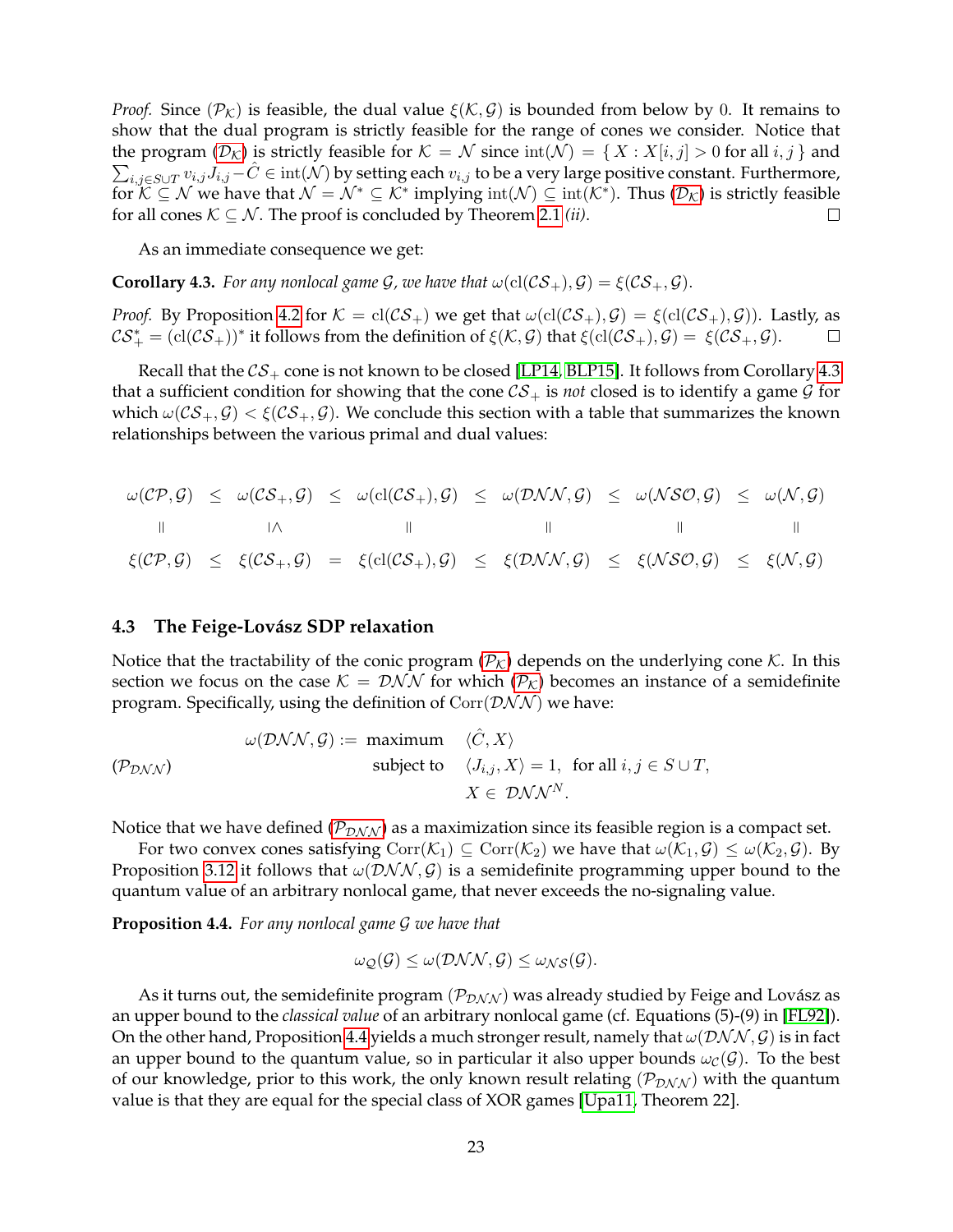We conclude this section by comparing  $\omega(\mathcal{DNN}, \mathcal{G})$  with the maximum probability of winning the game  $G$  when the players use strategies that generate correlations in the first level of the NPA hierarchy, denoted by  $SDP^{(1)}(\mathcal{G})$ . As an immediate consequence of Theorem [3.16](#page-19-0) we have that:

**Proposition 4.5.** *For any game G we have that*  $\omega(\mathcal{DNN}, \mathcal{G}) \leq SDP^{(1)}(\mathcal{G})$ *.* 

At present, we have not been able to identify a game for which this inequality is strict. Lastly, by Remark [3.14](#page-19-4) it is easy to see that  $SDP^{(1)}$  is equal to:

maximize 
$$
\langle \hat{C}, X \rangle
$$
  
\nsubject to  $\langle J_{i,j}, X \rangle = 1$ , for all  $i, j \in S \cup T$ ,  
\n $X[(s, a), (t, b)] \ge 0$ , for all  $s \in S, t \in T, a \in A, b \in B$ ,  
\n $X[(s, a), (s, a')] = 0$ , for all  $s \in S, a \ne a' \in A$ ,  
\n $X[(t, b), (t, b')] = 0$ , for all  $t \in T, b \ne b' \in B$ ,  
\n $X \in S_+^N$ .

The SDP given in [\(34\)](#page-21-4) is the "canonical" SDP relaxation for  $\omega_O(\mathcal{G})$  that is usually considered in the quantum information literature. For example, based on [\(34\)](#page-21-4) Kempe, Regev and Toner devised an algorithm for approximating the quantum value of unique games [\[KRT10\]](#page-33-2).

# <span id="page-23-0"></span>**4.4 Perfect strategies**

(34)

A strategy for a nonlocal game  $G$  is called *perfect* if it wins the game  $G$  with certainty (i.e., with probability 1). In this section we consider the problem of deciding the existence of a perfect strategy (in some fixed correlation set) when we are given as input the description of a nonlocal game. Using our conic formulations for the various game values we show that this problem is equivalent to deciding the feasibility of a linear conic program over some appropriate convex cone.

Recall that for a convex cone  $K \subseteq \mathcal{N}$  we say the game  $\mathcal{G}(\pi, V)$  admits a *perfect* K-strategy if there exists a correlation  $p = (p(a, b|s, t)) \in \text{Corr}(\mathcal{K})$  such that

<span id="page-23-3"></span>
$$
\sum_{s \in S, t \in T} \pi(s, t) \sum_{a \in A, b \in B} V(a, b|s, t) p(a, b|s, t) = 1.
$$

We now show that deciding the existence of a perfect  $K$ -strategy for an arbitrary nonlocal game can be cast as a conic program over the cone  $K$ .

<span id="page-23-1"></span>**Lemma 4.6.** *Let*  $\mathcal{G}(\pi, V)$  *be a game with questions sets S, T and answer sets A, B and let*  $K \subseteq \mathcal{N}^N$ *. The game* G admits a perfect *K*-strategy if and only if there exists  $p = (p(a, b|s, t)) \in \text{Corr}(K)$  satisfying:

(35) 
$$
p(a, b|s, t) = 0 \text{ when } \pi(s, t) > 0 \text{ and } V(a, b|s, t) = 0.
$$

*Proof.* For any  $p = (p(a, b|s, t)) \in \text{Corr}(\mathcal{K})$  we have that

<span id="page-23-2"></span>(36) 
$$
\sum_{s \in S, t \in T} \pi(s, t) \sum_{a \in A, b \in B} V(a, b | s, t) p(a, b | s, t) \leq \sum_{s \in S, t \in T} \pi(s, t) \sum_{a \in A, b \in B} p(a, b | s, t) = 1.
$$

Therefore G admits a perfect K-strategy if and only if there exists  $p = (p(a, b|s, t)) \in \text{Corr}(K)$  for which [\(36\)](#page-23-2) holds throughout with equality. This is equivalent to

$$
\pi(s,t)(V(a,b|s,t)-1)p(a,b|s,t) = 0, \text{ for all } a \in A, b \in B, s \in S, t \in T,
$$

which is in turn equivalent to  $p(a, b|s, t) = 0$  when  $\pi(s, t) > 0$  and  $V(a, b|s, t) = 0$ .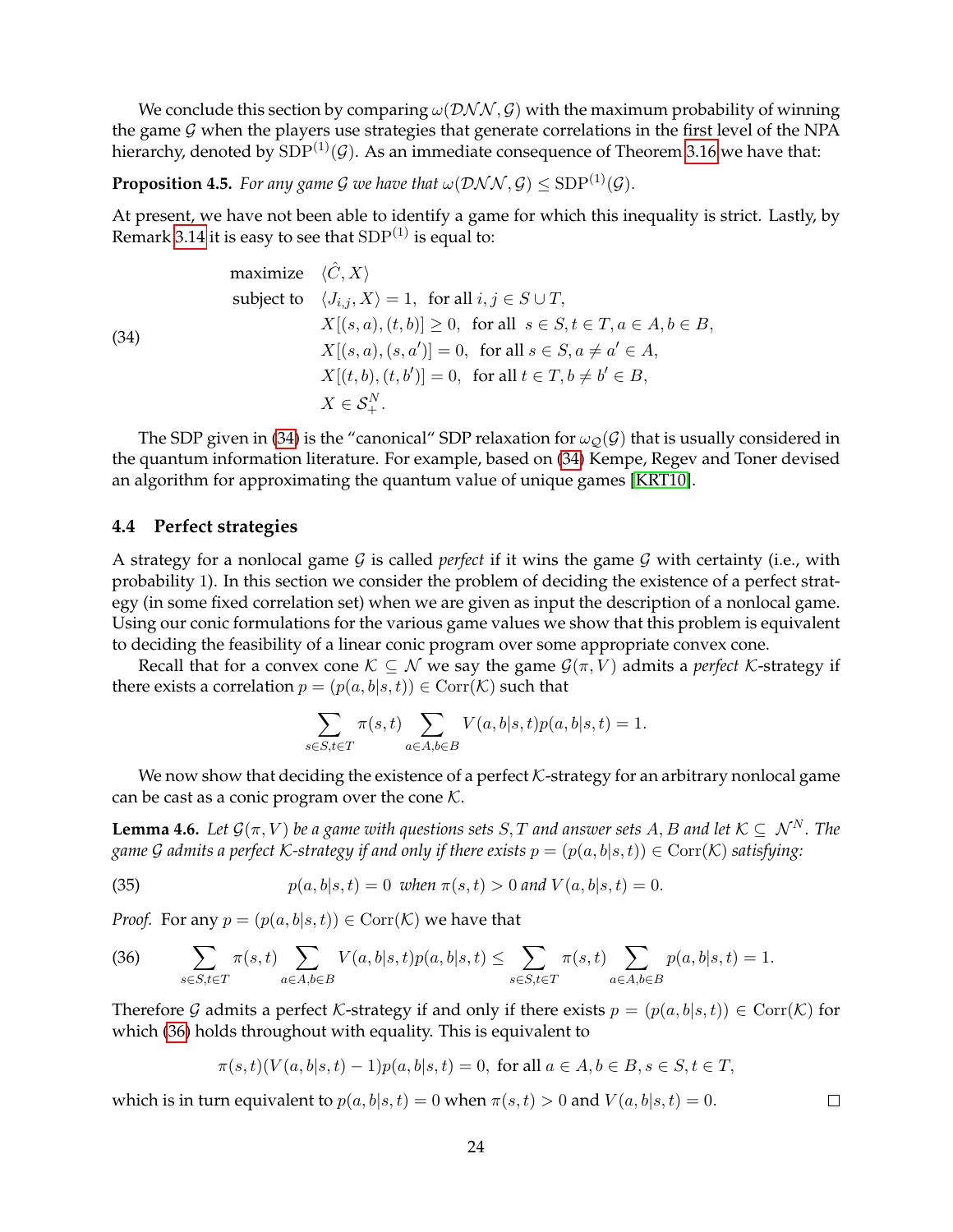By Lemma [4.6](#page-23-1) and the definition of  $Corr(K)$  it follows that a nonlocal game  $\mathcal{G}(\pi, V)$  admits a perfect  $K$ -strategy if and only if the following conic program is feasible:

$$
\langle J_{i,j}, X \rangle = 1, \text{ for all } i, j \in S \cup T,
$$
  

$$
(F_{\mathcal{K}}) \qquad X[(s, a), (t, b)] = 0, \text{ for all } a, b, s, t \text{ such that } \pi(s, t) > 0 \text{ and } V(a, b|s, t) = 0,
$$
  

$$
X \in \mathcal{K}.
$$

In particular, using the conic formulations for the sets of classical, quantum, no-signaling and unrestricted correlations from Theorem [3.7](#page-17-0) we have the following theorem.

<span id="page-24-0"></span>**Theorem 4.7.** *For any nonlocal game* G *we have that:*

- *(i)* G admits a perfect classical strategy if and only if  $(\mathcal{F}_{CP})$  is feasible.
- *(ii)* G admits a perfect quantum strategy if and only if  $(\mathcal{F}_{CS_+})$  is feasible.
- *(iii)* G admits a perfect no-signaling strategy if and only if  $(F_{NSO})$  is feasible.
- *(iv)* G admits a perfect unrestricted strategy if and only if  $(\mathcal{F}_N)$  is feasible.

As already mentioned in the introduction, no algorithm is currently known for deciding the existence of a perfect quantum strategy to a nonlocal game. In Theorem [4.7](#page-24-0) *(ii)* we showed that this problem is equivalent to deciding the feasibility of a conic program over  $CS_+$ . Nevertheless, this does not render the problem decidable as no algorithms are currently known for deciding the feasibility of a  $CS_+$  program.

We conclude this section with an equivalent form of Theorem [4.7](#page-24-0) which is used in Section [5.3.](#page-27-0)

**Proposition 4.8.** *Consider a nonlocal game*  $\mathcal{G}(\pi, V)$  *and let*  $\mathcal{K} \in \{C\mathcal{P}, CS_+, \mathcal{DNN}\}$ *. The game G admits a perfect* K-strategy if and only if there exists a matrix  $\tilde{X} \in \mathcal{K}^{1+N}$  satisfying:

$$
\langle J_{i,j}, X \rangle = 1, \text{ for all } i, j \in \{0\} \cup S \cup T, \text{ and }
$$

 $\tilde{X}[(s, a), (t, b)] = 0$ , for all a, b, s, t such that  $\pi(s, t) > 0$  and  $V(a, b|s, t) = 0$ .

*Proof.* The claim follows easily using Lemma [3.10.](#page-18-3)

# <span id="page-24-1"></span>**5 Synchronous correlations and game values**

Throughout this section we focus on Bell scenarios where  $A = B$  and  $S = T$ . Given such a scenario we study *synchronous* correlations, i.e., correlations with the property that the players respond with the same answer whenever they receive the same question. In Section [5.1](#page-25-0) we specialize Theorem [3.7](#page-17-0) to the class of synchronous correlations and show that our conic characterizations assume a particularly simple form. Using these simplified characterizations, in Section [5.2](#page-26-1) we study the maximum probability of wining a nonlocal game when the players use strategies that generate synchronous correlations. In Section [5.3](#page-27-0) we derive conic programming formulations for deciding the existence of perfect strategies for synchronous nonlocal games (cf. Definition [1.9\)](#page-11-0). This enables us to recover in a uniform manner the conic programming formulations for deciding the existence of a classical and quantum graph homomorphisms [\[Rob14\]](#page-33-6) and also the conic programming formulations for the quantum chromatic and the quantum independence number [\[LP14\]](#page-33-5).

 $\Box$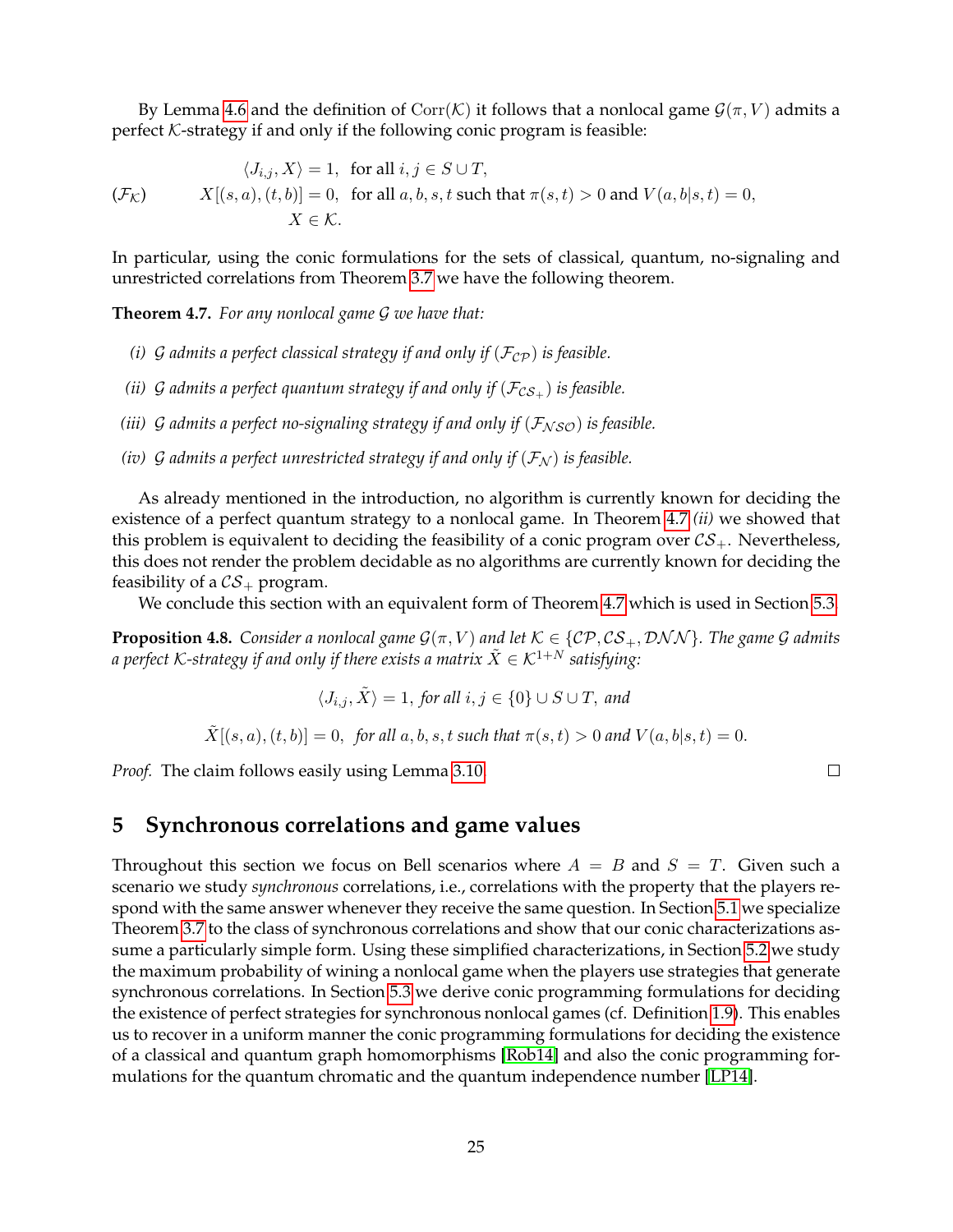#### <span id="page-25-0"></span>**5.1 Synchronous correlations**

Recall that a correlation  $p = (p(a, a'|s, s')) \in \mathcal{P}$  is called *synchronous* if it satisfies:

(37) 
$$
p(a, a'|s, s) = 0, \text{ for all } s \in S \text{ and } a \neq a' \in A,
$$

i.e., the players respond with the same answer whenever they receive the same question. Our first result in this section is a geometric lemma that is essential in obtaining simplified conic characterizations for quantum and classical synchronous correlations.

<span id="page-25-2"></span>**Lemma 5.1.** Let  $\mathcal X$  be a Euclidean space and consider two families of psd matrices  $\{X_i : i \in [n]\} \subseteq \mathcal H_+(\mathcal X)$ and  $\{Y_i : i \in [n]\} \subseteq \mathcal{H}_+(\mathcal{X})$  satisfying:

- *(i)*  $\sum_{i=1}^{n} X_i = \sum_{i=1}^{n} Y_i$ *, and*
- (*ii*)  $\langle X_i, Y_j \rangle = 0$ , *for all*  $i \neq j \in [n]$ *.*

*Then we have that*  $X_i = Y_i$  *for all*  $i \in [n]$ *.* 

*Proof.* Fix an index  $i \in [n]$  and let  $\lambda$  be the largest eigenvalue of  $X_i$  with corresponding (normalized) eigenvector  $v$  and let  $\mu$  be the largest eigenvalue of  $Y_i$ . By condition (ii), we know that  $Y_i v = 0$  for all  $j \neq i \in [n]$ . Using this, we have

<span id="page-25-1"></span>(38) 
$$
\lambda = v^* X_i v \le v^* \left( \sum_{j=1}^n X_j \right) v = v^* \left( \sum_{j=1}^n Y_j \right) v = v^* Y_i v \le \mu,
$$

proving that  $\mu \geq \lambda$ . By symmetry, we also have  $\lambda \geq \mu$  proving that  $\lambda = \mu$ . This shows that [\(38\)](#page-25-1) holds throughout with equality and thus  $v$  is also an eigenvector of  $Y_i$  corresponding to eigenvalue  $\lambda = \mu$  as well. Lastly, define  $X'_i := X_i - \lambda vv^*$ ,  $Y'_i := Y_i - \lambda vv^*$  and for  $j \neq i$  set  $X'_j := X_j$  and  $Y'_j := Y_j.$  Notice that the matrices  $\{X'_i : i \in [n]\}$  and  $\{Y'_i : i \in [n]\}$  satisfy conditions *(i)* and *(ii)* and the proof is concluded by an inductive argument.  $\perp$ 

Based on Lemma [5.1](#page-25-2) we now derive a second result that we use in our main theorem below and also in Section [5.3](#page-27-0) where we study perfect strategies for synchronous games.

<span id="page-25-4"></span>**Lemma 5.2.** *Consider a family of vectors*  $\{x_a^s\}_{s \in S, a \in A}$  *in some Euclidean space*  $\mathcal{X}$ *.* 

- (a) For  $X := \text{Gram}(\{x_a^s\}_{s \in S, a \in A})$  *the following are equivalent:* 
	- *(i) There exists*  $k \in \mathcal{X}$  *satisfying*  $\sum_{a \in A} x_a^s = k$  *for all*  $s \in S$  *and*  $\langle k, k \rangle = 1$ *.*
	- *(ii)*  $\langle J_{s,s'}, X \rangle = 1$ , *for all*  $s, s' \in S$ *.*
- *(b)*  $Set\ \tilde{X} := \mathrm{Gram}(k, \{x_a^s\}_{s\in S, a\in A})$  where  $k\in \mathcal{X}$  with  $\langle k, k \rangle = 1$ . The following are equivalent:
	- (*i*)  $\sum_{a \in A} x_a^s = k$ , *for all*  $s \in S$ .
	- *(ii)*  $\langle J_{s,s}, \tilde{X} \rangle = \langle J_{0,s}, \tilde{X} \rangle = 1$ , *for all*  $s \in \{0\} \cup S$ *.*

*Proof.* We only consider case *(b)* and show that *(ii)* implies *(i)*. Notice that

<span id="page-25-3"></span>(39) 
$$
\langle k - \sum_{a \in A} x_a^s, k - \sum_{a \in A} x_a^s \rangle = \langle k, k \rangle - 2 \sum_{a \in A} \langle k, x_a^s \rangle + \langle \sum_{a \in A} x_a^s, \sum_{a \in A} x_a^s \rangle.
$$

By assumption we have that  $\langle k, k \rangle = 1, \langle J_{0,s}, \tilde{X} \rangle = \sum_{a \in A} \langle k, x_a^s \rangle = 1$  and  $\langle \sum_{a \in A} x_a^s, \sum_{a \in A} x_a^s \rangle =$  $\langle J_{s,s}, \tilde{X}\rangle = 1.$  Substituting everything in [\(39\)](#page-25-3) the proof is concluded.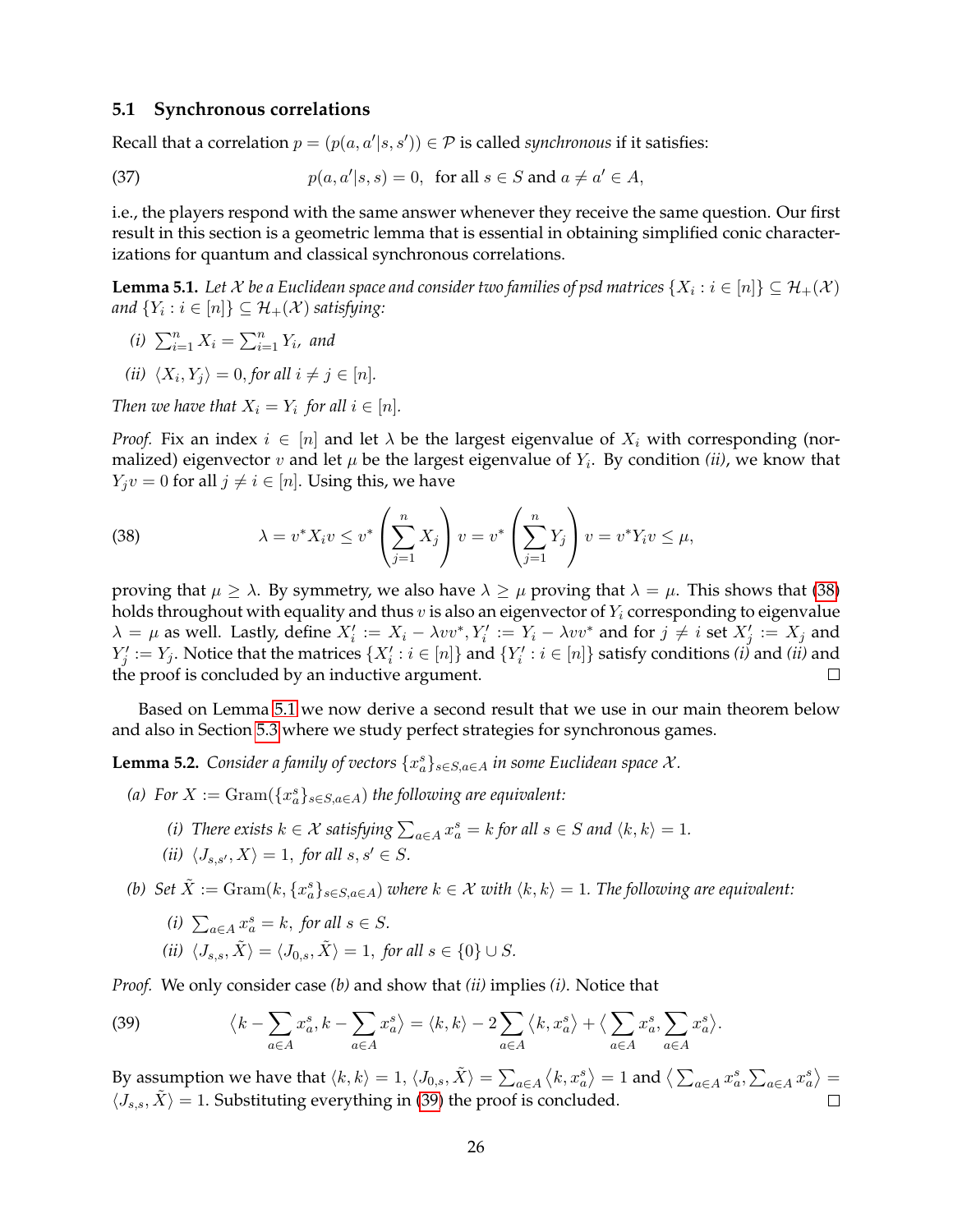We now arrive at the main result in this section.

<span id="page-26-0"></span>**Theorem 5.3.** *Consider a Bell scenario with question set* S *and answer set* A*. Furthermore, consider a* synchronous correlation  $p = (p(a, a'|s, s')) \in \mathcal{P}$  and set  $P := \sum_{a,a',s,s'} p(a, a'|s, s') e_s e_{s'}^{\mathsf{T}} \otimes e_a e_{a'}^{\mathsf{T}}$ . For *every cone*  $K \in \{CP, CS_+\}$  *the following are equivalent:* 

- *(i)*  $p \in \text{Corr}(\mathcal{K})$ .
- (*ii*)  $P \in \mathcal{K}^{|S \times A|}$ .

(iii) There exists 
$$
\tilde{X} = \begin{pmatrix} 1 & x^{\mathsf{T}} \\ x & P \end{pmatrix} \in \mathcal{K}^{1+|S \times A|}
$$
 satisfying  $\langle J_{0,s}, \tilde{X} \rangle = 1$ , for all  $s \in \{0\} \cup S$ .

*Proof.* We only consider  $K = \mathcal{CS}_+$  the case  $K = \mathcal{CP}$  being similar.

 $(i) \implies (ii)$ : Since  $p = (p(a, a'|s, s')) \in \text{Corr}(\mathcal{CS}_+)$ , by Theorem [3.2](#page-14-2) there exist psd matrices  ${X_a^s}_{s\in S, a\in A}$ ,  ${Y_a^s}_{s\in Sa\in A}$ ,  $K \in S_+^d$  (for some  $d \ge 1$ ) such that  $p(a, a'|s, s') = \langle X_a^s, Y_{a'}^{s'} \rangle$  $\binom{s'}{a'}$  for all  $a, a', s, s', \sum_{a \in A} X_a^s = \sum_{a \in A} Y_a^s = K$  for all  $s \in S$  and  $\langle K, K \rangle = 1$ . Since p is synchronous it follows from Lemma [5.1](#page-25-2) that  $X_a^s=Y_a^s$  for all  $s\in S$  and  $a\in A$ . This implies that  $P\in\mathcal{CS}_{+}^{|S\times A|}.$ 

*(ii)*  $\implies$  *(iii)*: Since  $P \in \mathcal{CS}_+^{|S \times A|}$  there exist matrices  $\{X_a^s\}_{s \in S, a \in A} \in \mathcal{S}_+^d$  (for some  $d \geq 1$ ) such that  $p(a, a' | s, s') = \langle X_a^s, X_{a'}^{s'} \rangle$  $\langle a'_{a'} \rangle$  for all  $a, a', s, s'$ . By Lemma [5.2](#page-25-4) *(a)* there exists  $K \in S^d_+$  such that  $\langle K, K \rangle = 1$  and  $\sum_{a \in A} X_a^s = K$  for all  $s \in S$ . The proof is concluded by noticing that the matrix  $\operatorname{Gram}(K, \{X_a^s\}_{s \in S, a \in A})$  is feasible for *(iii)*.

 $(iii) \Longrightarrow (i)$ : Let  $\tilde{X} \in \mathcal{CS}_+^{1+|S \times A|}$  be feasible for  $(iii)$  and say  $\tilde{X} = \mathrm{Gram}(K, \{X_a^s\}_{s \in S, a \in A})$  where  $K, \{X^s_a\}_{s\in S, a\in A} \in S^d_+$ . By Lemma [5.2](#page-25-4) *(b)* we have  $\sum_{a\in A}X^s_a = K$  for all  $s\in S$ . Lastly, Theorem [3.2](#page-14-2) implies that  $p \in \text{Corr}(\mathcal{CS}_+)$ .  $\Box$ 

As an immediate consequence of Theorem [5.3](#page-26-0) we arrive at the following conic characterization of the sets of synchronous quantum and synchronous classical correlations:

<span id="page-26-3"></span>**Corollary 5.4.** *Consider a Bell scenario with question set* S *and answer set* A *and let*  $K \in \{C\mathcal{P}, C\mathcal{S}_+\}$ *. The set of synchronous* K*-correlations is given by*

$$
\{X \in \mathcal{K}^{|S \times A|} : \langle J_{s,s'}, X \rangle = 1, \text{ for } s, s' \in S \text{ and } X[(s,a),(s,a')] = 0, \text{ for all } a \neq a' \in A, s \in S\},\
$$

where we identify a correlation vector  $p = (p(a, a'|s, s'))$  with a square matrix of size  $|S \times A|$  (recall [\(19\)](#page-10-1)).

#### <span id="page-26-1"></span>**5.2 Synchronous value**

In this section we consider nonlocal games where the players share the same question set  $S$  and the same answer set A. We start with a definition which is central for this section.

<span id="page-26-2"></span>**Definition 5.5.** *For any convex cone*  $K \subseteq \mathcal{N}^N$ , the K-synchronous value of a nonlocal game G, denoted  $\omega_{sum}(\mathcal{K}, \mathcal{G})$ , is defined as the maximum probability of winning the game when the players are only allowed *to use strategies that generate synchronous* K*-correlations.*

As we now show by Corollary [5.4](#page-26-3) we get a conic programming formulation for the classical and quantum synchronous value of a nonlocal game with matrix variables of size  $|S \times A|$ .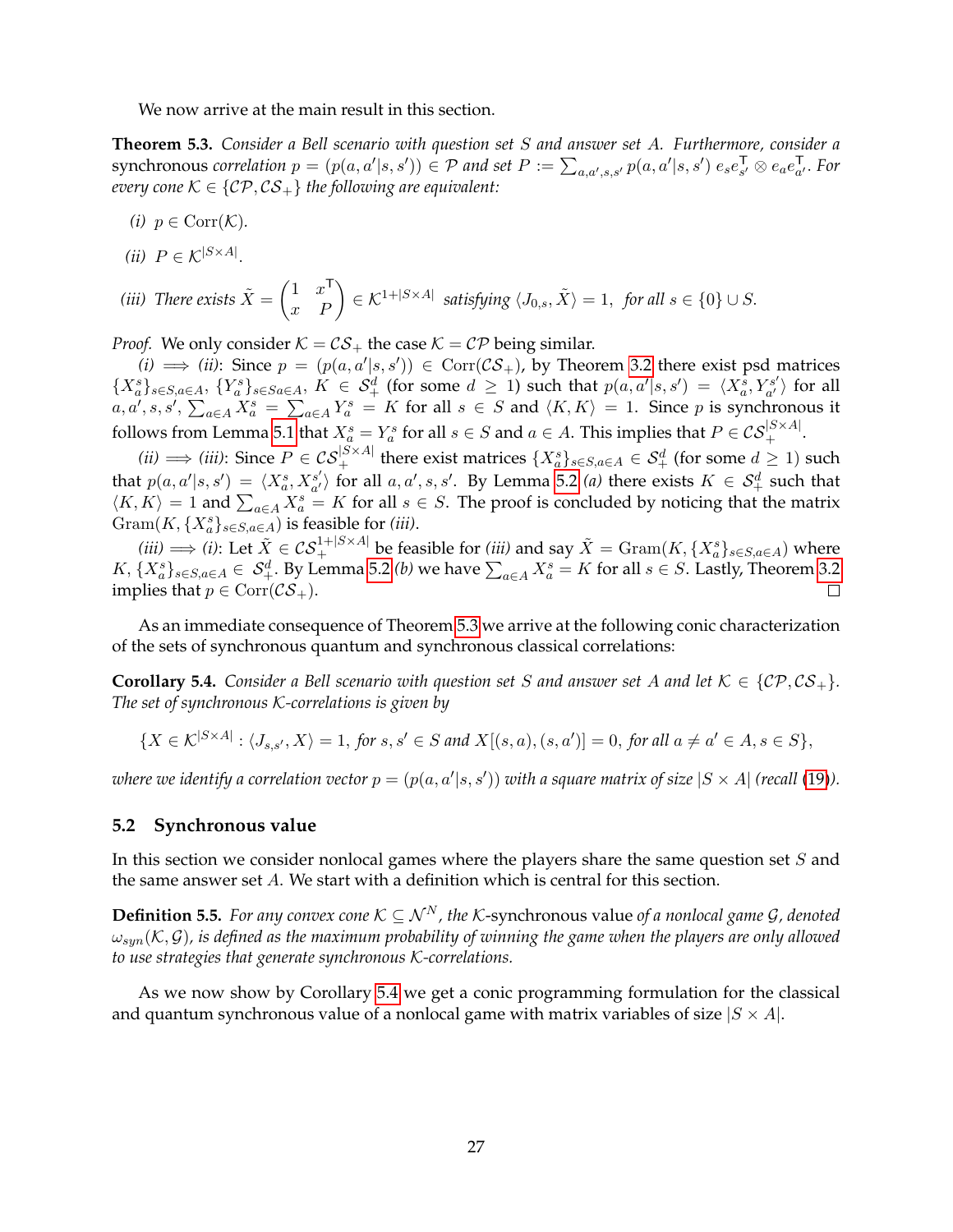<span id="page-27-2"></span>**Proposition 5.6.** Consider a game G with question set S and answer set A. For a cone  $\mathcal{K} \subseteq \mathcal{DNN}^{|S \times A|}$  set

$$
\nu(K, \mathcal{G}) := \text{supremum} \quad \frac{1}{2} \langle C + C^{\mathsf{T}}, X \rangle
$$
  
subject to  $\langle J_{s,s'}, X \rangle = 1$ , for all  $s, s' \in S$ ,  
 $X[(s, a), (s, a')] = 0$ , for  $s \in S, a \neq a' \in A$ ,  
 $X \in K^{|S \times A|}$ .

*Then*  $\omega_{sym}(\mathcal{CP}, \mathcal{G}) = \nu(\mathcal{CP}, \mathcal{G})$  *and*  $\omega_{sym}(\mathcal{CS}_+, \mathcal{G}) = \nu(\mathcal{CS}_+, \mathcal{G})$ *.* 

There are many examples of games for which the optimal classical strategy generates a synchronous correlation but all known optimal quantum strategies do not (e.g. the CHSH game). This raises the following question: What is the optimal value for such games when one restricts to synchronous quantum strategies? Perhaps the interesting thing to see is if the power of quantum strategies comes from the fact that the optimal quantum strategies do not need to be synchronous. The following corollary of Proposition [5.6](#page-27-2) gives a partial answer to the above question. It is a consequence of the fact that  $\mathcal{CP}^n = \mathcal{CS}^n_+ = \mathcal{D}\mathcal{NN}^n$  for any  $n \leq 4$  [\[LP14\]](#page-33-5).

<span id="page-27-3"></span>**Corollary 5.7.** *For any nonlocal game G with with identical binary questions sets (i.e.,*  $S = T$  *and*  $|S| = 2$ ) and identical binary answers sets (i.e.,  $A = B$  and  $|A| = 2$ ), we have that the synchronous classical and *synchronous quantum values coincide and are expressible as a semidefinite program, i.e.,*

(40) 
$$
\omega_{syn}(\mathcal{CP}, \mathcal{G}) = \omega_{syn}(\mathcal{CS}_+, \mathcal{G}) = \nu(\mathcal{DNN}, \mathcal{G}).
$$

As an example, consider the CHSH game for which there exists an optimal classical strategy which is synchronous (Alice and Bob just output 0) with success probability 3/4. Then, it follows from Corollary [5.7](#page-27-3) that the synchronous quantum value is also 3/4. That is, quantum strategies cannot be synchronous to win CHSH with greater probability than classical strategies. For games with large question or answer sets, Corollary [5.7](#page-27-3) does not help. However, Proposition [5.6](#page-27-2) implies that  $\nu(\mathcal{DNN}, \mathcal{G})$  is a tractable upper bound on the synchronous quantum value of  $\mathcal{G}$ .

#### <span id="page-27-0"></span>**5.3 Perfect strategies for synchronous games**

Recall that a nonlocal game  $\mathcal{G}(\pi, V)$  is called *synchronous* if both players share the same question set  $S$  and the same answer set  $A$ , and moreover:

- (i)  $V(a, a'|s, s) = 0$ , for all  $s \in S$ ,  $a \neq a' \in A$  and
- (*ii*)  $\pi(s, s) > 0$ , for all  $s \in S$ .

As a consequence of Theorem [4.7,](#page-24-0) deciding the existence of a perfect  $K$ -strategy is equivalent to the feasibility of a linear conic program with matrix variables of size  $|(S \times A) \cup (T \times B)|$ . As an immediate consequence of [\(35\)](#page-23-3) it follows that any perfect strategy for a synchronous nonlocal game generates a synchronous correlation. This allows us to use the conic characterization of synchronous classical and quantum correlations from Theorem [5.3](#page-26-0) to derive a conic program with matrix variables of size  $|S \times A|$  whose feasibility is equivalent to the existence of a perfect strategy.

<span id="page-27-1"></span>**Theorem 5.8.** Let  $\mathcal{G}(\pi, V)$  be a synchronous game and  $\mathcal{K} \in \{C\mathcal{P}, C\mathcal{S}_+\}$ . The following are equivalent:

- *(i)* G *admits a perfect* K*-strategy.*
- *(ii) There exists a matrix*  $X \in \mathcal{K}^{|S \times A|}$  *satisfying:*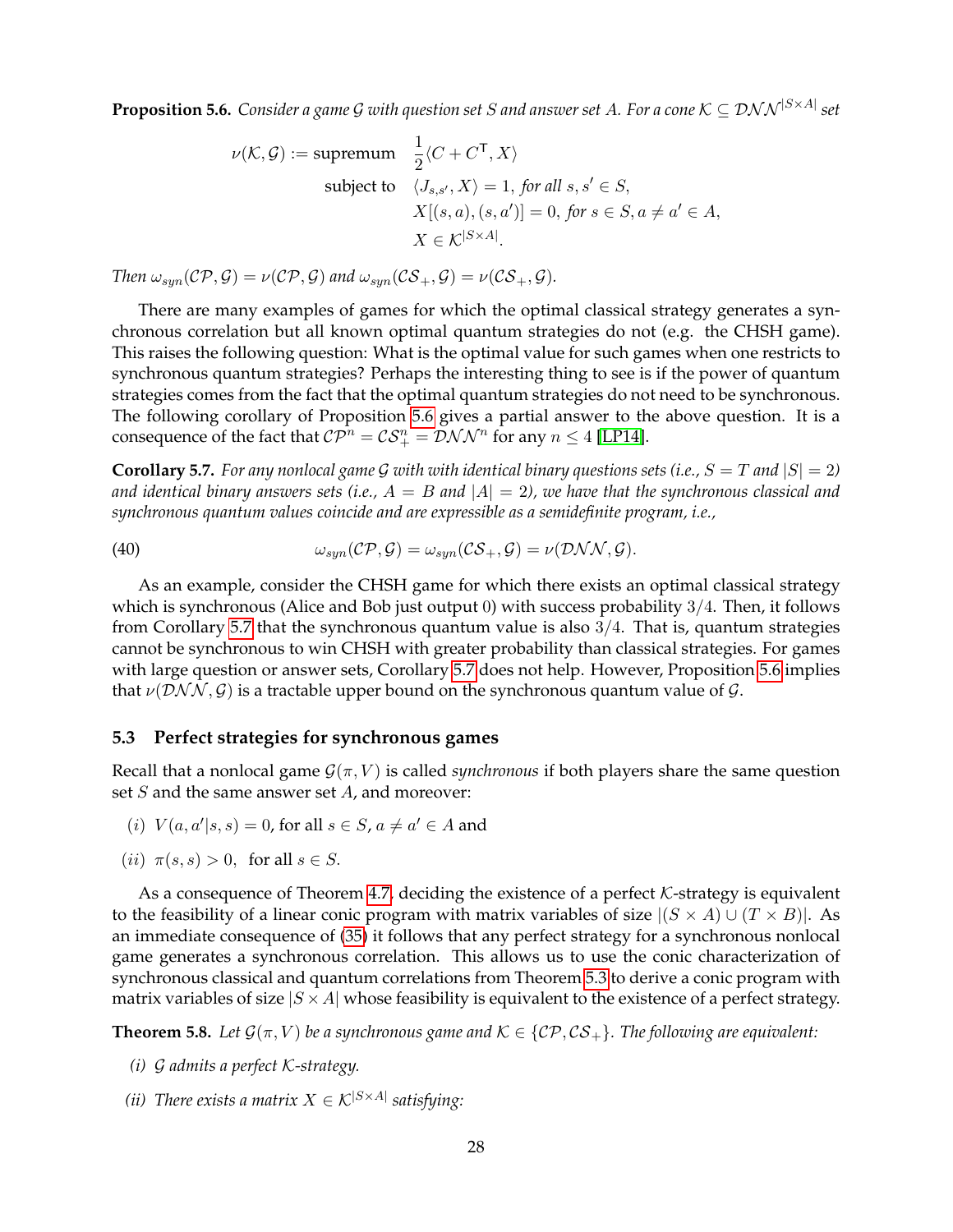- $\langle J_{s,s'}, X \rangle = 1$ , *for all*  $s, s' \in S$ ,
- $X[(s, a), (s, a')] = 0$ , for all  $s \in S$ ,  $a \neq a' \in A$ ,
- $X[(s, a), (s', a')] = 0$ , for all  $a, a' \in A$ ,  $s, s' \in S$ , such that  $\pi(s, s') > 0$  and  $V(a, a'|s, s') = 0$ .

*(iii)* There exists a matrix  $\tilde{X} \in \mathcal{K}^{1+|S \times A|}$  satisfying:

- $\langle J_{s,s}, \tilde{X} \rangle = \langle J_{0,s}, \tilde{X} \rangle = 1$ , *for all*  $s \in \{0\} \cup S$ ,
- $\tilde{X}[(s, a), (s, a')] = 0$ , for all  $s \in S$ ,  $a \neq a' \in A$ ,
- $\tilde{X}[(s, a), (s', a')] = 0$ , for all  $a, a' \in A$ ,  $s, s' \in S$ , such that  $\pi(s, s') > 0$  and  $V(a, a'|s, s') = 0$ .

The proof is omitted as it is an easy consequence of Theorem [5.3.](#page-26-0) In the next two sections we specialize Theorem [5.8](#page-27-1) to graph coloring and more generally, graph homomorphism games and derive conic formulations for the existence of perfect strategies for these classes of games.

### <span id="page-28-0"></span>**5.3.1 Graph Homomorphisms**

Given two undirected graphs H and G, a *graph homomorphism* from H to G, denoted  $H \rightarrow G$ , is an adjacency preserving map from the vertex set of  $H$  to the vertex set of  $G$ , i.e., a function  $f: V(H) \rightarrow V(G)$  with the property that  $f(h) \sim_G f(h')$  whenever  $h \sim_H h'$ . In this section we focus on the (H, G)*-homomorphism game* where Alice and Bob are trying to convince a referee that there exists a graph homomorphism from  $H$  to  $G$ . To verify their claim the referee sends each player a vertex of  $H$ . Each player responds with a vertex of  $G$ . The answers of the players are supposed to model a homomorphism  $f : H \to G$ , i.e., the answer to a question  $h \in V(H)$  should be  $f(h) \in V(G)$ .

Formally, in the  $(H, G)$ -homomorphism game the players share the same question set  $S := V(H)$ and the same answer set  $A := V(G)$ . The distribution over the question set is the uniform distribution on  $\{(h,h): h \in V(H)\} \cup \{(h,h') : h \sim_H h'\}$ . Lastly, the verification predicate is given by

$$
V(g, g'|h, h') = \begin{cases} 0, & \text{if } h = h' \text{ and } g \neq g, \\ 0, & \text{if } h \sim_H h' \text{ and } [g \not\sim_G g \text{ or } g = g'], \\ 1, & \text{otherwise.} \end{cases}
$$

Notice that the existence of a homomorphism  $H \to G$  can be understood via the  $(H, G)$ homomorphism game. Specifically, there exists a graph homomorphism from  $H$  to  $G$  if and only if the  $(H, G)$ -homomorphism game admits a perfect classical strategy. This is easy to see using the fact that in the classical setting we may assume without loss of generality that both players are using deterministic strategies. This motivates the following definition.

**Definition 5.9.** *For two graphs* G *and* H*, we say there exists a* quantum graph homomorphism *from* H to G, denoted  $H \stackrel{q}{\rightarrow} G$ , if the  $(H, G)$ -homomorphism game admits a perfect quantum strategy.

The notion of quantum graph homomorphisms was introduced and studied recently in [\[MR14\]](#page-33-8). In view of our conic characterizations for the sets of quantum and classical correlations we arrive at a natural conic generalization of the notion of graph homomorphism.

**Definition 5.10.** *For a convex cone*  $K \subseteq \mathcal{N}$  *we say that there exists a* K-homomorphism *from* H to G if *and only if the* (H, G)*-homomorphism game admits a perfect* K*-strategy.*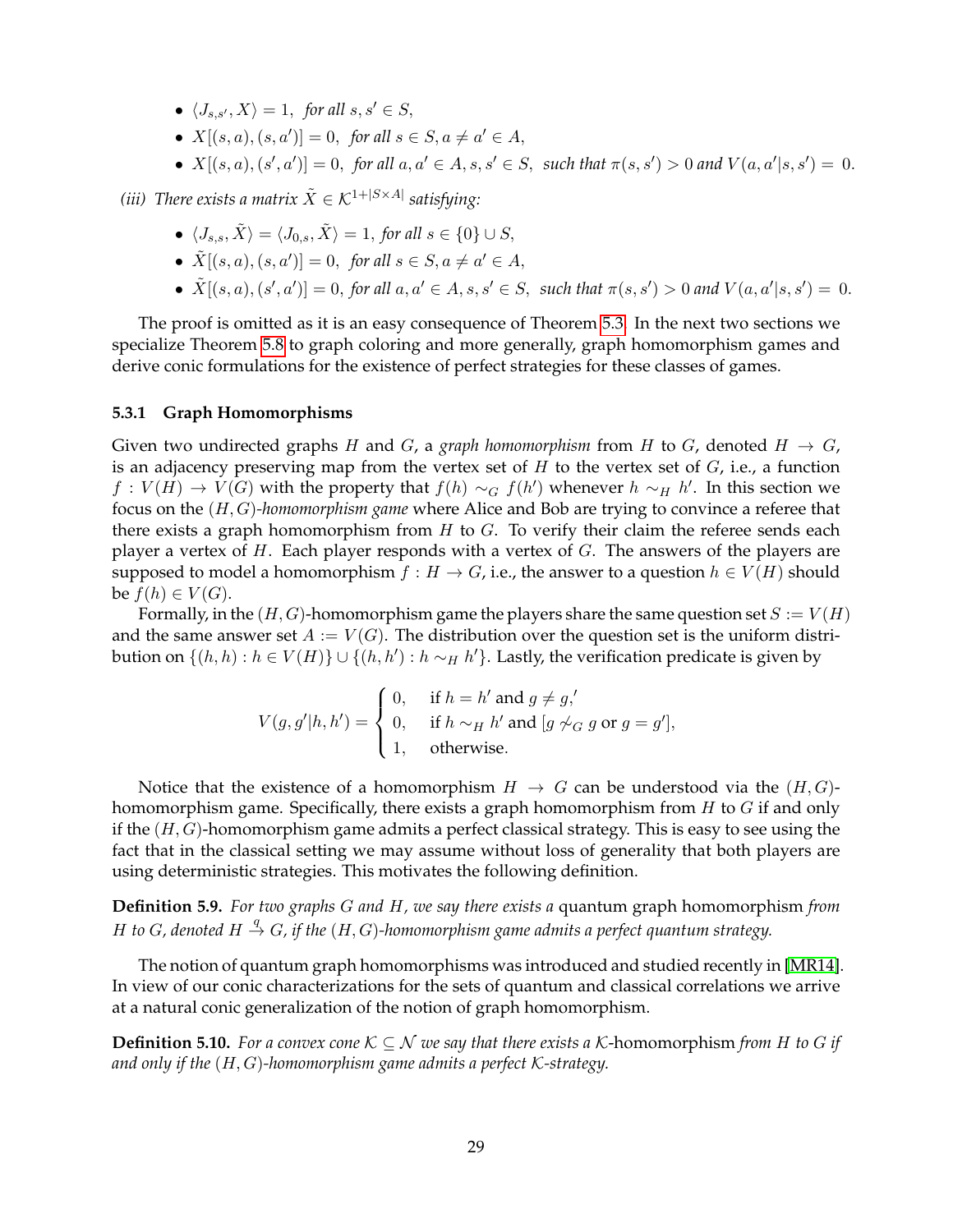It follows from Lemma [4.6](#page-23-1) that the existence of a  $K$ -homomorphism from H to G is equivalent to the feasibility of a linear conic program over K. The similar notion of *strong* K*-homomorphism* was introduced recently in [\[Rob14\]](#page-33-6). Since the  $(H, G)$ -homomorphism game is synchronous we can use the conic formulations from Theorem [5.8](#page-27-1) to show that the two notions of conic homomorphisms coincide for  $K \in \{C\mathcal{P}, C\mathcal{S}_+\}$ . We note that strong K-homomorphisms are only defined for a certain class of convex cones called *frabjous*. Working over frabjous cones ensures that the Khomomorphism relation is reflexive and transitive, mimicking classical graph homomorphisms.

As an immediate consequence of Theorem [5.8](#page-27-1) *(ii)* it follows that deciding the existence of a classical (resp. quantum) graph homomorphism can be formulated as a feasibility conic program over the cone of completely positive (resp. completely positive semidefinite) matrices.

**Corollary 5.11.** *Consider two undirected graphs* H and G and let  $K \in \{CP, CS_+\}$ *. The*  $(H, G)$ *-homomorphism* game admits a perfect K-strategy if and only if there exists  $X \in \mathcal{K}^{|V(H) \times V(G)|}$  such that

$$
\sum_{g \in V(G)} \sum_{g' \in V(G)} X[(h, g), (h', g')] = 1, \text{ for all } h, h' \in V(H), \text{ and}
$$
  

$$
X[(h, g), (h', g')] = 0, \text{ when } (h = h' \text{ and } g \neq g') \text{ or } (h \sim_H h' \text{ and } g \not\sim_G g').
$$

We note that the case  $\mathcal{K} = \mathcal{CP}$  corresponds to the first part of Theorem 4.1 in [\[Rob14\]](#page-33-6) and the case  $K = \mathcal{CS}_+$  corresponds to the first part of Theorem 4.3 in [\[Rob14\]](#page-33-6).

#### <span id="page-29-0"></span>**5.3.2 Chromatic and independence number**

A k*-coloring* for an (undirected) graph G corresponds to an assignment of one out of k possible colors to its vertices so that adjacent vertices receive different colors. The *chromatic number* of a graph G, denoted  $\chi(G)$ , is equal to the smallest integer  $k \geq 1$  for which G admits a k-coloring. Notice that G admits a k-coloring if and only if there exist a homomorphism from G into  $K_k$ , i.e., the complete graph on k vertices. Thus,  $\chi(G)$  may be equivalently defined as the smallest integer  $k \geq 1$  for which the  $(G, K_k)$ -homomorphism game admits a perfect classical strategy.

The *independence number* of an undirected graph  $G$ , denoted  $\alpha(G)$ , is equal to the largest number of pairwise nonadjacent vertices of  $G$ . Notice that  $G$  contains  $k$  pairwise nonadjacent vertices if and only if there exists a homomorphism from  $K_k$  into  $\overline{G}$ , where  $\overline{G}$  denotes the complement of the graph G. As a result,  $\alpha(G)$  can be equivalently defined as the largest integer  $k \geq 1$  for which the  $(K_k, \overline{G})$ -homomorphism game admits a perfect classical strategy.

As discussed above, the chromatic and the independence number can be reformulated in the framework of nonlocal games and this motivates the following definitions.

**Definition 5.12.** *The* quantum chromatic number *of an undirected graph G*, *denoted*  $\chi_q(G)$ , *is equal to the smallest integer*  $k \geq 1$  *for which the*  $(G, K_k)$ -homomorphism game admits a perfect quantum strategy. *Analogously, the* quantum independence number *of an undirected graph G, denoted*  $\alpha_q(G)$ *, is equal to the largest integer*  $k \geq 1$  *for which the*  $(K_k, \overline{G})$ -homomorphism game admits a perfect quantum strategy.

The quantum chromatic number of a graph was introduced and studied in  $[CMN<sup>+</sup>07]$  $[CMN<sup>+</sup>07]$  and the quantum independence number in [\[MR15\]](#page-33-11). It has been recently shown that deciding whether the quantum chromatic number of a graph is at most 3 is NP-hard [\[Ji13\]](#page-32-10).

Using Theorem [5.8](#page-27-1) *(iii)* we immediately get conic programming formulations for the quantum chromatic number and the quantum independence number of a graph. We note that these formulations were also identified in Proposition 4.10 and Proposition 4.1 in [\[LP14\]](#page-33-5), respectively.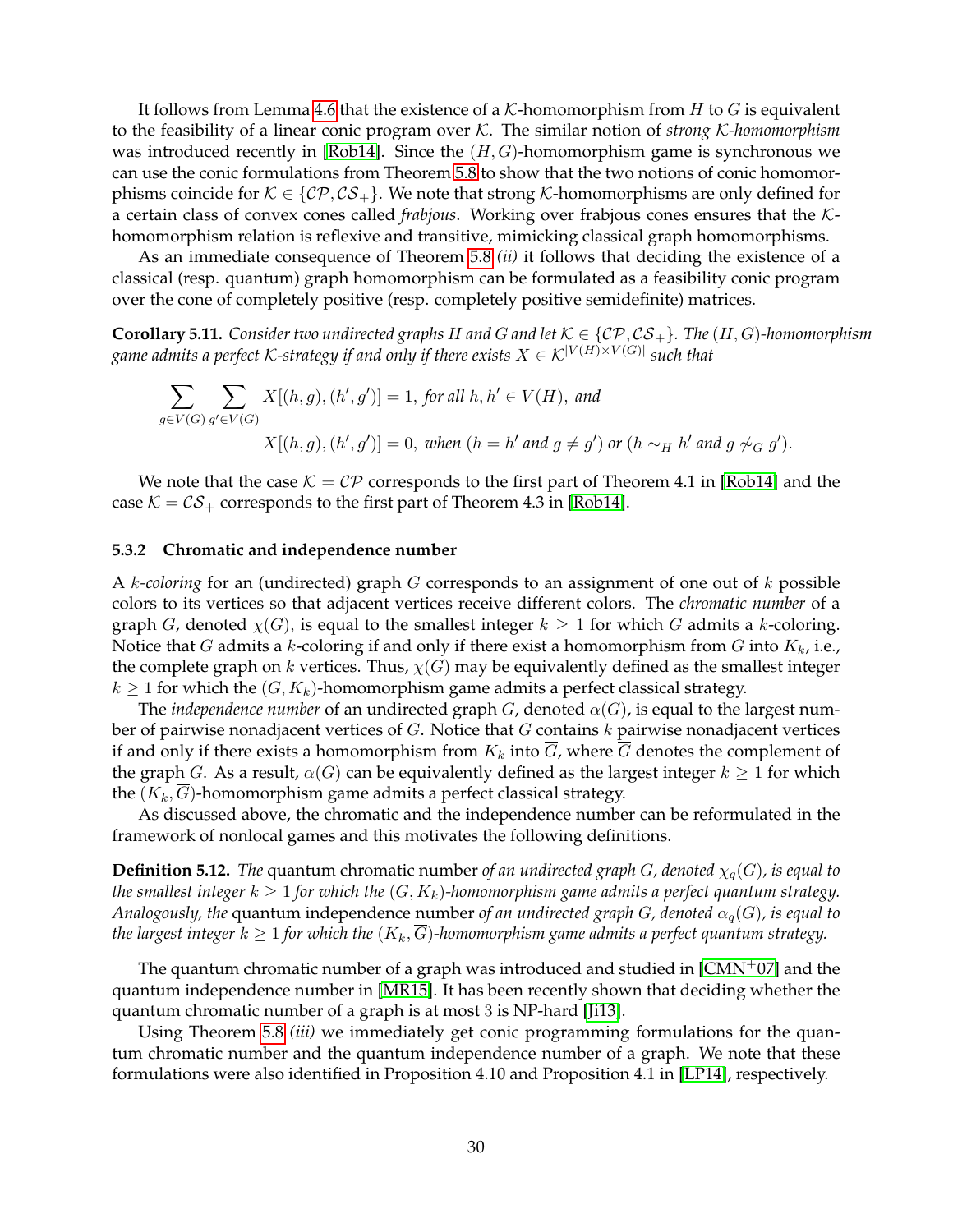**Corollary 5.13.** *The quantum chromatic number of an undirected graph* G *is equal to the smallest integer*  $k \geq 1$  for which there exists a matrix  $X \in \mathcal{CS}_{+}^{|V(G)|k+1}$  satisfying:

(41) 
$$
X[0,0] = 1,
$$

$$
\sum_{i,i' \in [k]} X[(g,i),(g,i')] = \sum_{i \in [k]} X[0,(g,i)] = 1, \text{ for all } g \in V(G),
$$

$$
X[(g,i),(g',i')] = 0, \text{ when } (g = g' \text{ and } i \neq i') \text{ or } (g \sim_G g' \text{ and } i = i').
$$

*The quantum independence number of an undirected graph*  $G$  *is equal to the largest integer*  $k \geq 1$  *for which* there exists a matrix  $X\in\mathcal{CS}^{k|V(G)|+1}_+$  satisfying:

(42) 
$$
X[0,0] = 1,
$$

$$
\sum_{g,g' \in V(G)} X[(i,g),(i,g')] = \sum_{g \in V(G)} X[0,(i,g)] = 1, \text{ for all } i \in [k],
$$

$$
X[(i,g),(i',g')] = 0, \text{ when } (i = i' \text{ and } g \neq g') \text{ or } (i \neq i' \text{ and } [g = g' \text{ or } g \sim_G g']).
$$

#### <span id="page-30-0"></span>**5.3.3 Binary constraint satisfaction problems**

In view of Sections [5.3.1](#page-28-0) and [5.3.2](#page-29-0) it is natural to ask what kind of combinatorial problems admit linear conic formulations of a similar form. In this section we show that all examples considered in this work can be cast in the common framework of binary constraint satisfaction problems.

An instance of a *constraint satisfaction problem* (CSP) is specified by a triple  $(V, \mathcal{D}, \mathcal{C})$  where the elements of  $V = \{x_1, ..., x_n\}$  are called the *variables* of the CSP, the elements of  $\mathcal{D} = \{D_1, ..., D_n\}$ are the *domains* of the corresponding variables and the elements of  $C = \{C_1, \ldots, C_m\}$  are called the *constraints* of the CSP. Each constraint  $C_i$  involves a subset of variables  $\{x_{i_1},\ldots,x_{i_{t_i}}\}\subseteq\mathcal{V}$  and is defined as some  $t_i$ -ary relation on  $D_{i_1} \times \cdots \times D_{i_{t_i}}$ . The number of variables  $t_i$  is called the *arity* of the constraint  $C_i$ . We say that a CSP is *satisfiable* if there exists an assignment of values to each variable from its corresponding domain so that every constraint is satisfied. A CSP that only involves constraints of arity 2 is called a *binary* CSP.

Deciding the existence of a homomorphism from a graph  $H$  to a graph  $G$  can be formulated as an instance of a binary CSP. Specifically, we have one variable for each vertex of  $H$  and the domain of each variable is the vertex set of G. Lastly, for every edge  $e = (h, h') \in E(H)$  we have a constraint  $C_e$  of arity 2 involving the variables h and h'; the constraint is given by  $C_e = \{E(G)\}.$ 

To any binary constraint satisfaction problem  $P := (\mathcal{V}, \mathcal{D}, \mathcal{C})$  we may associate a two-player nonlocal game, denoted  $\mathcal{G}(\mathcal{P})$ , having the property that the CSP is satisfiable if and only if the game admits a perfect classical strategy. The game is defined as follows: The referee selects uniformly at random a pair of variables  $(x_i, x_j) \in \mathcal{V} \times \mathcal{V}$  and sends  $x_i$  to Alice and  $x_j$  to Bob. For the players to win they need to respond to the referee with an element of  $D_i$  and  $D_j$ , respectively. Furthermore, if there exists some constraint  $C_k$  that involves the variables  $x_i$  and  $x_j$  then the answers of the players must satisfy the constraint. Lastly, if the players receive the same variables as questions they have to provide identical answers ensuring that the game is synchronous.

**Definition 5.14.** *We say that the binary constraint satisfaction problem* P *is* quantumly satisfiable *if the nonlocal game* G(P) *admits a perfect quantum strategy.*

Notice that the notion of quantum satisfiability of binary CSP's generalizes the concept of quantum graph homomorphisms. Indeed, it is immediate from the definitions that there exists a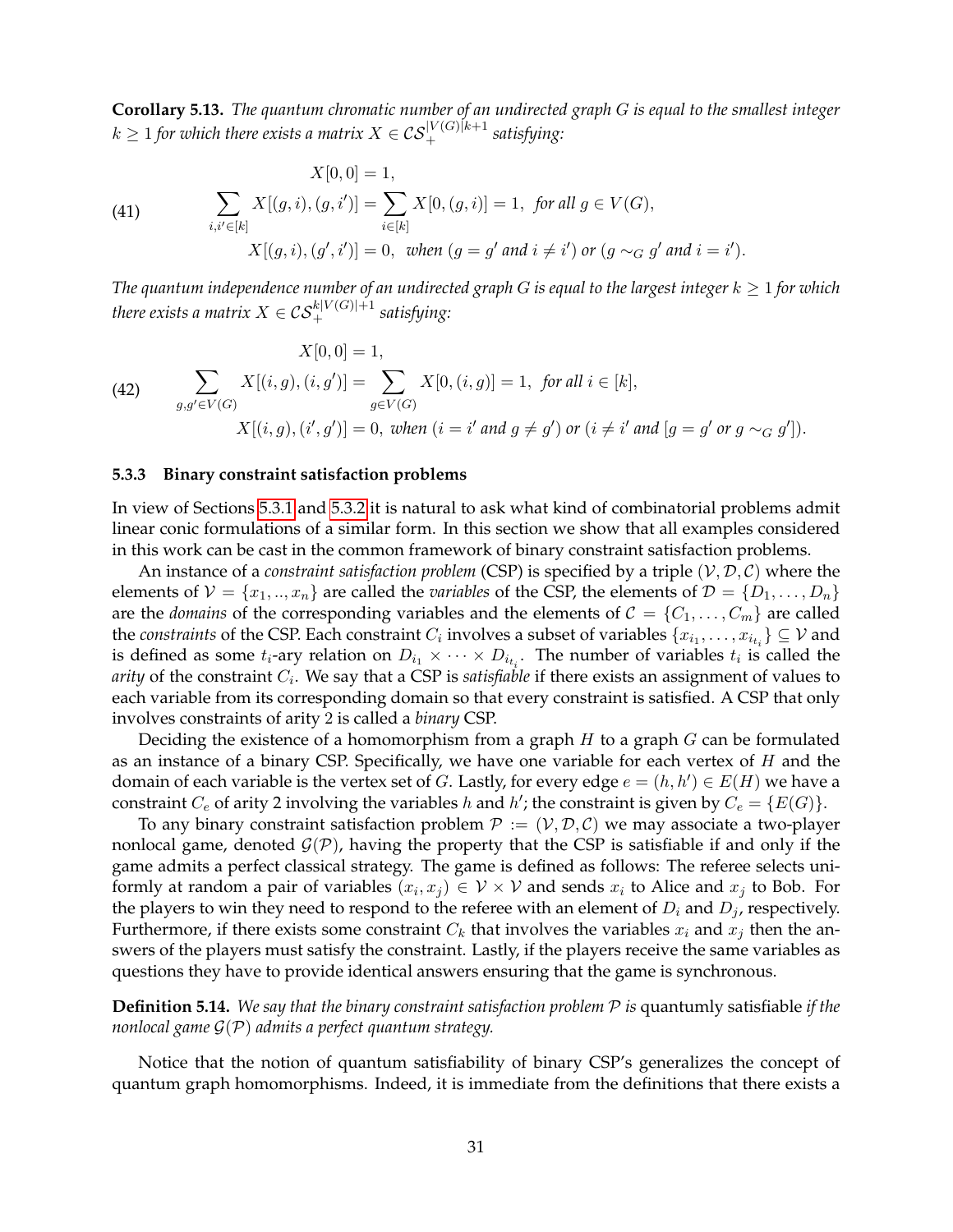quantum graph homomorphism from  $H$  to  $G$  if and only if the nonlocal game corresponding to the homomorphism CSP admits a perfect quantum strategy.

The majority of the literature concerning CSP's usually focuses on binary CSP's. The reason for this is that any non-binary CSP  $P$  can be converted to a binary CSP  $P'$  such that  $P$  is satisfiable if and only if  $\mathcal{P}'$  is satisfiable. The transformation is straightforward: For each constraint  $C_i$  of  $\mathcal P$ we introduce one variable  $c_i$  in  $\mathcal{P}'$ . The domain of the variable  $c_i$  is given by all assignments that satisfy the constraint  $C_i$  in  ${\cal P}.$  Lastly, for every two constraints  $C_i, C_j$  of  ${\cal P}$  that share a variable  $x_k$  we add a binary constraint between the variables  $c_i, c_j$  in  $\mathcal{P}'$ . This constraint excludes those satisfying assignments for  $C_i$  and  $C_j$  where the common variable  $x_k$  receives different values.

The discussion above allows us to generalize the notion of quantum satisfiability from binary CSP's to arbitrary ones. Combining this fact with Theorem [5.8](#page-27-1) we get the following corollary.

**Corollary 5.15.** *Deciding whether an arbitrary constraint satisfaction problem is satisfiable (resp. quantumly satisfiable) is equivalent to deciding the feasibility of a linear conic program over*  $\mathcal{CP}$  *(resp.*  $\mathcal{CS}_+$ ).

Acknowledgements. The authors thank S. Burgdorf, M. Laurent, L. Mančinska, T. Piovesan, D. E. Roberson, S. Upadhyay, T. Vidick and Z. Wei for useful discussions. AV is supported in part by the Singapore National Research Foundation under NRF RF Award No. NRF-NRFF2013-13. JS is supported in part by NSERC Canada. Research at the Centre for Quantum Technologies at the National University of Singapore is partially funded by the Singapore Ministry of Education and the National Research Foundation, also through the Tier 3 Grant "Random numbers from quantum processes," (MOE2012-T3-1-009).

# **References**

<span id="page-31-7"></span><span id="page-31-6"></span><span id="page-31-5"></span><span id="page-31-4"></span><span id="page-31-3"></span><span id="page-31-2"></span><span id="page-31-1"></span><span id="page-31-0"></span>

| [AGR82]     | Alain Aspect, Philippe Grangier, and Gérard Roger. Experimental realization of<br>Einstein-Podolsky-Rosen-Bohm Gedankenexperiment: A new violation of Bell's in-<br>equalities. <i>Phys. Rev. Lett.</i> , 49:91-94, Jul 1982.       |  |  |
|-------------|-------------------------------------------------------------------------------------------------------------------------------------------------------------------------------------------------------------------------------------|--|--|
| [ $Bar02$ ] | Alexander Barvinok. A Course in Convexity. American Mathematical Society, 2002.                                                                                                                                                     |  |  |
| $[BCP^+14]$ | Nicolas Brunner, Daniel Cavalcanti, Stefano Pironio, Valerio Scarani, and Stephanie<br>Wehner. Bell nonlocality. Reviews of Modern Physics, 86(2):419, 2014.                                                                        |  |  |
| [Bel64]     | John S. Bell. On the Einstein Podolsky Rosen paradox. Physics, 1(3):195-200, 1964.                                                                                                                                                  |  |  |
| [BFS15]     | Mario Berta, Omar Fawzi, and Volkher B. Scholz. Quantum bilinear optimization.<br>Available as arXiv.org e-Print quant-ph/1506.08810, 2015.                                                                                         |  |  |
| [BLP15]     | Sabine Burgdorf, Monique Laurent, and Teresa Piovesan. On the closure of the com-<br>pletely positive semidefinite cone and linear approximations to quantum colorings.<br>Available as arXiv.org e-Print math.OC/1502.02842, 2015. |  |  |
| [BSM03]     | Abraham Berman and Naomi Shaked-Monderer. Completely Positive Matrices. World<br>Scientific, 2003.                                                                                                                                  |  |  |
| [BTN01]     | Aharon Ben-Tal and Arkadi Nemirovski. Lectures on Modern Convex Optimization:<br>Analysis, Algorithms, and Engineering Applications. MOS-SIAM Series on Optimization.<br>2001.                                                      |  |  |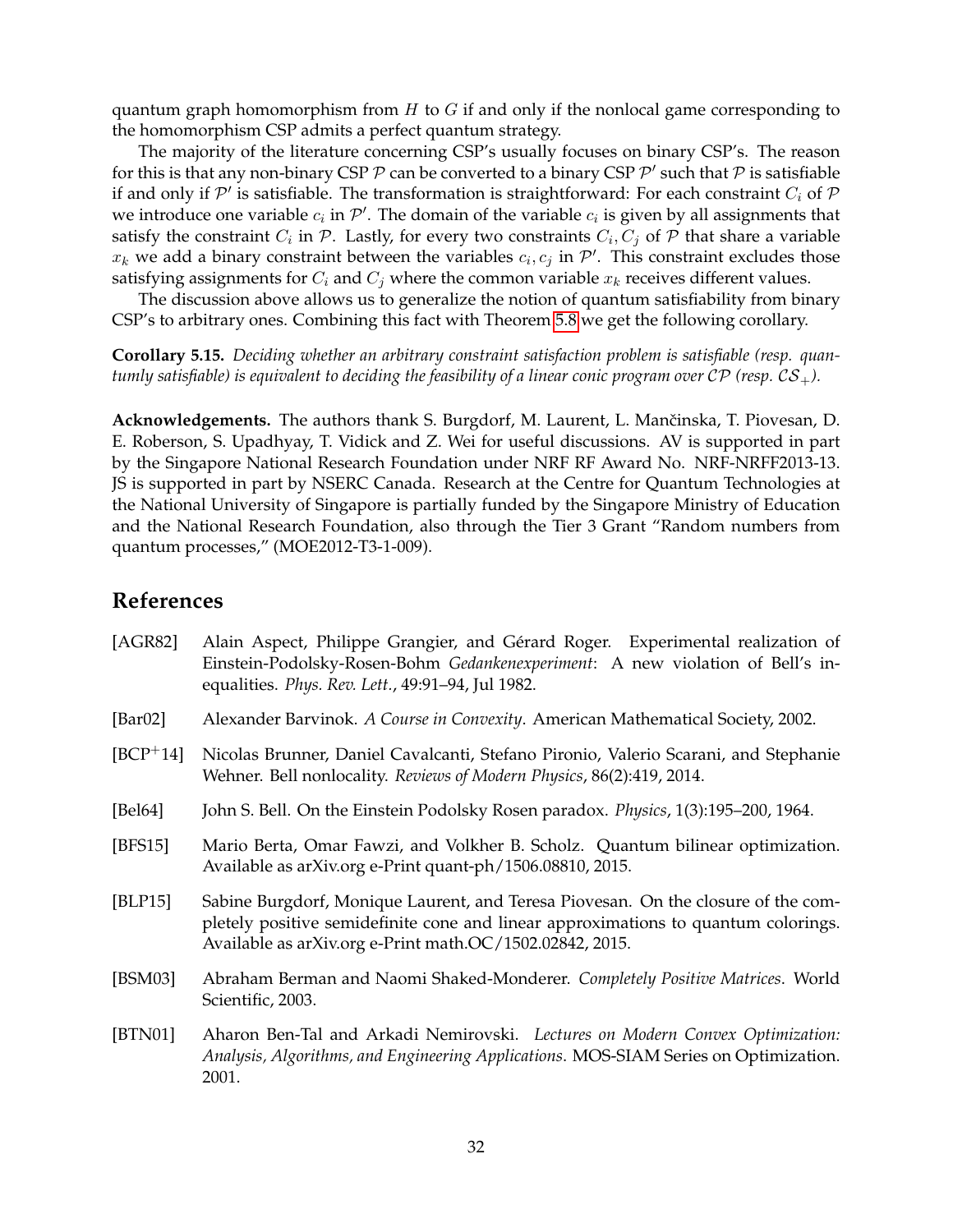- <span id="page-32-8"></span>[CHSH69] John F. Clauser, Michael A. Horne, Abner Shimony, and Richard A. Holt. Proposed experiment to test local hidden-variable theories. *Physical Review Letters*, 23(15):880– 884, 1969.
- <span id="page-32-3"></span>[CHTW04] Richard Cleve, Peter Høyer, Ben Toner, and John Watrous. Consequences and limits of nonlocal strategies. In *Proceedings of the 19th Annual IEEE Conference on Computational Complexity*, pages 236–249, 2004.
- <span id="page-32-14"></span>[CMN+07] Peter J. Cameron, Ashley Montanaro, Michael W. Newman, Simone Severini, and Andreas Winter. On the quantum chromatic number of a graph. *Electronic Journal of Combinatorics*, 14(1), 2007.
- <span id="page-32-2"></span>[Col06] Roger Colbeck. *Quantum and relativistic protocols for secure multi-party computation*. PhD thesis, Trinity College, University of Cambridge, 2006. [arXiv:0911.3814](http://arxiv.org/abs/0911.3814).
- <span id="page-32-5"></span>[CSUU08] Richard Cleve, William Slofstra, Falk Unger, and Sarvagya Upadhyay. Perfect parallel repetition theorem for quantum XOR proof systems. *Computational Complexity*, 17(2):282–299, 2008.
- <span id="page-32-9"></span>[dKP02] Etienne de Klerk and Dmitrii V. Pasechnik. Approximation of the stability number of a graph via copositive programming. *SIAM Journal on Optimization*, 12(4):875–892, 2002.
- <span id="page-32-13"></span>[DP15] Kenneth J. Dykema and Vern Paulsen. Synchronous correlation matrices and Connes' embedding conjecture. Available as arXiv.org e-Print math.OA/1503.07207v1, 2015.
- <span id="page-32-6"></span>[DS14] Irit Dinur and David Steurer. Analytical approach to parallel repetition. In *Proceedings of the 46th ACM Symposium on Theory of Computing*, 2014.
- <span id="page-32-7"></span>[DSV14] Irit Dinur, David Steurer, and Thomas Vidick. A parallel repetition theorem for entangled projection games. In *Proceedings of the 29th IEEE Conference on Computational Complexity*, pages 197–208, 2014.
- [Dür10] Mirjam Dür. Copositive programming a survey. In Recent advances in optimization *and its applications in engineering*, pages 3–20. Springer, 2010.
- <span id="page-32-1"></span>[Eke91] Artur K. Ekert. Quantum cryptography based on Bell's theorem. *Phys. Rev. Lett.*, 67(6):661–663, 1991.
- <span id="page-32-0"></span>[FC72] Stuart J. Freedman and John F. Clauser. Experimental test of local hidden-variable theories. *Phys. Rev. Lett.*, 28:938–941, 1972.
- <span id="page-32-4"></span>[FL92] Uriel Feige and László Lovász. Two-prover one-round proof systems: Their power and their problems. In *Proceedings of the twenty-fourth annual ACM symposium on theory of computing*, pages 733–744. ACM, 1992.
- <span id="page-32-12"></span>[Fri12a] Tobias Fritz. Polyhedral duality in Bell scenarios with two binary observables. *Journal of Mathematical Physics*, 53:072202, 2012.
- <span id="page-32-11"></span>[Fri12b] Tobias Fritz. Tsirelson's problem and Kirchberg's conjecture. *Reviews in Mathematical Physics*, 24(5):1250012, 2012.
- <span id="page-32-10"></span>[Ji13] Zhengfeng Ji. Binary constraint system games and locally commutative reductions. Available as arXiv.org e-Print quant-ph/1310.3794, 2013.